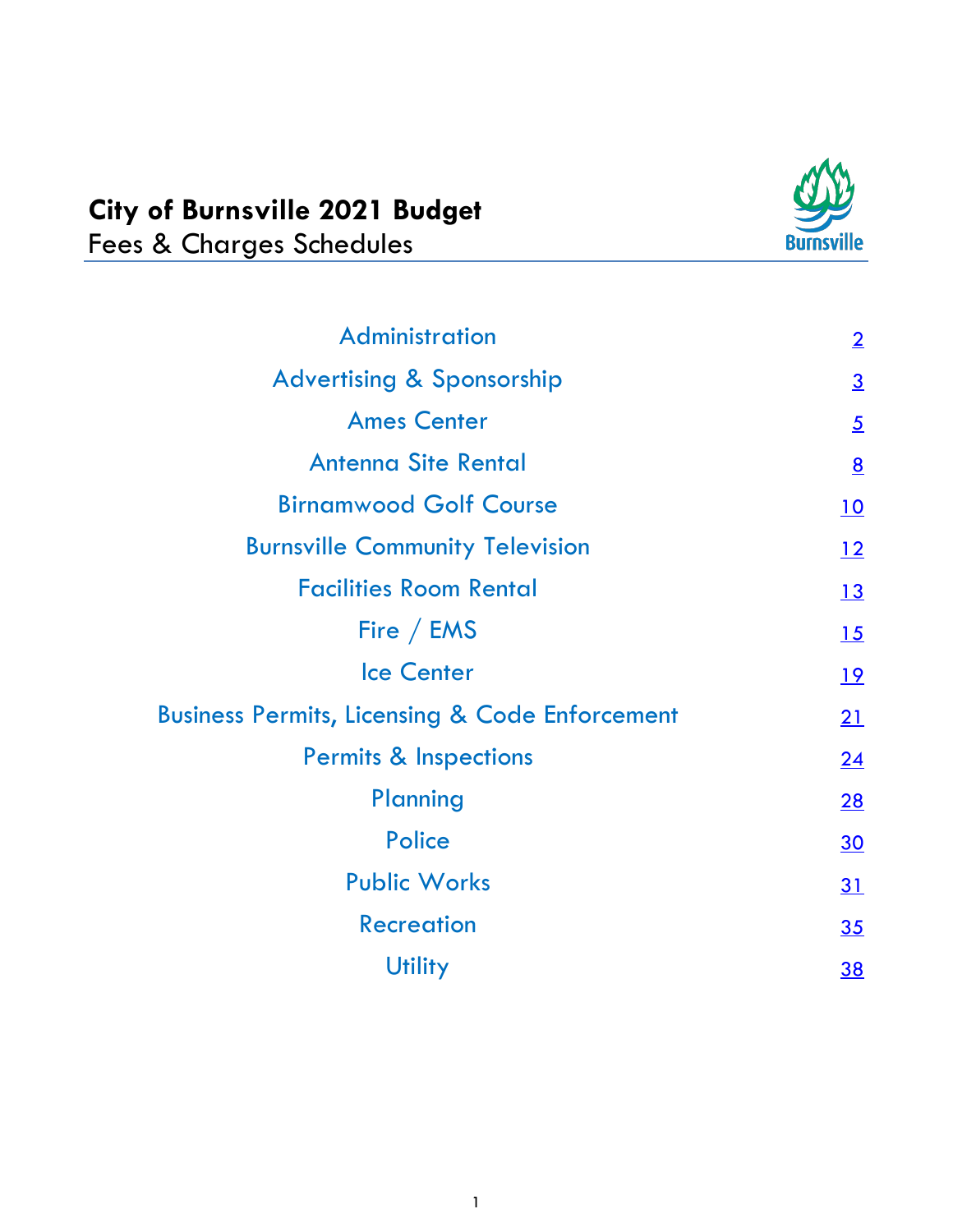# Administration Fees & Charges

#### City of Burnsville 2021 Budget

<span id="page-1-0"></span>

| <b>ITEM - ACTIVITY</b>                                                      | 2021                                                                                                                                    |
|-----------------------------------------------------------------------------|-----------------------------------------------------------------------------------------------------------------------------------------|
| <b>ADMINISTRATIVE CHARGES</b>                                               |                                                                                                                                         |
| Notary Public                                                               | \$1 per stamp                                                                                                                           |
| Candidate Filing Fee for Mayor/City Council                                 | \$20                                                                                                                                    |
| <b>Recover Rate for Staff Time</b><br>(data requests, etc.)                 | <b>Actual Rate Including benefits</b><br>(unless otherwise specified in<br>another area)                                                |
| Copies - Photocopy or Scanned                                               |                                                                                                                                         |
| Black & White Copies - per page                                             | \$0.25                                                                                                                                  |
| Black & White - Oversize (11x17)                                            | \$0.50                                                                                                                                  |
| Black & White - Larger than 11x17                                           | \$5                                                                                                                                     |
| Color - Letter/Legal Copies -per page                                       | \$1                                                                                                                                     |
| Color - Oversize (11x17) -per page                                          | \$2                                                                                                                                     |
| Color - Larger than 11x17                                                   | \$10                                                                                                                                    |
| Election Map - Full Size Color                                              | \$10                                                                                                                                    |
| Fee for returned check or ACH                                               | \$30                                                                                                                                    |
| Collections/ Revenue Recapture/ Misc. Billing Assessment Administrative Fee | \$30                                                                                                                                    |
| Misc. Billing Assessment Interest Charge                                    | 4% above the most recent interest<br>rates received on the sales of<br>construction improvement bonds,<br>rounded up to the nearest .5% |
| Aggregate Tax                                                               | Rate determined by State Statute                                                                                                        |
| Hotel Lodging Tax *                                                         | 3% of Monthly Net Receipts                                                                                                              |

\*Use of Lodging Tax Proceeds - 95% of the proceeds obtained from the collection of taxes is used to fund Burnsville Convention & Visitors Bureau. The City retains 5%.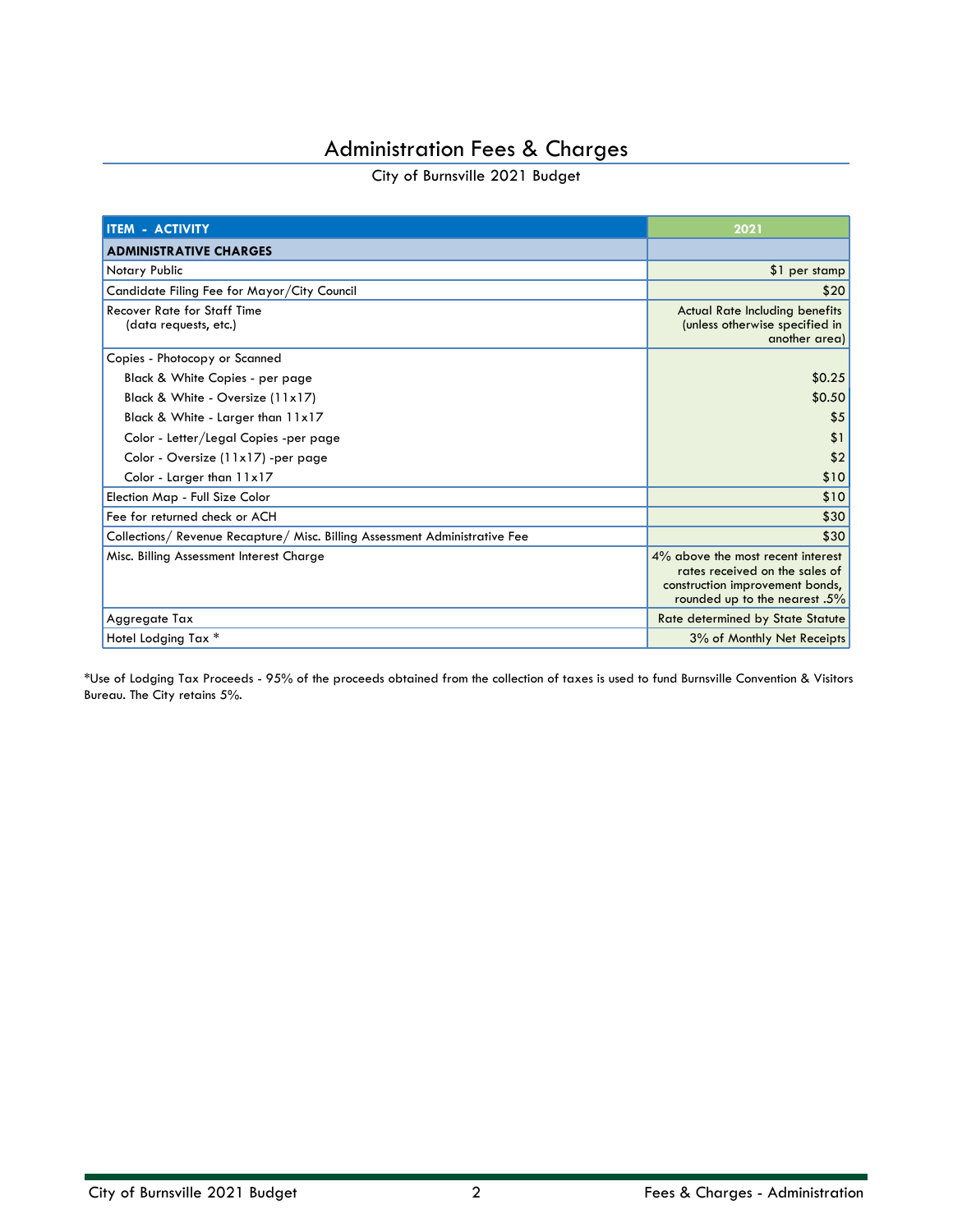# Advertising & Sponsorship Fees & Charges

<span id="page-2-0"></span>

| <b>ITEM - ACTIVITY</b>                                                                                     | 2021                                      |
|------------------------------------------------------------------------------------------------------------|-------------------------------------------|
| <b>Birnamwood Golf Course Advertising</b>                                                                  |                                           |
| Tunnel Signs: (Minimum three-year contract)                                                                | \$300/year                                |
| Tee Signs: (Minimum three-year contract) or one-time fee for six years                                     | \$400/year                                |
|                                                                                                            | \$2,000/six years                         |
| Sign Installation: (One-time fee for tunnel or tee signs)                                                  | \$50                                      |
| <b>Score Card Advertising</b>                                                                              | \$200                                     |
| <b>Ice Center Advertising</b>                                                                              |                                           |
| Ice Resurfacer                                                                                             | \$1,000/year (Includes both sides)        |
| Rink 1 Dasher Board                                                                                        | \$500/year                                |
| Rink 2 Dasher Board                                                                                        | \$300/year                                |
| In Ice Logo                                                                                                | $$1,000$ /year                            |
| Rink 1 Scoreboard                                                                                          | \$1,000/year (Includes all four<br>sides) |
| Rink 2 Scoreboard                                                                                          | \$650/year                                |
| Softball Advertising/Sponsorship                                                                           |                                           |
| Softball Website Sponsor                                                                                   | <b>Varies Per Agreement</b>               |
| Softball Facility Fence (Lac Lavon)                                                                        | <b>Varies Per Agreement</b>               |
| Softball Facility Fence (Alimagnet or Neill)                                                               | <b>Varies Per Agreement</b>               |
| Softball Tournament Sponsor                                                                                | <b>Varies Per Agreement</b>               |
| Softball Special Event Sponsor                                                                             | <b>Varies Per Agreement</b>               |
| Softball Manager Meeting                                                                                   | <b>Varies Per Agreement</b>               |
| <b>Outdoor Reader Board Messages</b>                                                                       |                                           |
| Welcome/Event Announcements for private events at City Hall or at Civic Center Parkway                     | \$50                                      |
| Event Announcement for public events outside City Facilities held by non-profit organization               | \$25                                      |
| Print Publication and Web Advertising (All ad prices are dependent on placement within the<br>publication) |                                           |
| <b>Recreation Times</b>                                                                                    |                                           |
| Full Page Ad                                                                                               | \$1,000-\$1,500                           |
| Half Page Ad                                                                                               | $$650 - $750$                             |
| Quarter Page Ad                                                                                            | \$450                                     |
| <b>Community Guide</b>                                                                                     |                                           |
| Full Page Ad                                                                                               | $$800 - $1,250$                           |
| Half Page Ad                                                                                               | $$400 - $625$                             |
| Quarter Page Ad                                                                                            | $$200 - $250$                             |
| <b>Website Advertising</b>                                                                                 | *Google Ad Rates                          |
| <b>Recreation Event Sponsorship</b>                                                                        |                                           |
| Thursday Rockin' Lunch Hour                                                                                |                                           |
| Presenting (10 concerts)                                                                                   | \$2,000                                   |
| Community (per concert)                                                                                    | \$250                                     |
| Party on the Plaza                                                                                         |                                           |
| <b>Booth Sponsor</b>                                                                                       | $$100 - $650$                             |
| Community Sponsor                                                                                          | $$1,000 - $2,500$                         |
| <b>Presenting Sponsor</b>                                                                                  | $$2,000 - $5,000$                         |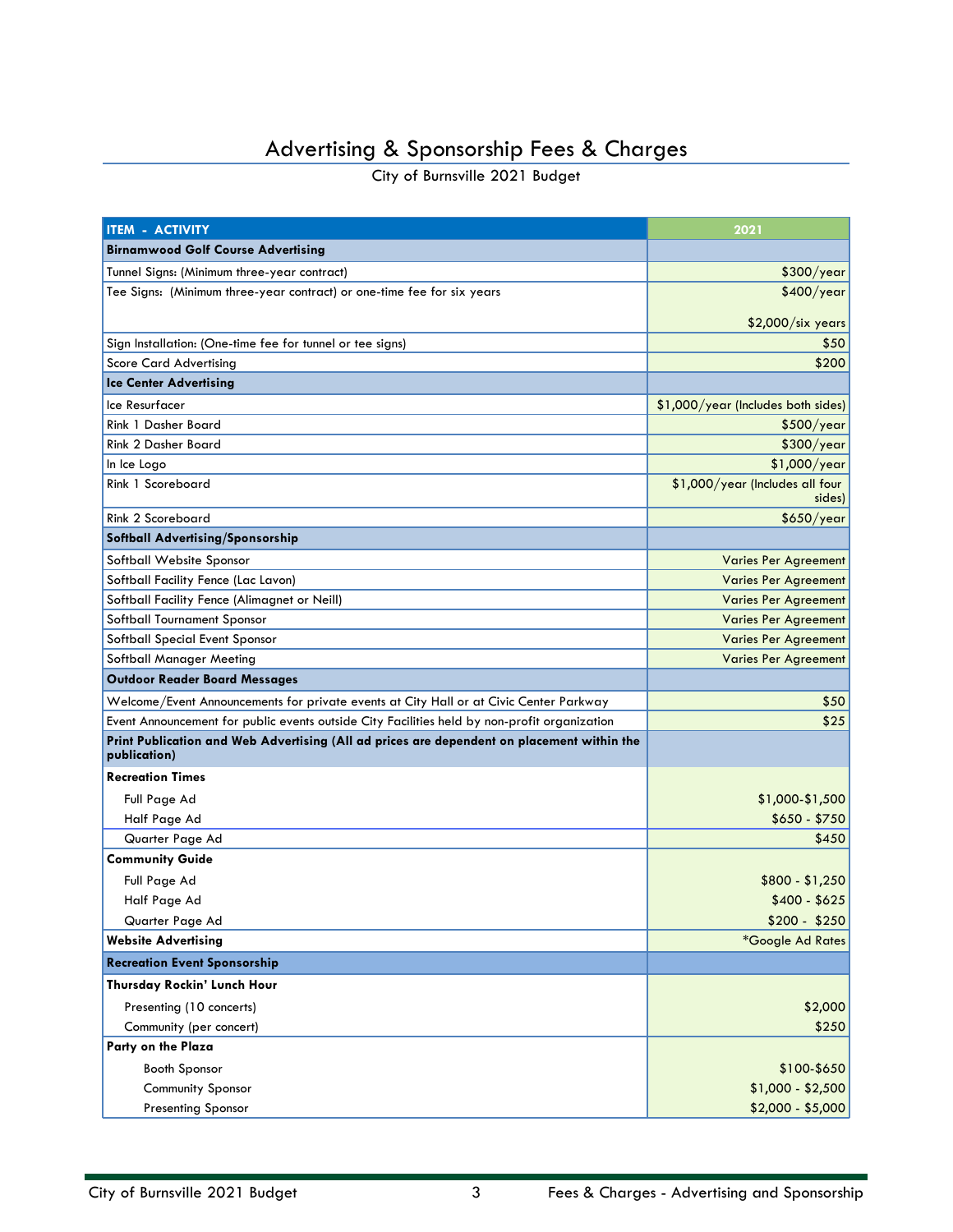# Advertising & Sponsorship Fees & Charges

| <b>ITEM - ACTIVITY</b>        | 2021    |
|-------------------------------|---------|
| <b>Flicks on the Bricks</b>   |         |
| Presenting (5 movies)         | \$2,000 |
| Community (per movie)         | \$500   |
| I Love Burnsville Friday Fest |         |
| Presenting                    | \$500   |
| Community                     | \$250   |
| I Love Burnsville 5K          |         |
| Presenting                    | \$500   |
| Community                     | \$250   |
| <b>Halloween Fest</b>         |         |
| Presenting                    | \$500   |
| Community                     | \$250   |
| Adult 62+ Events              |         |
| Community (per event)         | \$250   |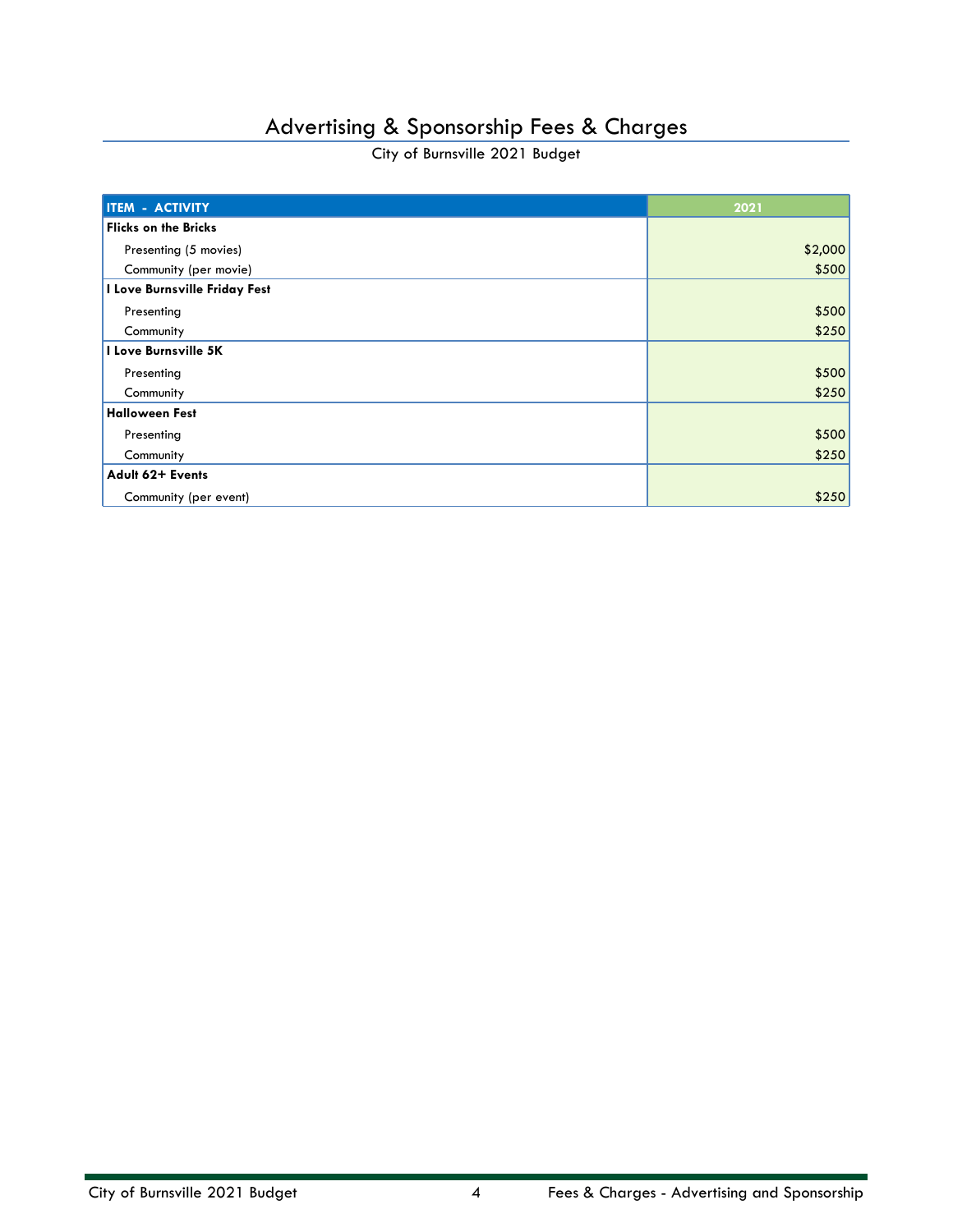# Ames Center Fees & Charges

<span id="page-4-0"></span>

| <b>ITEM - ACTIVITY</b>                                                                                                           | 2021     | 2021 Non-Profit |
|----------------------------------------------------------------------------------------------------------------------------------|----------|-----------------|
| Main Hall                                                                                                                        |          |                 |
| Rent                                                                                                                             | \$2,200  | \$1,900         |
| Second Performance on same day                                                                                                   | \$1,100  | \$950           |
| Load In Day/Rehearsal Day                                                                                                        | \$1,100  | \$950           |
| Utilities (per day)                                                                                                              | Included | Included        |
| Custodial Services (per performance)                                                                                             | \$500    | \$500           |
| Ticketing Services (per event)                                                                                                   | \$150    | \$150           |
| Credit Cards - percent of Box office sales                                                                                       | 4%       | 4%              |
| Facility Fee (per ticket)                                                                                                        | \$3      | \$3             |
| Staffing                                                                                                                         |          |                 |
| Technical Director (as required) per hour                                                                                        | \$32.50  | \$32.50         |
| Box Office (per performance)                                                                                                     | \$175    | \$175           |
| Event Coordinator (per day)                                                                                                      | \$175    | \$175           |
| House Manager (per performance)                                                                                                  | \$250    | \$250           |
| House Staff (per performance)                                                                                                    | \$300    | \$300           |
| Security (per hour) (2 person minimum)                                                                                           | \$21     | \$21            |
| Building Engineer (per day)                                                                                                      | \$150    | \$150           |
| House Lights/Sound (per day)                                                                                                     | Included | Included        |
| Spotlights (per performance) (doesn't include operator)                                                                          | \$75     | \$75            |
| Stage Labor (per hour) (3 technician minimum, plus Technical Director) 4 hour minimum per<br>person                              | \$30.50  | \$30.50         |
| Projector & Screen                                                                                                               | Included | Included        |
| Piano (includes tuning)<br>*Rates do not include Technical Labor<br>*All rates subject to change and negotiation                 | \$225    | \$225           |
| <b>Black Box Theater</b>                                                                                                         |          |                 |
| Rent (per performance)                                                                                                           | \$800    | \$550           |
| Second Performance on same day                                                                                                   | \$400    | \$275           |
| Load In Day/Rehearsal Day                                                                                                        | \$300    | \$200           |
| Utilities (per day)                                                                                                              | Included | Included        |
| Custodial Services (per performance)                                                                                             | \$200    | \$200           |
| Ticketing Services (per event)                                                                                                   | \$150    | \$150           |
| Credit Cards - percent of Box office sales                                                                                       | 4%       | 4%              |
| Facility fee (per ticket)                                                                                                        | \$3      | \$3             |
| Staffing:                                                                                                                        |          |                 |
| Technical Director (per hour)                                                                                                    | \$32.50  | \$32.50         |
| Box Office (per performance)                                                                                                     | \$150    | \$150           |
| Event Coordinator (per day)                                                                                                      | \$175    | \$175           |
| House Manager (per performance)                                                                                                  | \$150    | \$150           |
| Security (per hour)                                                                                                              | \$21     | \$21            |
| Technical package (per day)                                                                                                      | Included | Included        |
| Stage Labor (per hour) (4 hour minimum)<br>*Rates do not include Technical Labor<br>*All rates subject to change and negotiation | \$30.50  | \$30.50         |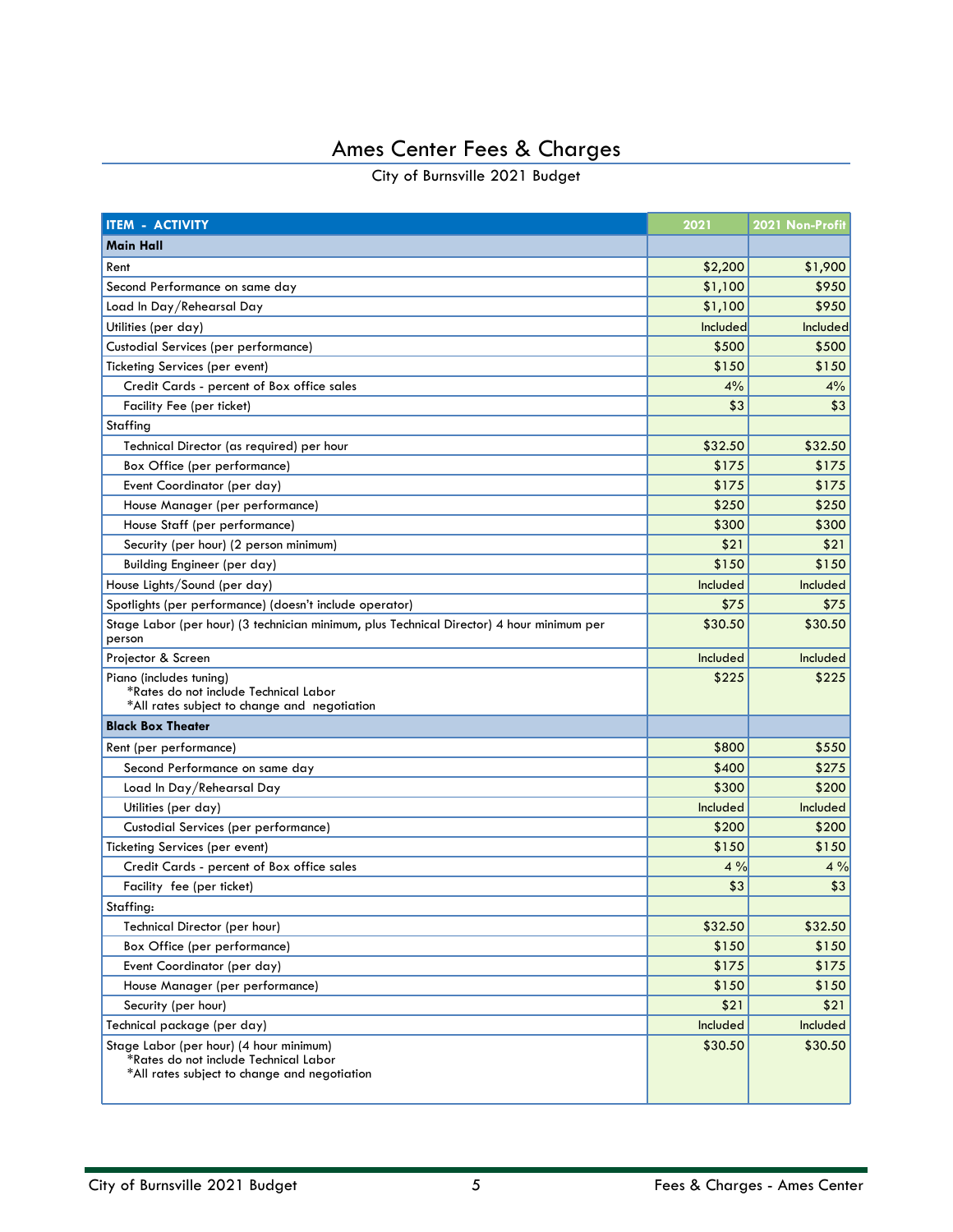# Ames Center Fees & Charges

| <b>ITEM - ACTIVITY</b><br>2021                                                                                                                                                                                     | 2021 Non-Profit |
|--------------------------------------------------------------------------------------------------------------------------------------------------------------------------------------------------------------------|-----------------|
| <b>Art Gallery</b>                                                                                                                                                                                                 |                 |
| Rent, hourly<br>\$100                                                                                                                                                                                              | \$90            |
| Utilities (per day)<br>Included                                                                                                                                                                                    | Included        |
| House Manager, hourly<br>Included                                                                                                                                                                                  | Included        |
| Custodial Services, hourly<br>Included                                                                                                                                                                             | Included        |
| <b>Rehearsal Room</b>                                                                                                                                                                                              |                 |
| Rent, hourly<br>\$110                                                                                                                                                                                              | \$95            |
| Utilities (per day)<br>Included                                                                                                                                                                                    | Included        |
| House Manager, hourly<br>Included                                                                                                                                                                                  | Included        |
| Custodial Services, hourly<br>Included                                                                                                                                                                             | Included        |
| <b>Meeting Rooms</b>                                                                                                                                                                                               |                 |
| \$90<br>Rent, hourly                                                                                                                                                                                               | \$80            |
| Utilities (per day)<br>Included                                                                                                                                                                                    | Included        |
| House Manager, hourly<br>Included                                                                                                                                                                                  | Included        |
| Custodial Services, hourly<br>Included                                                                                                                                                                             | Included        |
| <b>Green Room</b>                                                                                                                                                                                                  |                 |
| \$90<br>Rent, hourly                                                                                                                                                                                               | \$80            |
| Utilities (per day)<br>Included                                                                                                                                                                                    | Included        |
| House Manager, hourly<br>Included                                                                                                                                                                                  | Included        |
| Custodial Services, hourly<br>Included                                                                                                                                                                             | Included        |
| <b>VIP Suite</b>                                                                                                                                                                                                   |                 |
| \$90<br>Rent, hourly                                                                                                                                                                                               | \$80            |
| Utilities (per day)<br>Included                                                                                                                                                                                    | Included        |
| House Manager, hourly<br>Included                                                                                                                                                                                  | Included        |
| Custodial Services, hourly<br>Included                                                                                                                                                                             | Included        |
| <b>Second Floor Atrium</b>                                                                                                                                                                                         |                 |
| \$90<br>Rent, Hourly                                                                                                                                                                                               | \$80            |
| Utilities (per day)<br>Included                                                                                                                                                                                    | Included        |
| \$23<br>House Manager, hourly                                                                                                                                                                                      | \$23            |
| \$65-\$400<br>Custodial Services (depending on event type & attendance) (4 hour minimum)                                                                                                                           | \$65-\$400      |
| Podium with Microphone<br>Included                                                                                                                                                                                 | Included        |
| <b>Second Floor Atrium Wedding Information</b>                                                                                                                                                                     |                 |
| Wedding packages<br><b>Call for Pricing</b><br>Includes:<br>-8 Hours in space<br>-Tables & Chairs<br>-Set Up/Clean Up<br>-Dance Floor<br>-Event Staff & Security<br>-On-site event coordinator<br>-Bar & Bartender | N/A             |
| -General Liability Insurance Policy<br>Additional Items, Equipment Rental, & Applicable Fees                                                                                                                       |                 |
| \$100<br>Bar Set Up (per bar)                                                                                                                                                                                      | \$100           |
| \$5<br>Linens - Tablecloth (per piece)                                                                                                                                                                             | \$5             |
| Linens - Napkins (per bundle of 100)<br>\$25                                                                                                                                                                       | \$25            |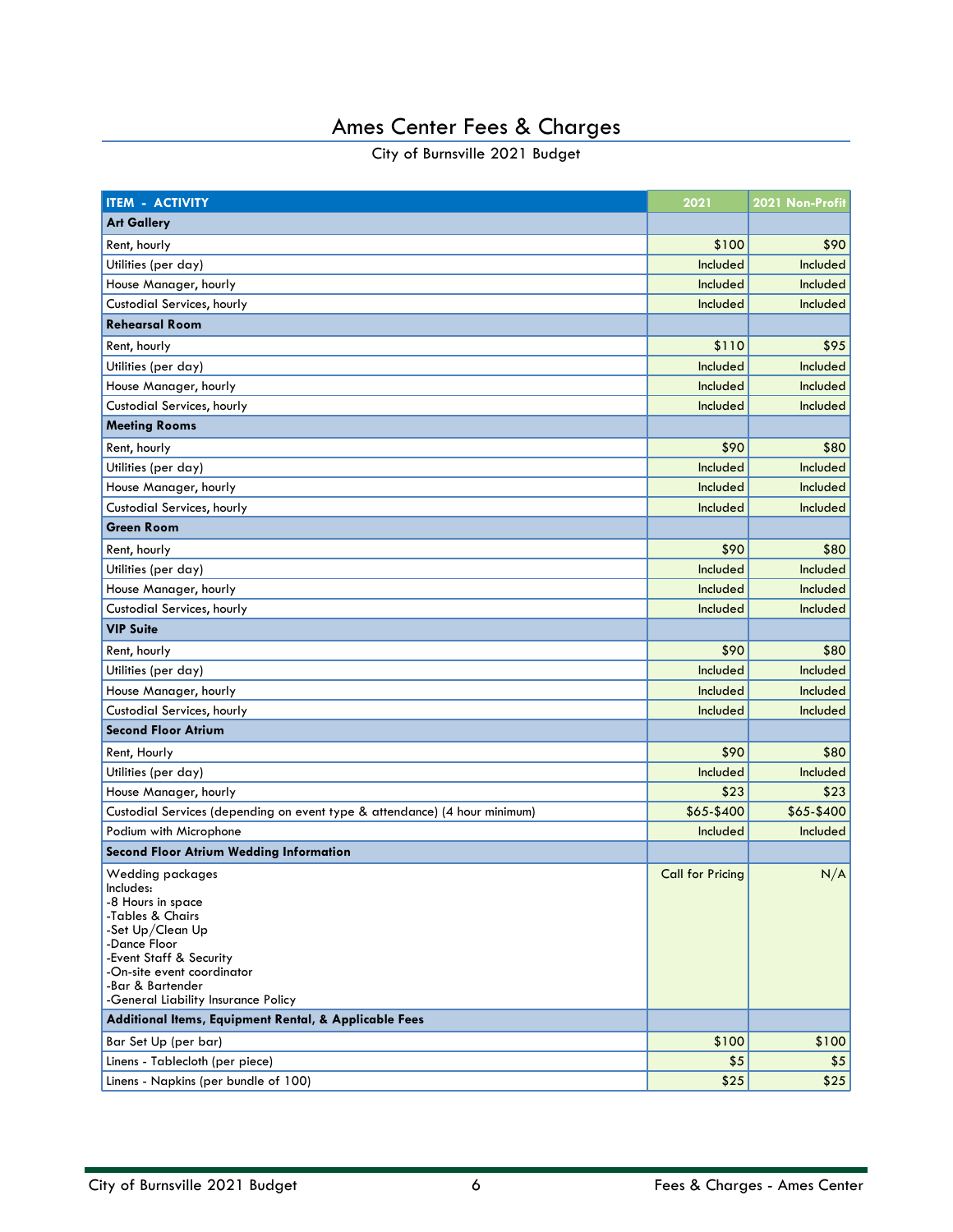### Ames Center Fees & Charges

#### City of Burnsville 2021 Budget

| <b>ITEM - ACTIVITY</b>                                                              | 2021     | 2021 Non-Profit |
|-------------------------------------------------------------------------------------|----------|-----------------|
| Technical Package - per 4 hours,<br>excludes Main Hall/Black Box,<br>4 hour minimum | \$250    | \$250           |
| <b>Additional Hours of Tech Package</b>                                             | \$30.50  | \$30.50         |
| Wi-Fi                                                                               | Included | Included        |
| Staging/Platforming                                                                 | \$150    | \$150           |
| Dance Floor                                                                         | \$300    | \$300           |
| Coffee - per person (plus tax & service charge)                                     | \$2      | \$2             |
| Water Service - per person (plus tax & service charge)                              | \$1      | \$1             |
| Coat Check (non-ticketed events) per hour                                           | \$20     | \$20            |
| Parking                                                                             | Included | Included        |

\*All rates are subject to change without notice. Rates are based upon event needs. Additional charges may apply.

\*All staffing levels and schedules are at the discretion of the Center.

\*All rates subject to Executive Director Approval. Some dates as identified as prime dates may have additional fees.

\*All events over 75 patrons or any event serving alcohol must have general liability insurance. A policy can be purchased on your behalf for \$200 - \$500 dependent upon event.

\*All in-house catering is subject to sales tax and a 20% service charge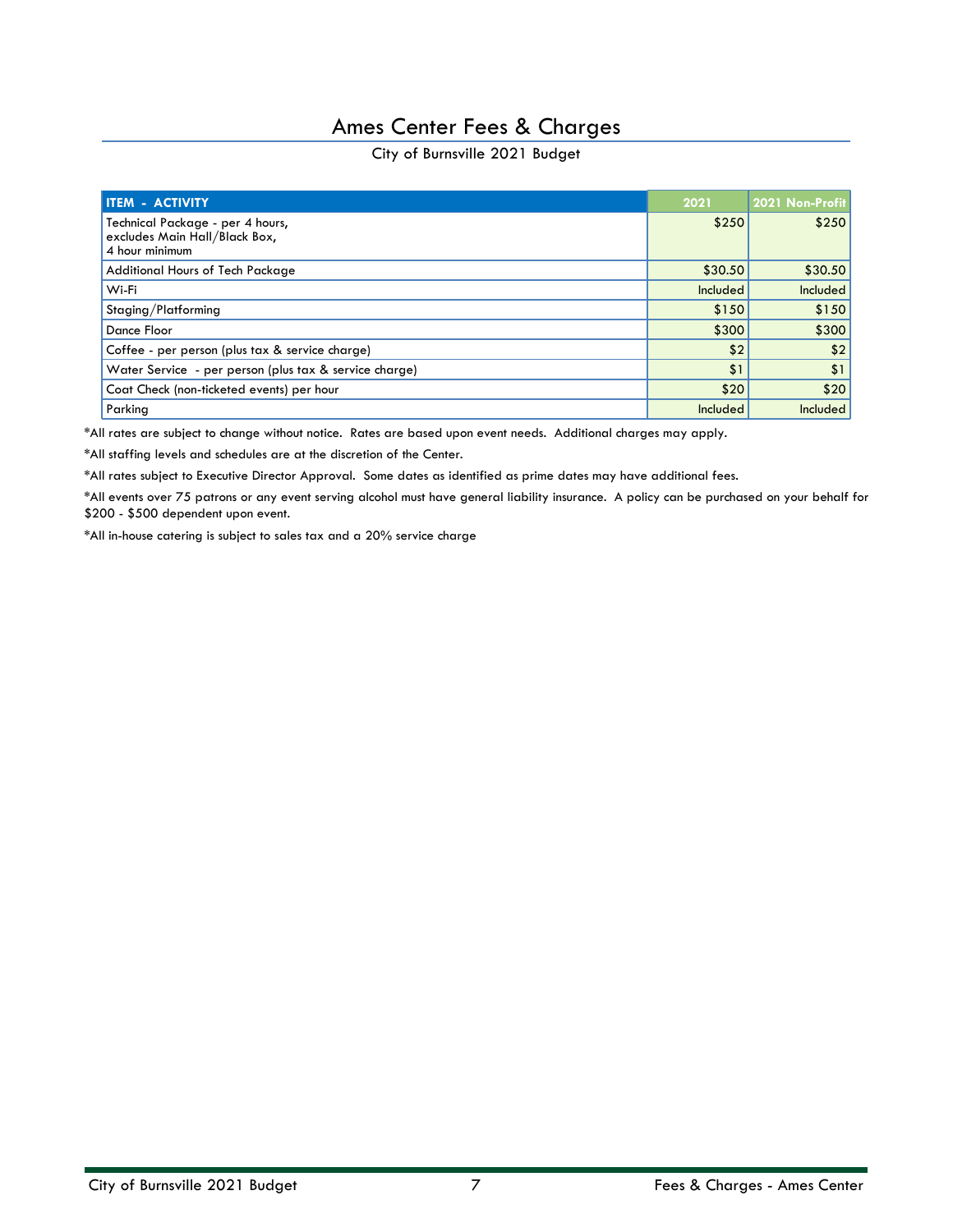# Antenna Site Rental Fees & Charges

<span id="page-7-0"></span>

| <b>ITEM - ACTIVITY</b>                                                                                                                                                                                                                                                                                                                                                                       | 2021       |
|----------------------------------------------------------------------------------------------------------------------------------------------------------------------------------------------------------------------------------------------------------------------------------------------------------------------------------------------------------------------------------------------|------------|
| <b>ELEVATED TOWER ANTENNA SITES*</b>                                                                                                                                                                                                                                                                                                                                                         |            |
| Rates listed are monthly. Lease agreements are negotiated pursuant to rates, but subject to<br>circumstances, technology, available space, etc.                                                                                                                                                                                                                                              |            |
| <b>Tenants Leasing Space in City Building:</b>                                                                                                                                                                                                                                                                                                                                               |            |
| 1 - Antenna (includes 1 - 2' x 2' Floor Space in Building)                                                                                                                                                                                                                                                                                                                                   | \$983.97   |
| 2 - Antennas (includes 1 - 2' x 2' Floor Space in building)                                                                                                                                                                                                                                                                                                                                  | \$1,663.96 |
| <b>Additional Antenna</b>                                                                                                                                                                                                                                                                                                                                                                    | \$680.09   |
| Microwave Dish - or Satellite Dish up to 2' (includes 1 - 2' x 2' Floor Space in building)                                                                                                                                                                                                                                                                                                   | \$1,308.30 |
| Up to 3' Microwave or Satellite Dish (add to Dish Rate)                                                                                                                                                                                                                                                                                                                                      | \$140.00   |
| Up to 4' Microwave or Satellite Dish (add to Dish Rate)                                                                                                                                                                                                                                                                                                                                      | \$268.00   |
| Limit One Coaxial Transmission, Hybrid or Other line per Antenna or other equipment                                                                                                                                                                                                                                                                                                          |            |
| Additional Coaxial, Hybrid or Other line                                                                                                                                                                                                                                                                                                                                                     | \$145.85   |
| Additional 2' x 2' Floor Space w/Antenna Lease                                                                                                                                                                                                                                                                                                                                               | \$151.93   |
| 2' x 2' Foot Floor Space in Communications Building w/o Antenna Lease                                                                                                                                                                                                                                                                                                                        | \$303.87   |
| (City Pays for all Electricity in Building unless usage is excessive)                                                                                                                                                                                                                                                                                                                        |            |
| <b>Tenants Leasing Land Adjacent to Water Tower:</b>                                                                                                                                                                                                                                                                                                                                         |            |
| PCS/Cellular/Other 1 to 5 Antennas: Initial Installation                                                                                                                                                                                                                                                                                                                                     |            |
| One to five antennas - flat monthly rate (includes up to a 10'x10' area if available)                                                                                                                                                                                                                                                                                                        | \$2,010.23 |
| Microwave or Satellite Dish up to 2' (add to monthly rate)                                                                                                                                                                                                                                                                                                                                   | \$100.50   |
| Microwave or Satellite Dish up to 3' (add to monthly rate)                                                                                                                                                                                                                                                                                                                                   | \$140.00   |
| Microwave or Satellite Dish up to 4' (add to monthly rate)                                                                                                                                                                                                                                                                                                                                   | \$167.50   |
| Limit 1 Coaxial Transmission, Hybrid or Other line per Antenna or other equipment                                                                                                                                                                                                                                                                                                            |            |
| Additional Coaxial Transmission Cable, Hybrid or Other line                                                                                                                                                                                                                                                                                                                                  | \$402.00   |
| PCS/Cellular/Other 6 to 9 Antennas: Initial Installation                                                                                                                                                                                                                                                                                                                                     |            |
| Six to nine antennas (per antenna rate per month; includes up to a $10x10'$ area if available).<br>Minimum of 6 Antennas & Maximum of 9 Antennas. Initial Installation - Microwave or Satellite<br>Dish depending on size is added to Antenna Rate as Outlined in the "1 to 5 Antennas"<br>Category. Limit one Coaxial Transmission Cable, Hybrid or other per Antenna or other<br>Equipment | \$435.50   |
| Additional Coaxial Transmission Cable, Hybrid or Other line                                                                                                                                                                                                                                                                                                                                  | \$435.50   |
| PCS/Cellular/Other: 10 Antennas or More Initial Installation:                                                                                                                                                                                                                                                                                                                                |            |
| Ten Antennas or More (per antenna rate per month; includes up to a 10' x 10' area if<br>available). Initial Installation - Microwave or Satellite Dish depending on size is added to<br>Antenna Rate as Outlined in the "1 to 5 Antennas" Category. Limit one Coaxial Transmission<br>Cable, Hybrid or other per Antenna or other Equipment                                                  | \$469.00   |
| Additional Coaxial Transmission Cable, Hybrid or Other line                                                                                                                                                                                                                                                                                                                                  | \$469.00   |
| ANTENNAS & OTHER EQUIPMENT ADDED AFTER INITIAL INSTALLATION: all categories<br><b>Lease Amendment:</b>                                                                                                                                                                                                                                                                                       |            |
| Panel or Omni Directional Antenna - if located on same railing mount or bracket on pilaster:                                                                                                                                                                                                                                                                                                 | \$469.00   |
| Panel or Omni Directional Antenna - New Location                                                                                                                                                                                                                                                                                                                                             | \$670.00   |
| Up to 2' Dish or Other Similar Size Antenna*                                                                                                                                                                                                                                                                                                                                                 | \$1,005.00 |
| Up to 3' Dish or Other Similar Size Antenna*                                                                                                                                                                                                                                                                                                                                                 | \$1,139.00 |
| Up to 4' Dish or Other Similar Size Antenna*                                                                                                                                                                                                                                                                                                                                                 | \$1,273.00 |
| Additional Coaxial Transmission Cable, Hybrid or Other line                                                                                                                                                                                                                                                                                                                                  | \$435.50   |
| Additional Equipment Occupying a Potential Antenna Mount -<br>Example: RRU or other type equipment (per RRU/other per month)                                                                                                                                                                                                                                                                 | \$670.00   |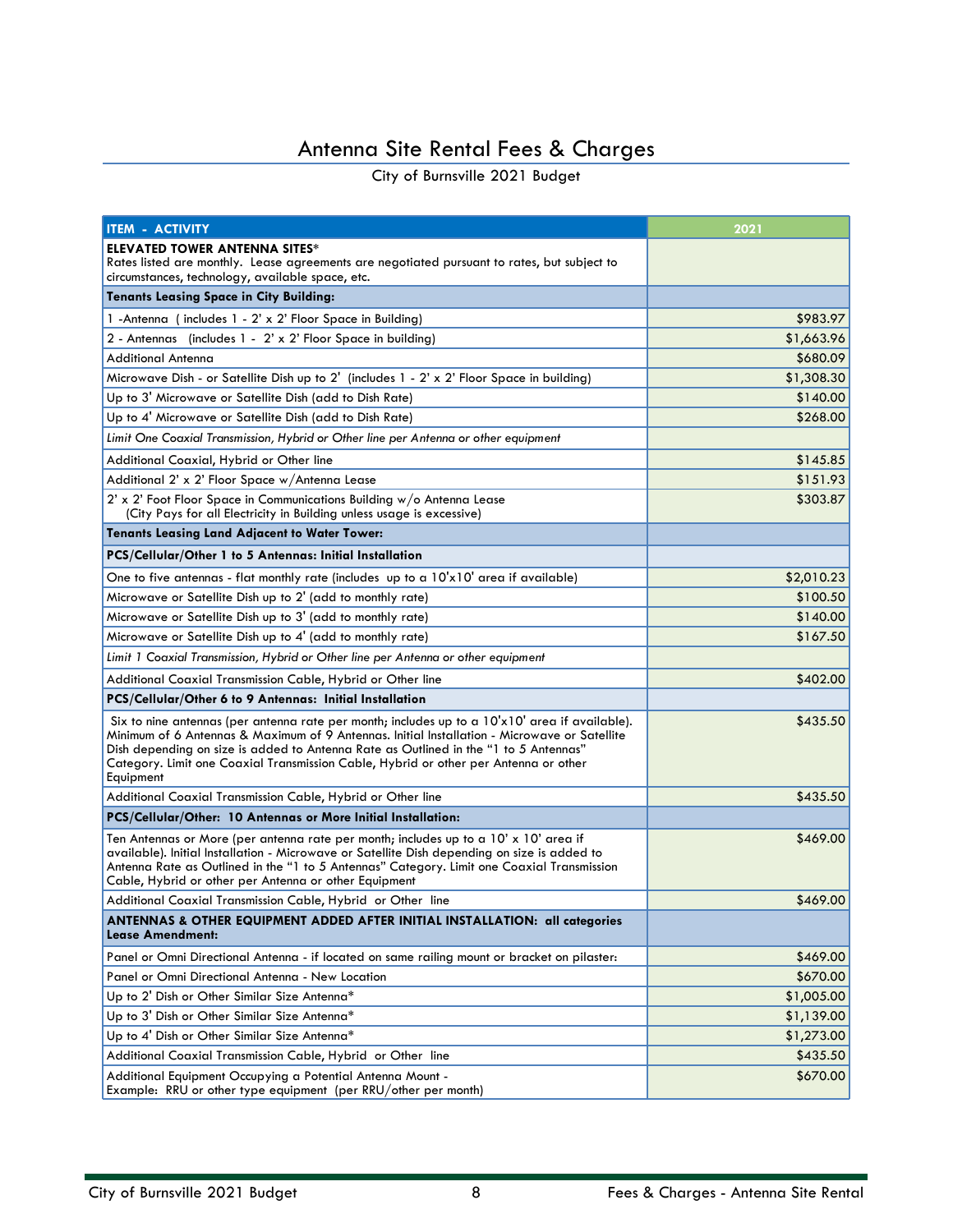# Antenna Site Rental Fees & Charges

| <b>ITEM - ACTIVITY</b>                                                                                                                                                                                                                                                                                                                    | 2021                                                           |
|-------------------------------------------------------------------------------------------------------------------------------------------------------------------------------------------------------------------------------------------------------------------------------------------------------------------------------------------|----------------------------------------------------------------|
| Additional Equipment that DOES NOT OCCUPY a Potential Antenna Mount but requires<br>additional space on the tank or City monopole -<br>Example: RRU or other type equipment (per RRU/Other per month)                                                                                                                                     | \$105.00                                                       |
| <b>ADDITIONAL LEASE AREA - All Sites</b>                                                                                                                                                                                                                                                                                                  |                                                                |
| Additional Lease Area for Ground Equipment up to 450 sq. ft. (if available and approved by<br>the City). If footprint for proposed equipment is less than 450', tenant will not be approved for<br>450' even if space is for future equipment.                                                                                            | \$1,215.50                                                     |
| over 450 square feet (if available and approved by the City)                                                                                                                                                                                                                                                                              | $$1.50$ /sq.ft.                                                |
| <b>MISC FEES:</b>                                                                                                                                                                                                                                                                                                                         |                                                                |
| <b>Antenna Application - RF Study</b>                                                                                                                                                                                                                                                                                                     | Rate set by consultant. See<br><b>Antenna Application Form</b> |
| <b>ESCROW AGREEMENTS:</b>                                                                                                                                                                                                                                                                                                                 |                                                                |
| Escrow Agreements will be utilized for out-of-pocket expenses related to new installations or site<br>changes and modifications to existing Tenant facilities.<br>Determined by the size of the project, i.e. if structural analysis is required, plan review, site<br>survey, easements, attorney Lease or Amendment Consent Preparation | varies                                                         |
| <b>CITY LICENSE (DARK FIBER):</b>                                                                                                                                                                                                                                                                                                         |                                                                |
| Subject to change due to Dakota Broadband Board rate adjustments                                                                                                                                                                                                                                                                          |                                                                |
| Public to Public per Pair                                                                                                                                                                                                                                                                                                                 | $$65.00$ per mile/month                                        |
| Public to Private per Strand                                                                                                                                                                                                                                                                                                              | $$73.82$ per mile/month                                        |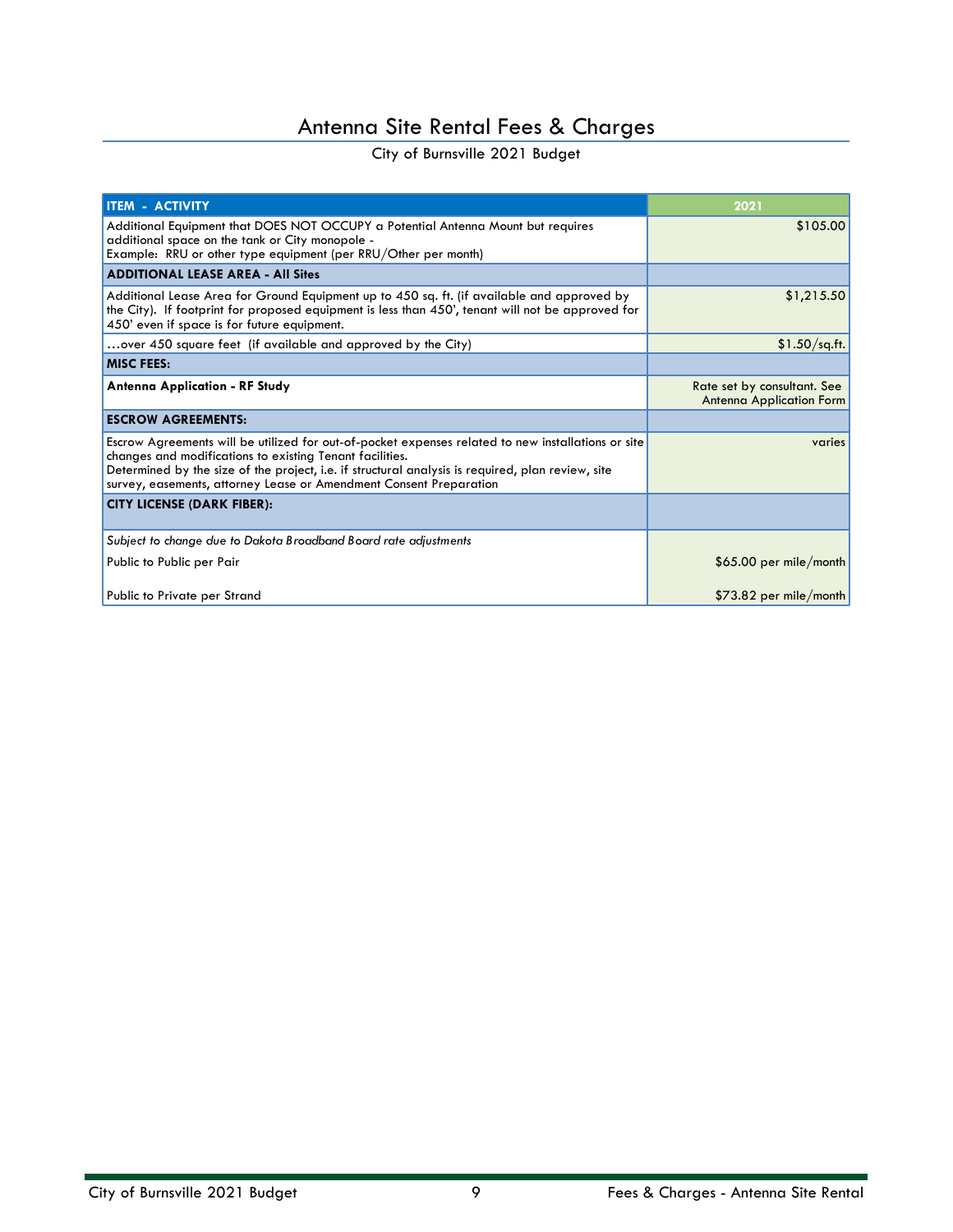# Birnamwood Golf Course Fees & Charges

<span id="page-9-0"></span>

| <b>ITEM - ACTIVITY</b>                                    | 2021                  |
|-----------------------------------------------------------|-----------------------|
| <b>GREEN FEES</b>                                         |                       |
| Weekdays (Monday - Thursday)                              | \$14.75               |
| Weekends/Holidays (Friday, Saturday, and Sunday)          | \$15.50               |
| Second Nine                                               | 50% Off first round   |
| Early Rate (before 7am on Monday - Thursday)              | \$11.75               |
| Senior Rate (62 +, Monday - Thursday all day)             | \$13.50               |
| Junior Rate (15 & under, Monday - Thursday all day)       | \$13.50               |
| Large Group Rate/ Outside League (Adult)                  | \$14.25               |
| Large Group Rate/ Outside League (Junior and Senior)      | \$13.00               |
| Large Group Rate/ Outside League (Weekend)                | \$15.00               |
| Active Duty Military Discount                             | \$2 off regular round |
| <b>Fall Discount Rate -</b><br>October 1 to End of Season | \$3 off regular round |
| <b>PACKAGES (Usable all times)</b>                        |                       |
| 10 Round                                                  | \$125                 |
| 20 Round                                                  | \$235                 |
| <b>ANNUAL PASSES (Usable all times)</b>                   |                       |
| 1 Junior                                                  | \$375                 |
| 1 Senior                                                  | \$375                 |
| 1 Adult                                                   | \$400                 |
| <b>FAMILY PASSES (Usable all times)</b>                   |                       |
| 2 People                                                  | \$550                 |
| Additions (each)                                          | \$118                 |
| <b>LEAGUES</b>                                            |                       |
| Adult                                                     | \$260                 |
| Senior                                                    | \$240                 |
| Junior                                                    | \$166                 |
| Annual Pass Holder                                        | \$55                  |
| Junior League Annual Pass Holder                          | \$37                  |
| Sunday Fall                                               | \$95                  |
| Sunday Fall Annual Pass Holder                            | \$16                  |
| <b>Fall Adult</b>                                         | \$100                 |
| <b>Fall Senior</b>                                        | \$89                  |
| Fall Annual Pass Holder                                   | \$12                  |
| <b>TOURNAMENTS</b>                                        |                       |
| <b>Fire Muster</b>                                        | \$16                  |
| <b>Fall Scramble</b>                                      | \$28                  |
| <b>RENTALS</b>                                            |                       |
| <b>Gas Cart</b>                                           | \$13                  |
| Senior Gas Cart                                           | \$11                  |
| Gas Cart 2nd nine                                         | \$6                   |
| Pull Cart                                                 | $$2$$                 |
| Clubs Adult                                               | \$5                   |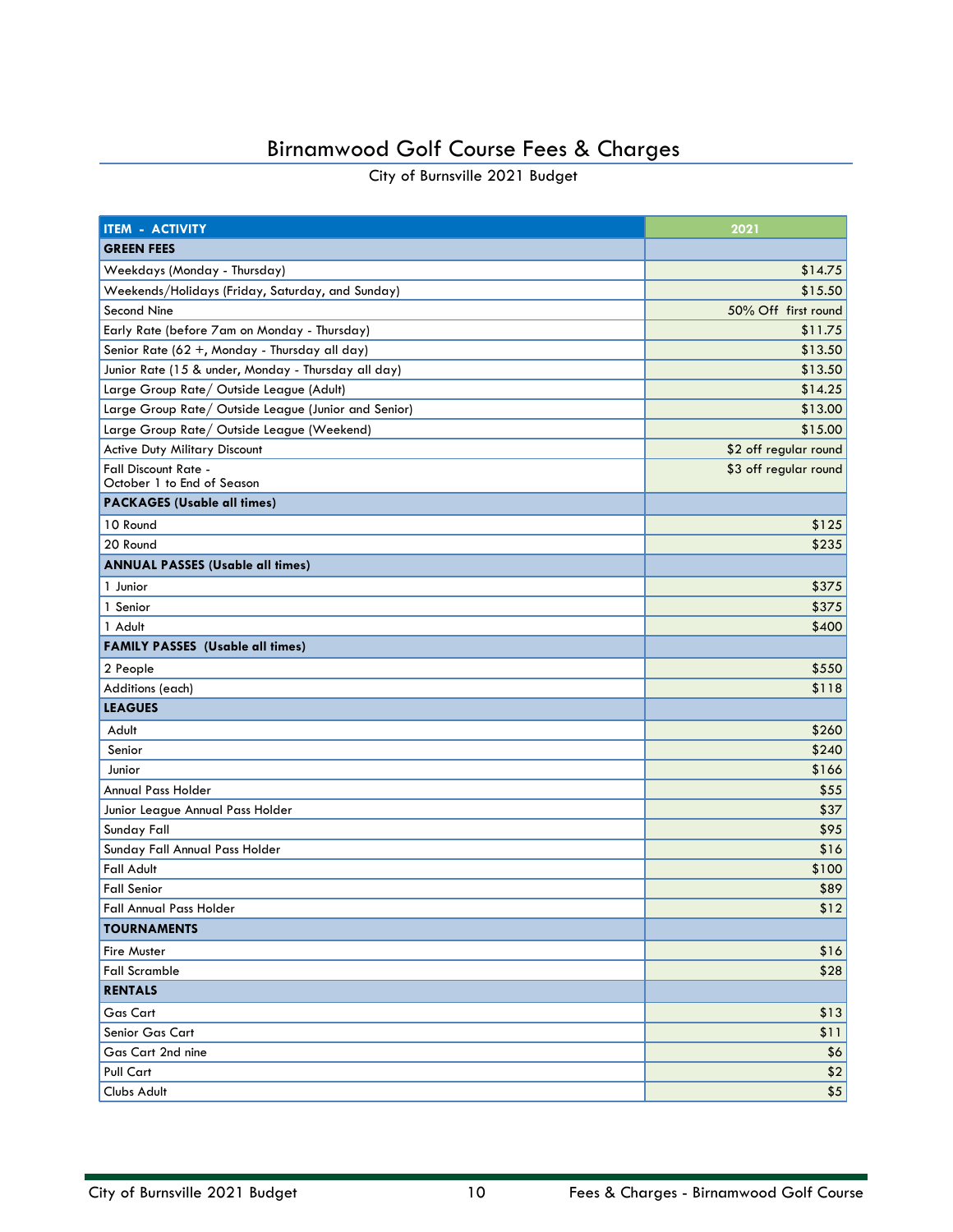### Birnamwood Golf Course Fees & Charges

| <b>ITEM - ACTIVITY</b> | 2021  |
|------------------------|-------|
| Clubs Junior           | 54    |
| Locker Rental          | \$35  |
| 15 Round Cart Rental   | \$145 |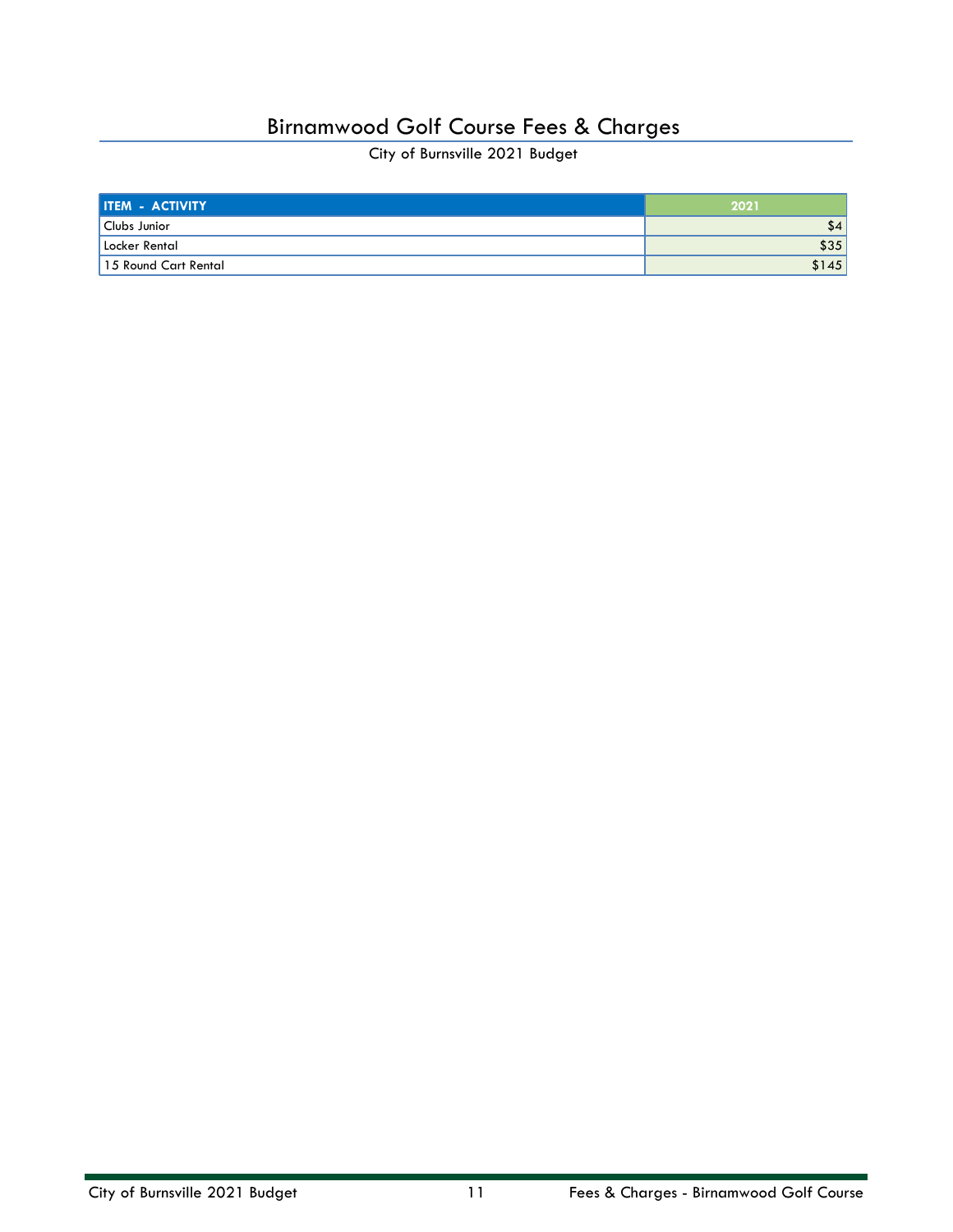# Burnsville Community TV Fees & Charges

<span id="page-11-0"></span>

| <b>ITEM - ACTIVITY</b>                                        | 2021              |
|---------------------------------------------------------------|-------------------|
| <b>DUPLICATION SERVICES - DVD (Includes case &amp; label)</b> |                   |
| 1-19 Copies                                                   | \$30              |
| 20 Copies or More (Call for quote on larger orders)           | \$15              |
| Digital video file (download or transfer)                     | \$15              |
| <b>CLASS FEES</b>                                             |                   |
| <b>Individual Class</b>                                       | \$0               |
| Group Class (2 or more)                                       | \$0               |
| PRODUCTION SERVICES (for other Govt./Non-Profit)              |                   |
| Studio Rental with staff assistance $(1/2 \text{ day})$       | \$250             |
| Studio Rental with staff assistance (full day)                | \$500             |
| Production/Shoot/Edit/Script                                  | \$50 hr/person    |
| <b>EQUIPMENT RENTAL (for other Gov't/Non-Profit)</b>          |                   |
| <b>Portable Cart</b>                                          | \$300/day-event   |
| Camera/Tripod System                                          | $$100/day$ -event |
| <b>SPONSORSHIPS - Sports Cablecast</b>                        |                   |
| Pre- or Post-Game Show Sponsor                                | $$125/$ show      |
| In-Game Sponsor                                               | \$200/event       |
| Play-of-the-Game Sponsor                                      | \$75/event        |
| Get to Know Package Sponsor                                   | \$250/event       |
| Total Package "Full Game" Sponsor                             | \$900/event       |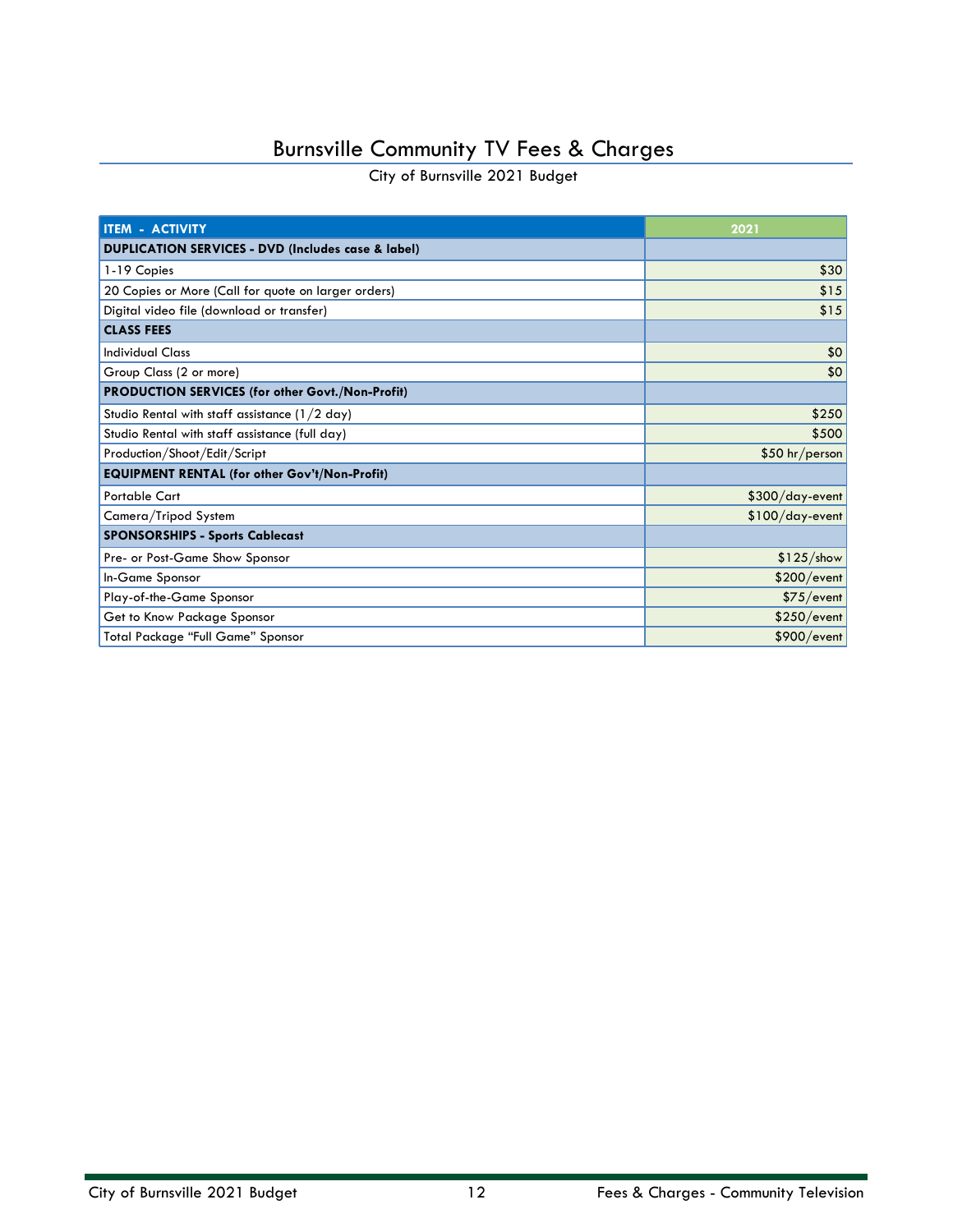# Facilities Room Rental Fees & Charges

<span id="page-12-0"></span>

| <b>ITEM - ACTIVITY</b>                                                                                                          | 2021                    |
|---------------------------------------------------------------------------------------------------------------------------------|-------------------------|
| <b>Council Chambers</b>                                                                                                         |                         |
| City Sponsored                                                                                                                  | No charge               |
| Local Non-Profit (3 hour min.)<br>M-F 7 am-12 am & Sat 8 am to 4:30 pm<br>Saturday after 4:30pm and all day Sunday              | \$21/hr<br>\$44/hr      |
| Local Resident/Business (3 hour min.)                                                                                           | \$64/hr<br>\$356/day    |
| Non-Resident Individual/Business (3 hour min.)                                                                                  | \$73/hr<br>\$426/day    |
| <b>Community Room - Both Sides (Dakota &amp; Nicollet)</b>                                                                      |                         |
| City Sponsored                                                                                                                  | No Charge               |
| Local Non-Profit<br>M-F 7 am-12 am & Sat 8 am to 4:30 pm<br>Saturday after 4:30pm and all day Sunday<br>$(3 \text{ hour min.})$ | \$34/hour<br>\$88/hour  |
| Local Resident/Business<br>(3 hour min. after 4:30pm Sat., all day Sunday)                                                      | \$156/hour<br>\$938/day |
| Non-Resident Individual/Business                                                                                                | \$175/hour              |
| (3 hour min. after 4:30pm Sat., all day Sunday)                                                                                 | \$1041/day              |
| <b>Community Room - Large Side (Dakota A&amp;B)</b>                                                                             |                         |
| City Sponsored                                                                                                                  | No Charge               |
| <b>Local Non-Profit</b><br>M-F 7 am - 12 midnight<br>Saturday after 4:30pm and all day Sunday (3 hour min.)                     | \$25/hour<br>\$44/hour  |
| Local Resident/Business                                                                                                         | \$131/hour<br>\$714/day |
| (3 hour min. after 4:30pm Sat., all day Sunday)                                                                                 |                         |
| Non-Resident Individual/Business<br>(3 hour min. after 4:30pm Sat., all day Sunday)                                             | \$131/hour<br>\$777/day |
| Community Room - Small Side (Dakota A, Dakota B, or Nicollet)                                                                   |                         |
| City Sponsored                                                                                                                  | No Charge               |
| Local Non-Profit<br>M-F 7 am - 12 midnight<br>Saturday after 4:30pm and all day Sunday (3 hour min.)                            | \$22/hour<br>\$44/hour  |
| Local Resident/Business                                                                                                         | \$50/hour               |
| (3 hour min. after 4:30pm Sat., all day Sunday)                                                                                 | \$316/day               |
| Non-Resident Individual/Business                                                                                                | \$61/hour<br>\$392/day  |
| (3 hour min. after 4:30pm Sat., all day Sunday)                                                                                 |                         |
| Conference Rooms A, B, D                                                                                                        |                         |
| City Sponsored                                                                                                                  | No Charge               |
| Local Non-Profit<br>M-F 5pm - midnight<br>Saturday after 4:30pm and all day Sunday<br>$(3$ hour min.)                           | \$15/hr<br>\$44/hr      |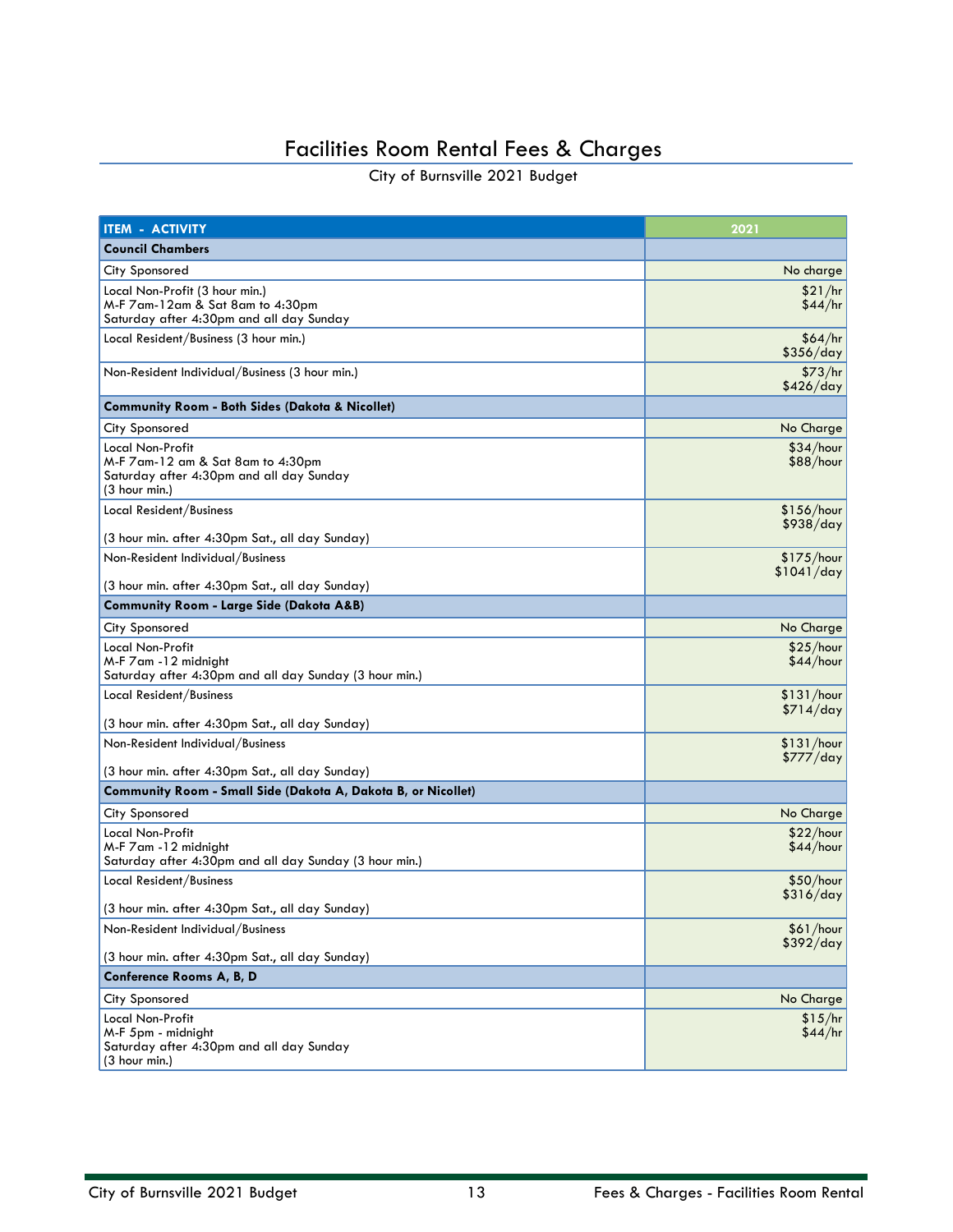### Facilities Room Rental Fees & Charges

City of Burnsville 2021 Budget

| <b>ITEM - ACTIVITY</b>                                                                                              | 2021                                 |
|---------------------------------------------------------------------------------------------------------------------|--------------------------------------|
| Local Resident/Business<br>M-F 5pm - midnight<br>Saturday after 4:30pm and all day Sunday<br>(3 hour min.)          | \$26/hr<br>\$44/hr                   |
| Non-Resident Individual/Business<br>M-F 5pm - midnight<br>Saturday after 4:30pm and all day Sunday<br>(3 hour min.) | \$30/hr<br>\$44/hr                   |
| <b>Damage Deposit</b>                                                                                               |                                      |
| <b>Community Rooms</b>                                                                                              | \$300                                |
| <b>THE GARAGE</b>                                                                                                   |                                      |
| Rental fee for music non-profit organization use of<br>site (per contract)                                          | \$500 per month                      |
| <b>Facility Reservation Cancellation Fee</b>                                                                        |                                      |
| <b>Facility Reservation Cancellation Fee</b>                                                                        | \$25                                 |
| <b>Coffee with Rental</b>                                                                                           |                                      |
| Per Cup                                                                                                             | \$1                                  |
| 30 Cups                                                                                                             | \$30                                 |
| 50 Cups                                                                                                             | \$50                                 |
| 100 Cups                                                                                                            | \$100                                |
| <b>Equipment Rental and Applicable Fees</b>                                                                         |                                      |
| Wi-Fi                                                                                                               | Included with room rental fee        |
| <b>LCD Projector and Screen</b>                                                                                     | Included with room rental fee        |
| TV/VCR/DVD on Cart                                                                                                  | Included with room rental fee        |
| Overhead Projector                                                                                                  | Included with room rental fee        |
| Whiteboard w/Markers, Easels, Pad                                                                                   | Included with room rental fee        |
| PA w/Speakers, 1 Hand-held Microphone                                                                               | Included with room rental fee        |
| Required Technician Rate When Using Council Chambers Dias                                                           | $$50/hr$ per person;<br>4 hr minimum |

*Other facility rental fees negotiated by contract.*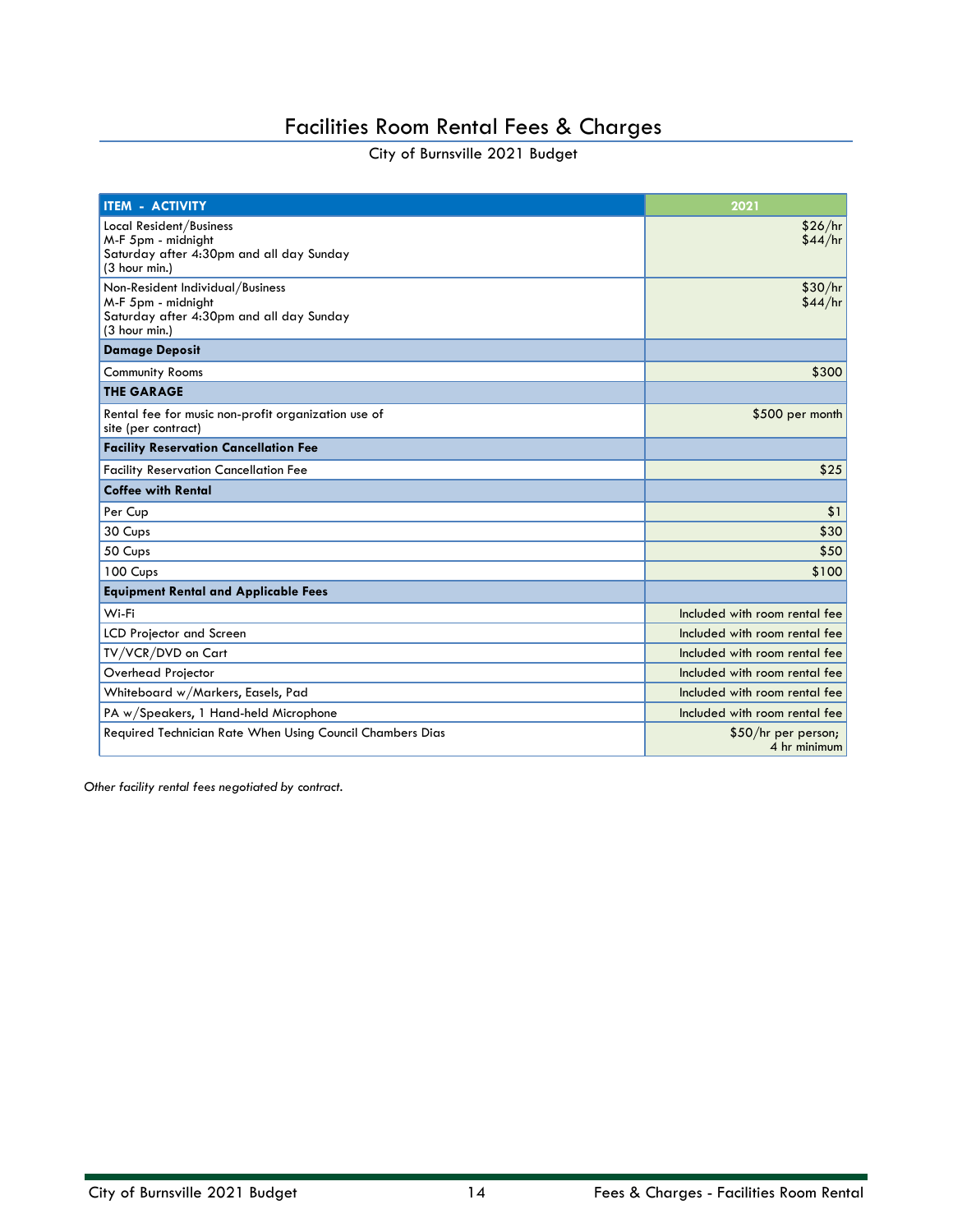<span id="page-14-0"></span>

| <b>ITEM - ACTIVITY</b>                                                                                                                                                                                                                | 2021                                                                                                                                                                                                                  |
|---------------------------------------------------------------------------------------------------------------------------------------------------------------------------------------------------------------------------------------|-----------------------------------------------------------------------------------------------------------------------------------------------------------------------------------------------------------------------|
| <b>PARAMEDIC AMBULANCE FEES &amp; CHARGES</b>                                                                                                                                                                                         |                                                                                                                                                                                                                       |
| <b>Basic Life Support</b>                                                                                                                                                                                                             | \$1,764                                                                                                                                                                                                               |
| Advanced Life Support 1                                                                                                                                                                                                               | \$1,764                                                                                                                                                                                                               |
| Advanced Life Support 2                                                                                                                                                                                                               | \$2,158                                                                                                                                                                                                               |
| Treatment/no transport                                                                                                                                                                                                                | \$535                                                                                                                                                                                                                 |
| Treatment/no transport - Cardiac Arrest                                                                                                                                                                                               | \$1,103                                                                                                                                                                                                               |
| Mileage                                                                                                                                                                                                                               | \$25                                                                                                                                                                                                                  |
| <b>SERVICES/STAND-BY</b>                                                                                                                                                                                                              |                                                                                                                                                                                                                       |
| Chief Officer/Vehicle                                                                                                                                                                                                                 | \$105/hour                                                                                                                                                                                                            |
| Firefighter                                                                                                                                                                                                                           | \$85/hour/per person (2 hour<br>min.per person)                                                                                                                                                                       |
| Standby at non-city events or other instances that are not related to emergency response<br>VEHICLES INCLUDE PERSONNEL: (1 hour minimum with additional $\frac{1}{2}$ hour on each side of the<br>event time for set up and clean up) |                                                                                                                                                                                                                       |
| Ambulance                                                                                                                                                                                                                             | \$220/hour                                                                                                                                                                                                            |
| <b>Brush Truck</b>                                                                                                                                                                                                                    | \$157.50/hour                                                                                                                                                                                                         |
| <b>Water Tender</b>                                                                                                                                                                                                                   | \$210/hour                                                                                                                                                                                                            |
| Fire Engine/Rescue Company                                                                                                                                                                                                            | \$315/hour                                                                                                                                                                                                            |
| Ladder Truck                                                                                                                                                                                                                          | \$525/hour                                                                                                                                                                                                            |
| <b>ADMINISTRATION FEES</b>                                                                                                                                                                                                            |                                                                                                                                                                                                                       |
| Fire Report                                                                                                                                                                                                                           | No charge until threshold of<br>\$2.00, then \$.25 per sheet                                                                                                                                                          |
| CD copy with pictures                                                                                                                                                                                                                 | \$20                                                                                                                                                                                                                  |
| <b>Instructor Fee</b>                                                                                                                                                                                                                 | $$55 - $100/hr$                                                                                                                                                                                                       |
| Ambulance Report                                                                                                                                                                                                                      | No charge until threshold of<br>\$2.00, then \$.25 per sheet                                                                                                                                                          |
| Sign-Off on Form Provided by Outside Entity                                                                                                                                                                                           | \$36                                                                                                                                                                                                                  |
| Interviews of Fire personnel regarding civil actions not involving the City or its employees (will<br>be conducted during off-duty hours)                                                                                             | Minimum 2 $\frac{1}{2}$ hours at time and $\frac{1}{2}$<br>pay plus 20% PERA/Workmen's<br>Comp Overhead charge.                                                                                                       |
| <b>PLAN REVIEW FEES</b>                                                                                                                                                                                                               |                                                                                                                                                                                                                       |
| <b>INTERNAL PLAN REVIEW - City Fire Personnel</b>                                                                                                                                                                                     |                                                                                                                                                                                                                       |
| First Plan (includes Hydraulic Calculations)                                                                                                                                                                                          | Plan review fees are equal to<br>65% of the Fire permit fee                                                                                                                                                           |
| Subsequent Review of Rejected Plan                                                                                                                                                                                                    | Plan review fees are equal to<br>65% of the Fire permit fee                                                                                                                                                           |
| <b>EXTERNAL PLAN REVIEW - Third Party Vendor, at City's discretion</b>                                                                                                                                                                |                                                                                                                                                                                                                       |
| First Plan (includes Hydraulic Calculations) - hourly rate set by outside contracted technical<br>specialists                                                                                                                         | Plan review fees are equal to<br>65% of the Fire permit fee or the<br>recovery cost of the third party<br>vendor, whichever is greater.<br>Estimated hourly rate ranges from<br>\$106 to \$160 per person per<br>hour |
| Each Additional Plan for Same Project - hourly rate set by outside contracted technical<br>specialists                                                                                                                                | Recovery cost of the third party<br>vendor. Estimated hourly rate<br>ranges from \$106 to \$160 per<br>person per hour                                                                                                |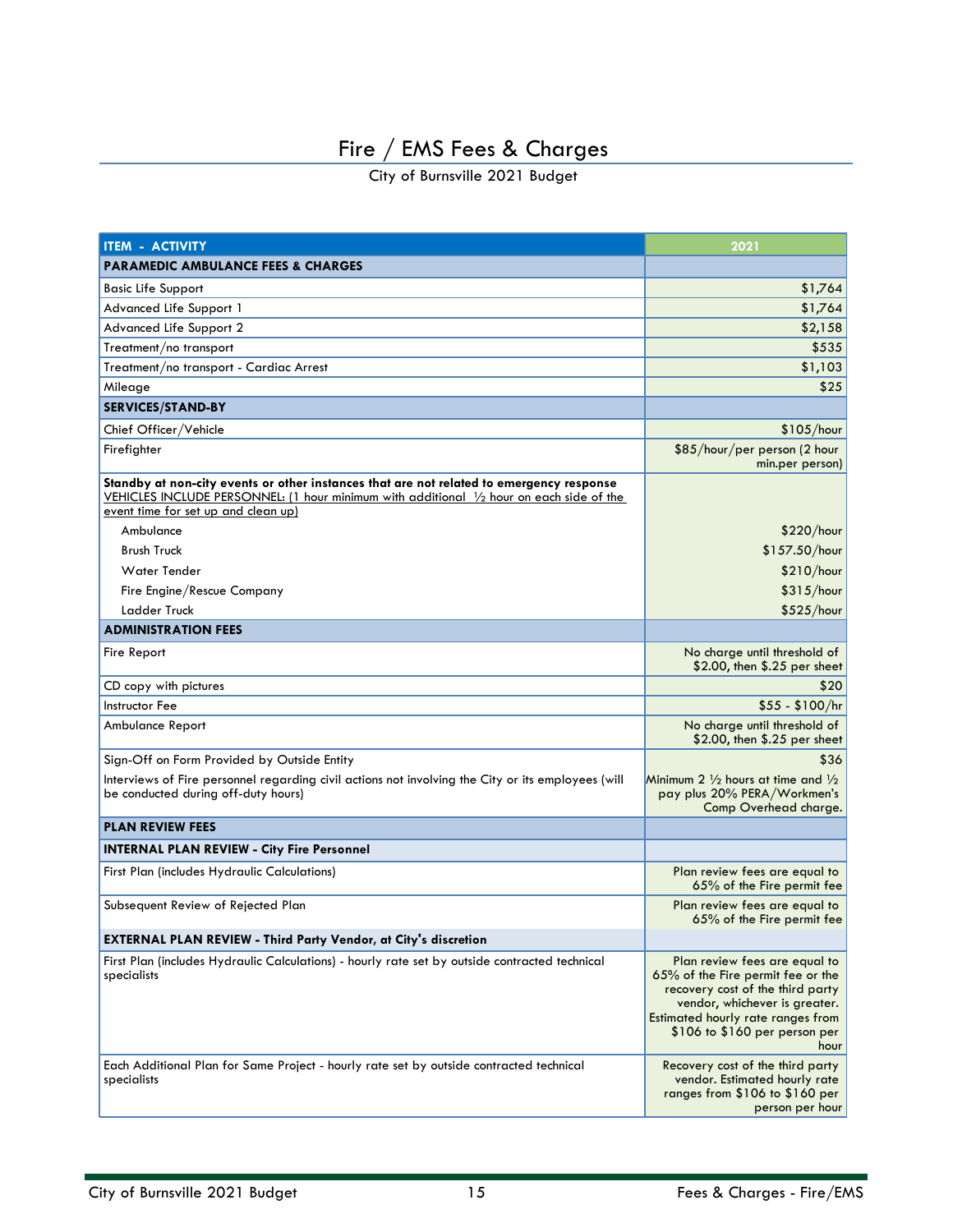| <b>ITEM - ACTIVITY</b>                                                                                                                                 | 2021                                                                                                                                                                                                                  |
|--------------------------------------------------------------------------------------------------------------------------------------------------------|-----------------------------------------------------------------------------------------------------------------------------------------------------------------------------------------------------------------------|
| Subsequent Review of Rejected Plan - hourly rate set by outside contracted technical specialists                                                       | Plan review fees are equal to<br>65% of the Fire permit fee or the<br>recovery cost of the third party<br>vendor, whichever is greater.<br>Estimated hourly rate ranges from<br>\$106 to \$160 per person per<br>hour |
| <b>SERVICE FEES</b>                                                                                                                                    |                                                                                                                                                                                                                       |
| <b>Vehicle Extrication Fee</b>                                                                                                                         | \$500                                                                                                                                                                                                                 |
| <b>Gas Line Encroachment</b>                                                                                                                           | Services/ Standby Rate based on<br>hours at scene (rounded up to next<br>$\frac{1}{2}$ hour)                                                                                                                          |
| Chief Officer/Vehicle                                                                                                                                  | \$105/hour                                                                                                                                                                                                            |
| Ambulance                                                                                                                                              | \$220/hour                                                                                                                                                                                                            |
| <b>Brush Truck</b>                                                                                                                                     | \$157.50/hour                                                                                                                                                                                                         |
| <b>Water Tender</b>                                                                                                                                    | \$210/hour                                                                                                                                                                                                            |
| Fire Engine/Rescue Company                                                                                                                             | \$315/hour                                                                                                                                                                                                            |
| Ladder Truck                                                                                                                                           | \$525/hour                                                                                                                                                                                                            |
|                                                                                                                                                        | Minimum 1 Hour Services/<br>Standby Rate per vehicle)                                                                                                                                                                 |
| Department Response to Non-Compliant Fire Code, City Ordinance, and the Law Incidents                                                                  | Services/ Standby Rate based on<br>hours at scene (rounded up to next<br>$\frac{1}{2}$ hour)                                                                                                                          |
| Chief Officer/Vehicle                                                                                                                                  | \$105/hour                                                                                                                                                                                                            |
| Ambulance                                                                                                                                              | \$220/hour                                                                                                                                                                                                            |
| <b>Brush Truck</b>                                                                                                                                     | \$157.50/hour                                                                                                                                                                                                         |
| Water Tender                                                                                                                                           | \$210/hour                                                                                                                                                                                                            |
| Fire Engine/Rescue Company                                                                                                                             | \$315/hour                                                                                                                                                                                                            |
| Ladder Truck                                                                                                                                           | \$525/hour                                                                                                                                                                                                            |
|                                                                                                                                                        | Minimum 1 Hour Services/<br>Standby Rate per vehicle)                                                                                                                                                                 |
| Foam Use of More Than Three(3) 5-Gallon Pails                                                                                                          | \$115 per 5 gallon pail                                                                                                                                                                                               |
| <b>PERMIT / INSPECTION FEES</b><br>Fire Alarm - Sprinkler - Cooking Hood Systems, Storage Tanks, & Fireworks require a final inspection<br>from Staff. |                                                                                                                                                                                                                       |
| <b>Fire Suppression Permit</b>                                                                                                                         | Minimum \$80 (includes \$1 State<br>surcharge)                                                                                                                                                                        |
|                                                                                                                                                        | 1.5% of job value less than or<br>equal to $$10,000$ and $1\%$ of job<br>value greater than \$10,000 plus<br>surcharge (.0005 x job value)                                                                            |
| Fire Alarm Permit, includes Low Voltage                                                                                                                | Minimum \$80 (includes \$1 State<br>surcharge)                                                                                                                                                                        |
|                                                                                                                                                        | 1.5% of job value less than or<br>equal to \$10,000 and 1% of job<br>value greater than \$10,000 plus<br>surcharge (.0005 x job value)                                                                                |
| Prescribed/Open/Controlled Burn Permit                                                                                                                 | \$80                                                                                                                                                                                                                  |
| (performed by a licensed contractor and requires pre-burn and post-burn inspections)                                                                   |                                                                                                                                                                                                                       |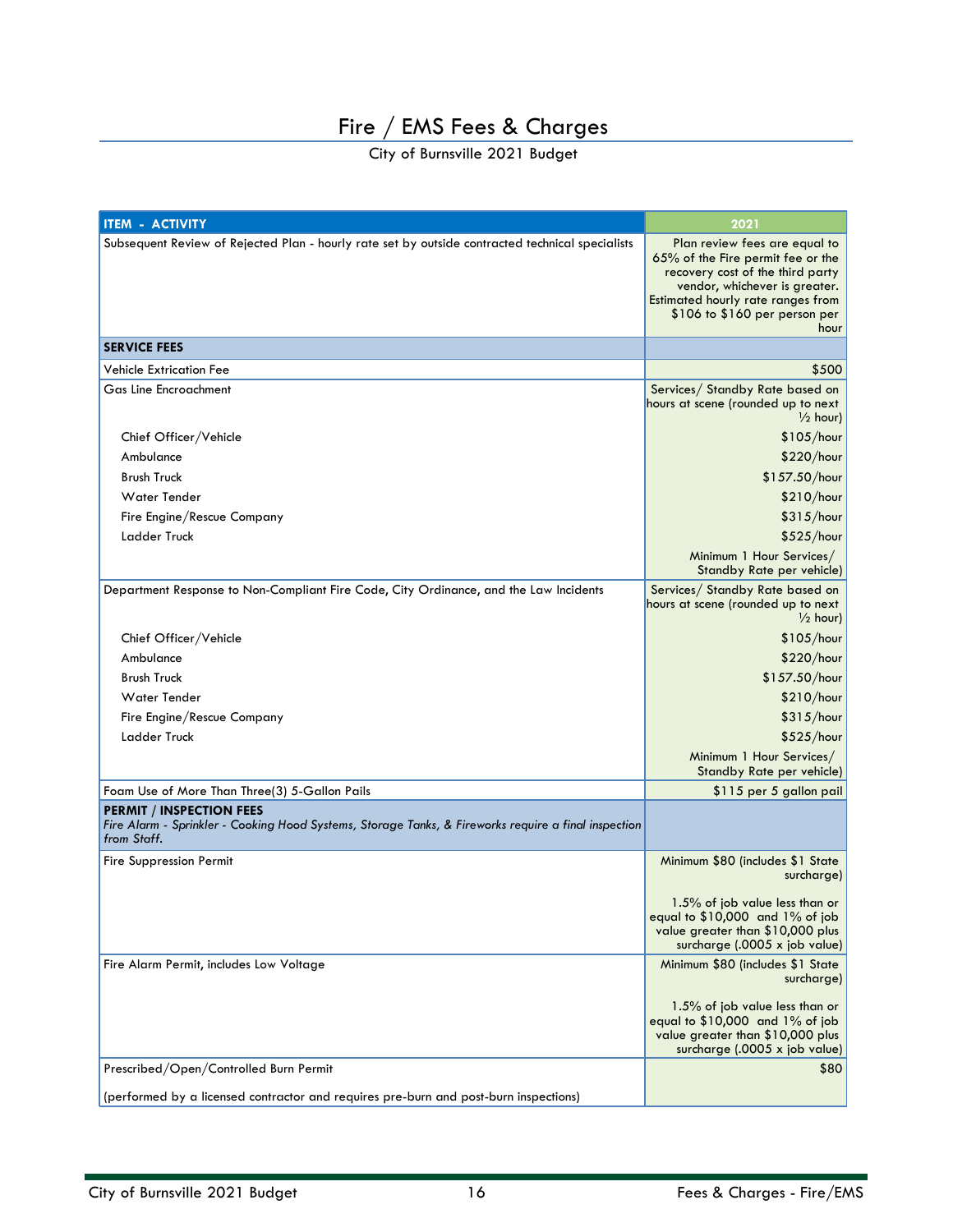| <b>ITEM - ACTIVITY</b>                                                                                                                                                                                                                                              | 2021                                                                                                                                     |
|---------------------------------------------------------------------------------------------------------------------------------------------------------------------------------------------------------------------------------------------------------------------|------------------------------------------------------------------------------------------------------------------------------------------|
| Prescribed/Open/Controlled Burn Extinguished by Fire Department<br>(Failure to extinguish fire in compliance with permit issuance)                                                                                                                                  | Services to Extinguish Rate based<br>on hours at scene per vehicle<br>(rounded up to the next $\frac{1}{2}$ hour)                        |
| Chief Officer/Vehicle                                                                                                                                                                                                                                               | \$105/hour                                                                                                                               |
| Ambulance                                                                                                                                                                                                                                                           | \$220/hour                                                                                                                               |
| <b>Brush Truck</b>                                                                                                                                                                                                                                                  | \$157.50/hour                                                                                                                            |
| <b>Water Tender</b>                                                                                                                                                                                                                                                 | \$210/hour                                                                                                                               |
| Fire Engine/Rescue Company                                                                                                                                                                                                                                          | \$315/hour                                                                                                                               |
| Ladder Truck                                                                                                                                                                                                                                                        | \$525/hour                                                                                                                               |
|                                                                                                                                                                                                                                                                     | Minimum 1 Hour Services/<br>Standby Rate per vehicle)                                                                                    |
| Permit Plan Review                                                                                                                                                                                                                                                  | Permit Plan Reviews are subject to<br>the same fees as Plan Review fees<br>listed above.                                                 |
| Commercial: Storage Tank Removal/Installation (per tank), Above Ground and Below Ground<br>- All tanks except septic                                                                                                                                                | \$251                                                                                                                                    |
| Residential: Storage Tank Removal/Installation (per tank), Above Ground and Below Ground<br>- All tanks except septic                                                                                                                                               | \$65                                                                                                                                     |
| Fire Department Special and Miscellaneous Inspections                                                                                                                                                                                                               | \$130                                                                                                                                    |
| Tent Permit: Temporary Indoor or outdoor assemblies and temporary use of tents in excess of<br>200 square feet or canopies in excess of 400 square feet. Tent shall include canopies,<br>temporary membrane structures and air supported or air inflated structures | \$50.00 per tent or canopy                                                                                                               |
| Penalty for Failing to Obtain Permit - (Investigation Fee - intent is to double the permit fee (permit<br>fee plus penalty)                                                                                                                                         | Penalty for failing to obtain a<br>permit prior to starting work<br>required is up to the value of the<br>permit fee established herein. |
| Final Permit Inspection - First Attempt                                                                                                                                                                                                                             | No Charge                                                                                                                                |
| Final Permit Inspection - 2nd & Subsequent re-inspection                                                                                                                                                                                                            | \$100                                                                                                                                    |
| If the Contractor is not ready for the inspection or fails the inspection, the Contractor will be<br>charged a fee for re-inspections.                                                                                                                              |                                                                                                                                          |
| <b>FALSE FIRE ALARMS</b>                                                                                                                                                                                                                                            |                                                                                                                                          |
| First 3 Alarms                                                                                                                                                                                                                                                      | No Charge                                                                                                                                |
| 4th & Successive                                                                                                                                                                                                                                                    | 4th<br>\$150<br>5th<br>\$175<br>6th<br>\$200<br>\$225<br>7th<br>\$25 increase for each additional<br>alarm, no maximum.                  |
| <b>FIREWORKS PERMITS</b>                                                                                                                                                                                                                                            |                                                                                                                                          |
| Fireworks Only Retail Seller                                                                                                                                                                                                                                        | \$350                                                                                                                                    |
| Mixed Use Retail Seller                                                                                                                                                                                                                                             | \$100                                                                                                                                    |
| <b>Fireworks Display Permit</b>                                                                                                                                                                                                                                     | \$150                                                                                                                                    |
| APPLE VALLEY BURNSVILLE LAKEVILLE EAGAN<br><b>TRAINING FACILITY RENTAL (ABLE)</b>                                                                                                                                                                                   |                                                                                                                                          |
| <b>Rental of Training Facility</b>                                                                                                                                                                                                                                  | \$250/hour<br>(2 hour minimum)                                                                                                           |
| <b>ABLE Training Officer</b>                                                                                                                                                                                                                                        | \$80/hour                                                                                                                                |
| Cancellation Fee ( less than 30 day notice)                                                                                                                                                                                                                         | \$75                                                                                                                                     |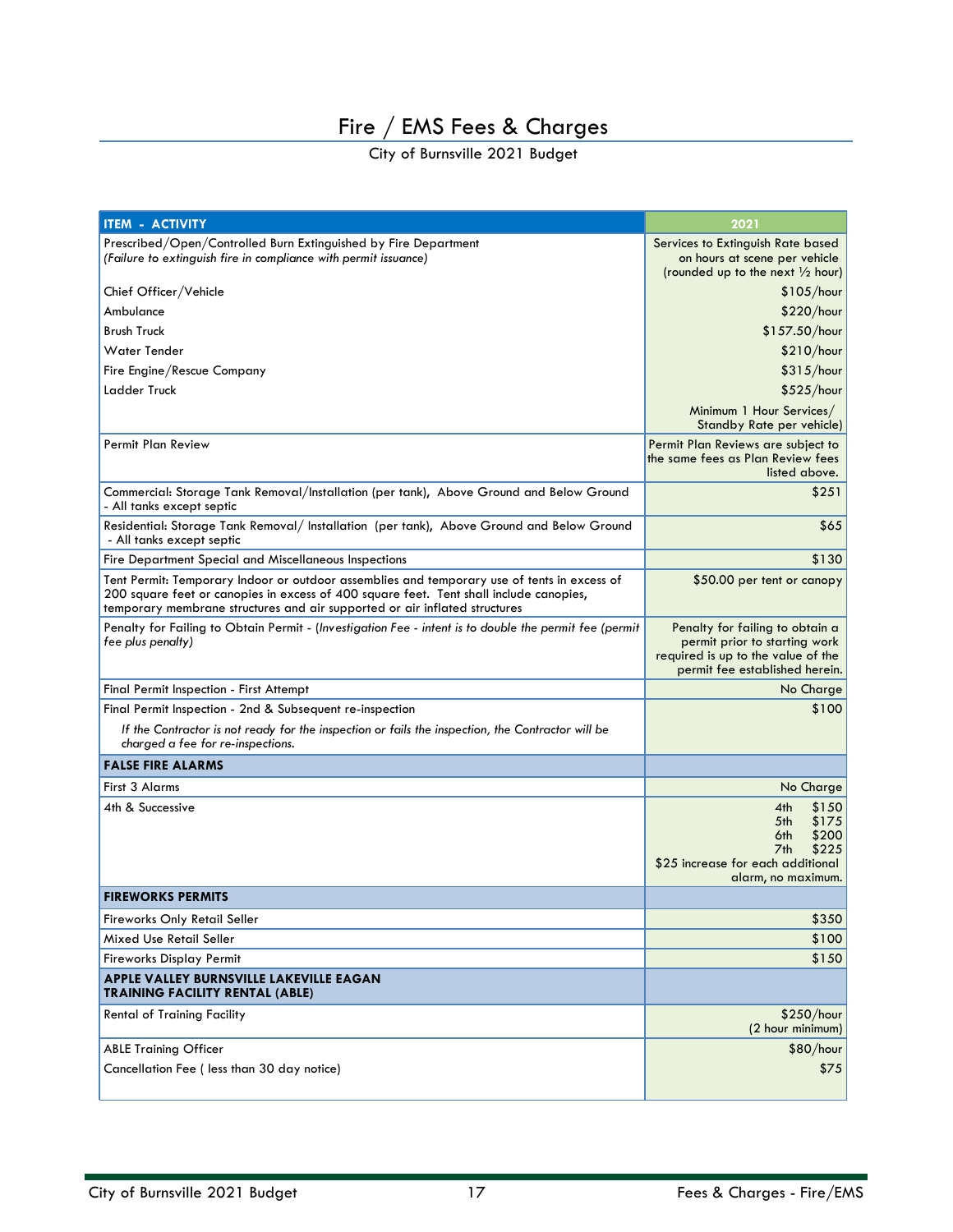| <b>ITEM - ACTIVITY</b>          | 2021                                                                               |
|---------------------------------|------------------------------------------------------------------------------------|
| <b>DISASTER RESPONSE</b>        |                                                                                    |
| Disaster Response (any vehicle) | Current FEMA reimbursement rate<br>for vehicle type and Direct<br>Employee(s) Cost |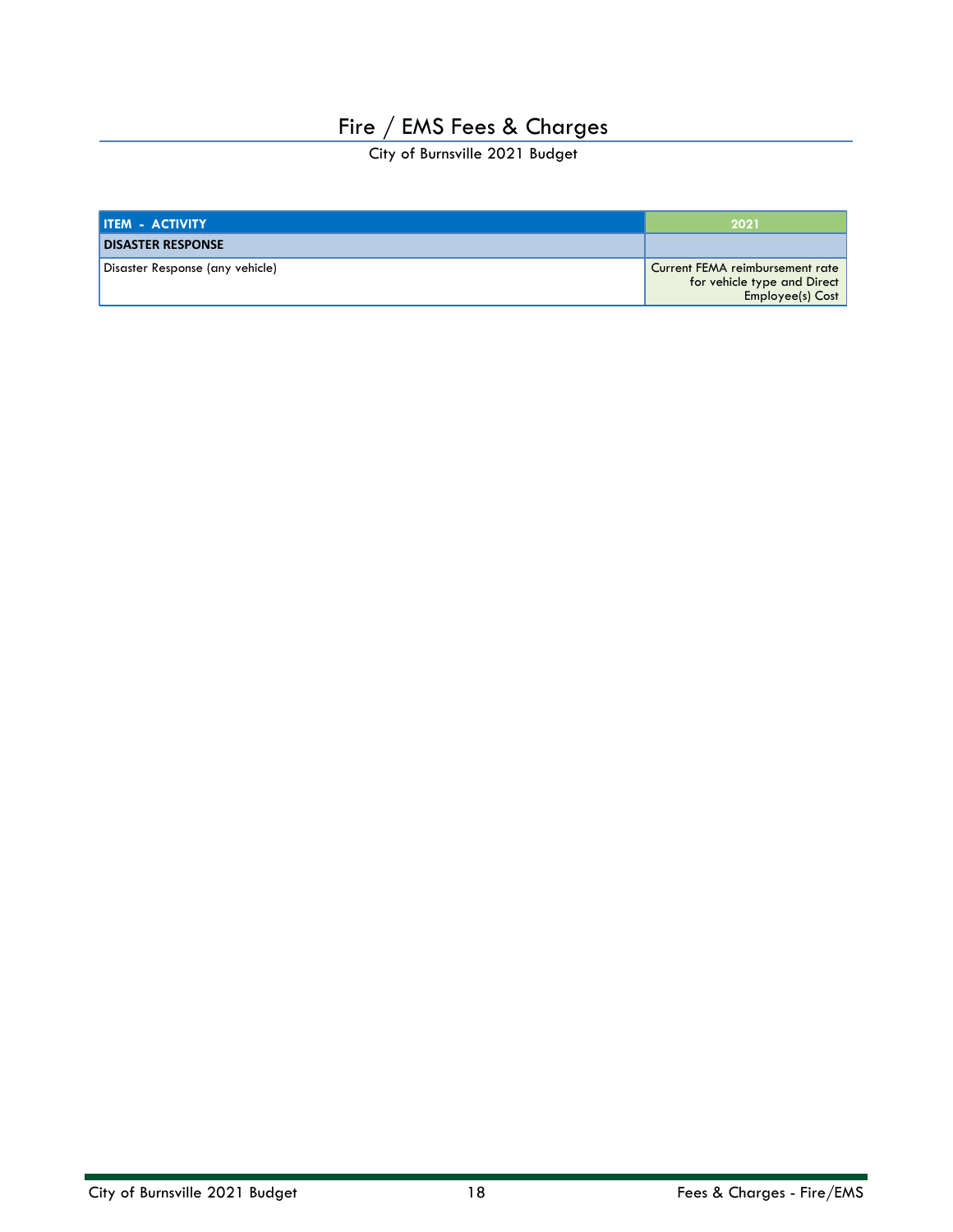# Ice Center Fees & Charges

<span id="page-18-0"></span>

| <b>ITEM - ACTIVITY</b>                                                      | 2021              |
|-----------------------------------------------------------------------------|-------------------|
| <b>HOURLY ICE RENTAL</b>                                                    |                   |
| Spring/Summer Ice<br>(Mar 15, 2021 - Sept 14, 2021)                         | \$165-\$210       |
| Winter prime time (Sept 15, 2021 - Mar 14, 2022)                            | \$235             |
| Winter non-prime time<br>(Sept 15, 2021 - Mar 14, 2022)                     | \$165-\$210       |
| Winter non-prime Weekday morning<br>(school year only - Sept 2021-May 2022) | \$105             |
| High School Games and Ice Center Ticket Sales Split                         | 50% / 50%         |
| BMVFSC and Ice Center Ticket Split for Annual Ice Show                      | 50% / 50%         |
| Mgr. has authority to negotiate within range per market demand              |                   |
| <b>PUBLIC SKATING</b>                                                       |                   |
| Student and Adult (5-61 yrs)- Single Admission                              | \$5               |
| Child and Senior Citizen- Single Admission (4 & under/62 & over)            | \$3               |
| Student and Adult 10-admission punch card                                   | \$45              |
| Student and Adult 20-admission punch card                                   | \$85              |
| Child and Senior 10-admission punch card                                    | \$27.50           |
| Child and Senior 20-admission punch card                                    | \$50              |
| <b>Birthday Parties (based on number of participants)</b>                   |                   |
| 1-5 people                                                                  | \$40              |
| 6-10 people                                                                 | \$55              |
| $11-15$ people                                                              | \$85              |
| 16-20 people                                                                | \$120             |
| 21-25 people                                                                | \$150             |
| Over 20 people add an additional fee per person                             | \$3.75            |
| <b>ADULT OPEN HOCKEY</b>                                                    |                   |
| League - Per Team                                                           | $$,2000 - $3,000$ |
| Weekday                                                                     | \$7               |
| Weekend                                                                     | \$7               |
| 10-admission punch card                                                     | \$65              |
| 20-admission punch card                                                     | \$125             |
| <b>SKATING LESSONS</b>                                                      |                   |
| Private/Freestyle Lessons                                                   | \$115 - \$205     |
| <b>General Group Lessons</b>                                                | $$50 - $125$      |
| <b>SKATE RENTAL</b>                                                         |                   |
| Daily rental                                                                | \$5               |
| 10-Punch card                                                               | \$45              |
| <b>SKATE SHARPENING</b>                                                     |                   |
| Single Sharpening                                                           | \$5               |
| 10-Punch Card                                                               | \$45              |
| <b>SKATING SHOW</b>                                                         |                   |
| Participant 1st Show Number                                                 | \$100             |
| Participant 2nd Show Number                                                 | \$85              |
| Adult 3-Show pass                                                           | \$25              |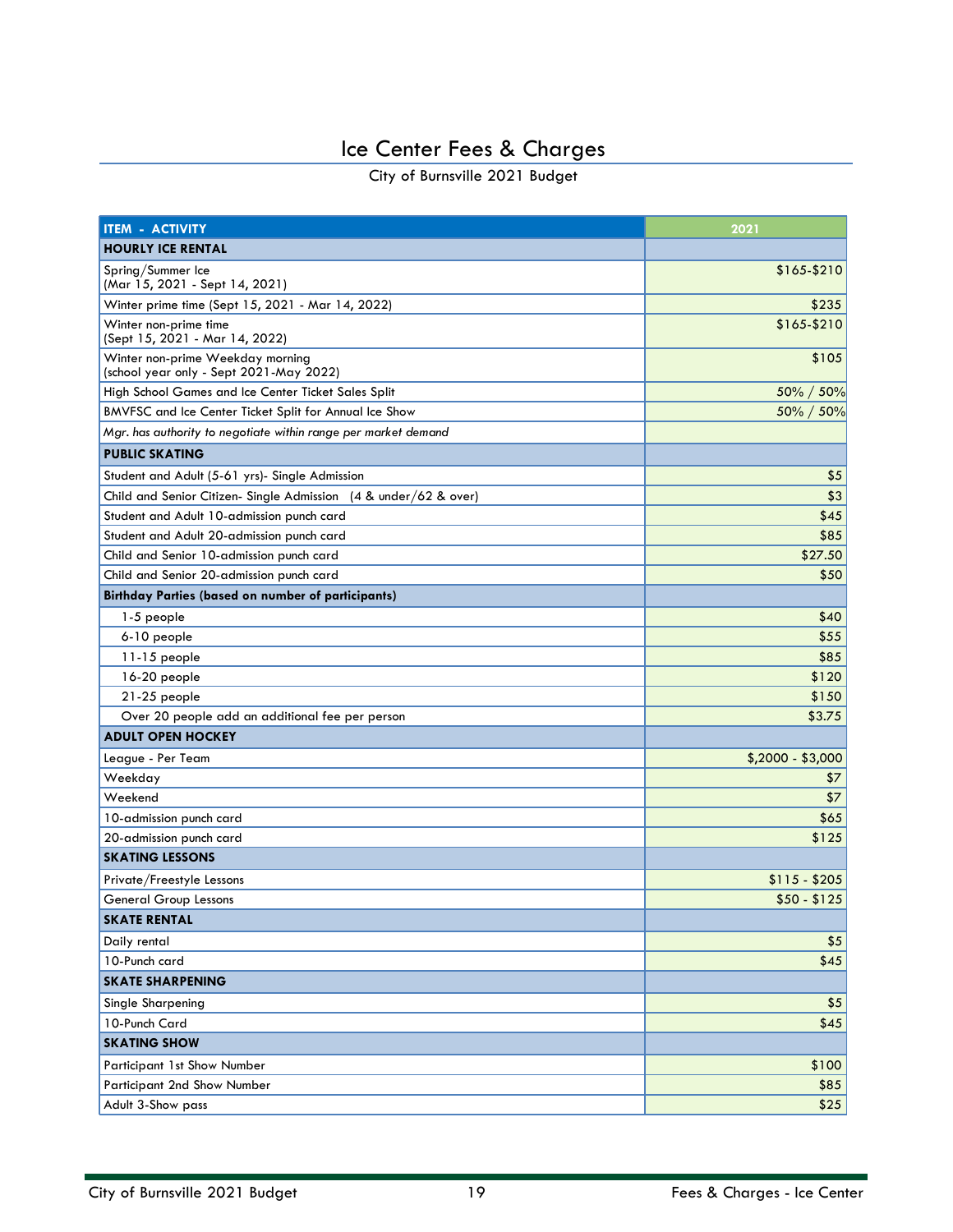# Ice Center Fees & Charges

| <b>ITEM - ACTIVITY</b>                  | 2021            |
|-----------------------------------------|-----------------|
| Adult single admission                  | \$10            |
| Student/Senior single admission         | \$5             |
| Under 5 years old                       | Free            |
| <b>VENDING PERMIT</b>                   |                 |
| Daily Fee<br>(Tournament Vendors, etc.) | \$75            |
| AAA TOURNAMENTS AND SUMMER CLINICS      |                 |
| <b>Blaze Summer Clinics</b>             | $$600 - $1,500$ |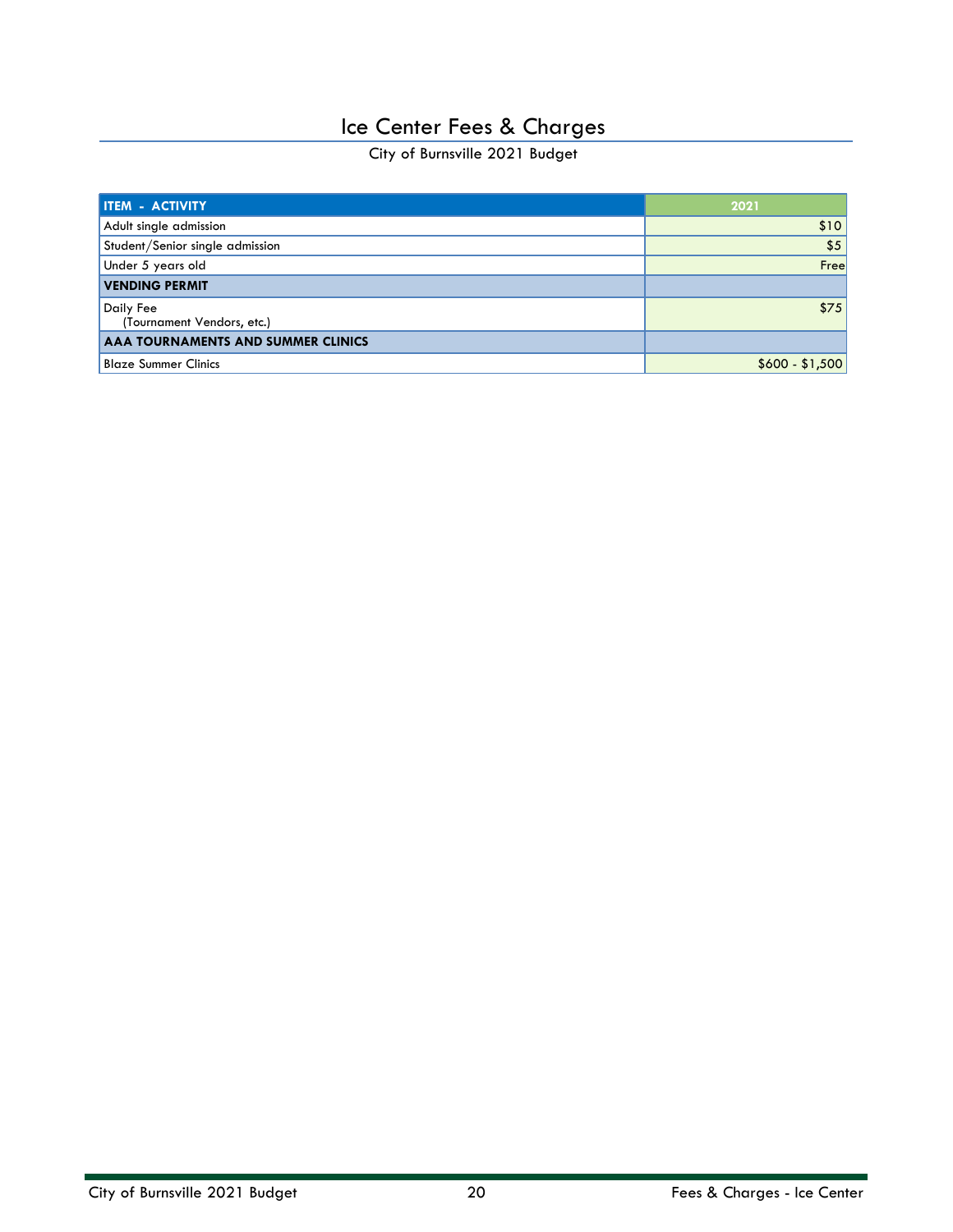# <span id="page-20-0"></span>Business Permits, Licensing and Code Enforcement Fees & Charges

|                                                                                                                                                  | <b>License Renewal</b><br><b>Period</b> | 2021                        |
|--------------------------------------------------------------------------------------------------------------------------------------------------|-----------------------------------------|-----------------------------|
| <b>TOBACCO LICENSE</b>                                                                                                                           | July 1 - June 30                        |                             |
| <b>Best Practices Member</b>                                                                                                                     |                                         | \$300                       |
| Non-Member                                                                                                                                       |                                         | \$750                       |
| <b>LIQUOR, BEER AND WINE</b>                                                                                                                     | July 1 - June 30                        |                             |
| On-Sale Liquor                                                                                                                                   |                                         |                             |
| License                                                                                                                                          |                                         | \$8,100                     |
| <b>Investigation Fee</b>                                                                                                                         |                                         | $$1,500 + $250/$ individual |
| <b>Investigation Renewal</b>                                                                                                                     |                                         | \$75                        |
| Change in Operating Manager/Officer                                                                                                              |                                         | \$250                       |
| Sunday On-Sale                                                                                                                                   |                                         | \$200                       |
| <b>Brewer Taproom License</b>                                                                                                                    |                                         | \$400                       |
| Cocktail Room License                                                                                                                            |                                         | \$400                       |
| <b>Brewpub License</b>                                                                                                                           |                                         | \$380                       |
| Off-Sale                                                                                                                                         |                                         |                             |
| License (Non-participant of Best Practices)                                                                                                      |                                         | \$380                       |
| License (Participant of Best Practices)<br>*\$100 reduction in fee for agreeing with Best Practices conditions as set<br>forth by State Statute. |                                         | \$280                       |
| <b>Investigation Fee</b>                                                                                                                         |                                         | $$1,500 + $250/$ Individual |
| <b>Investigation Renewal</b>                                                                                                                     |                                         | \$75                        |
| Change in Operating Manager/Officer                                                                                                              |                                         | \$250                       |
| <b>CLUB FEE</b>                                                                                                                                  |                                         |                             |
| License                                                                                                                                          |                                         | \$330-\$700                 |
| Investigation Fee                                                                                                                                |                                         | \$265                       |
| Change in Operating Manager/Officer                                                                                                              |                                         | \$250                       |
| <b>WINE</b>                                                                                                                                      |                                         |                             |
| License                                                                                                                                          |                                         | \$1,730                     |
| <b>Investigation Fee</b>                                                                                                                         |                                         | \$500                       |
| <b>Investigation Renewal</b>                                                                                                                     |                                         | \$75                        |
| Change in Operating Manager/Officer                                                                                                              |                                         | \$250                       |
| 3.2 ON-SALE                                                                                                                                      |                                         |                             |
| License                                                                                                                                          |                                         | \$590                       |
| <b>Investigation Fee</b>                                                                                                                         |                                         | \$500                       |
| Change in Operating Manager/Officer                                                                                                              |                                         | \$250                       |
| 3.2 Off-SALE                                                                                                                                     |                                         |                             |
| License                                                                                                                                          |                                         | \$160                       |
| Investigation Fee                                                                                                                                |                                         | \$100                       |
| Change in Operating Manager/Officer                                                                                                              |                                         | \$75                        |
| <b>Temporary Liquor</b>                                                                                                                          | 1-4 days                                |                             |
| Malt, Wine, On-Sale and Community Festival                                                                                                       |                                         | \$105 per day               |
| <b>THERAPEUTIC MASSAGE-</b>                                                                                                                      | July 1 - June 30                        |                             |
| Annual Enterprise License (includes 1 individual license)                                                                                        |                                         | \$200                       |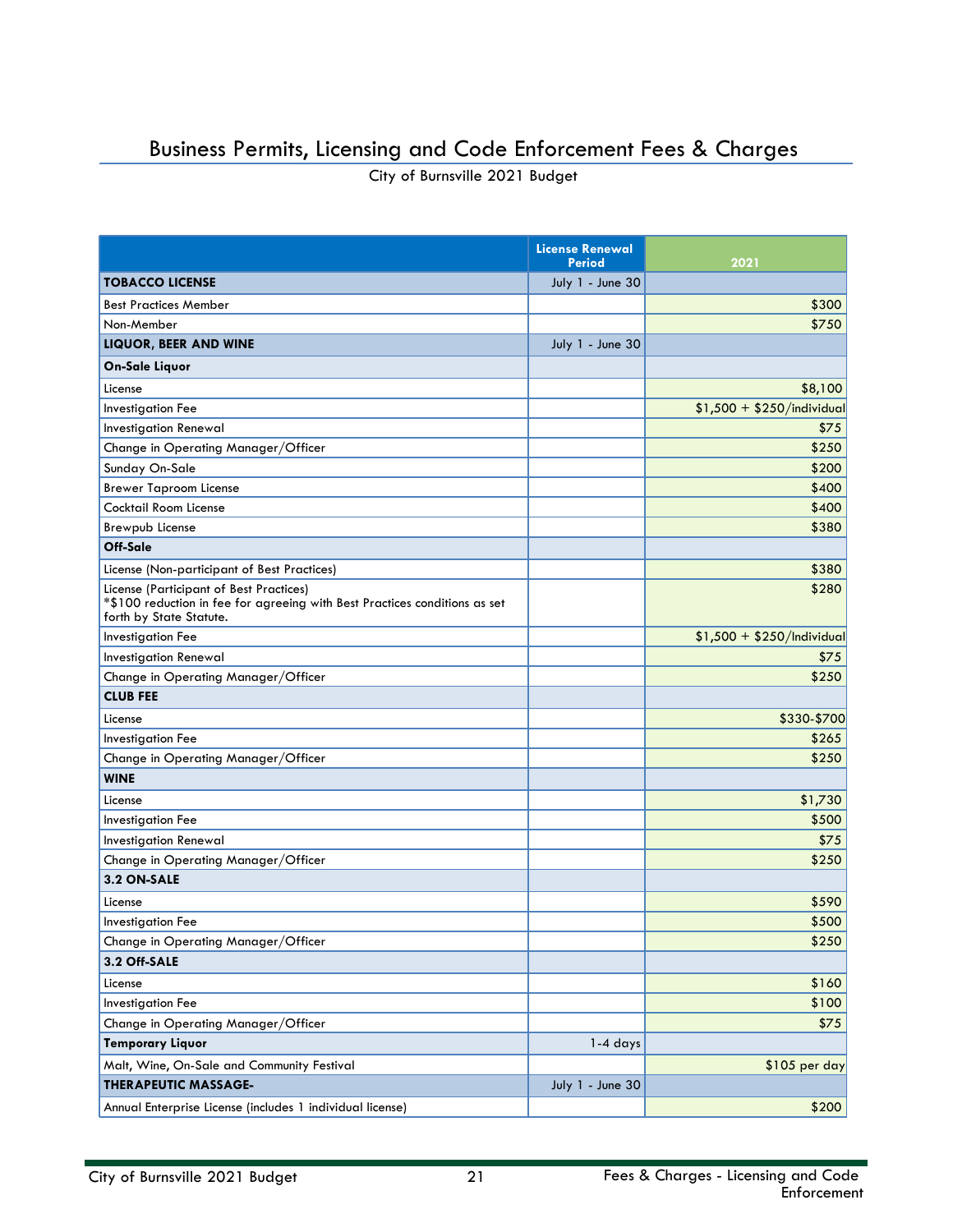### Business Permits, Licensing and Code Enforcement Fees & Charges

|                                                                                                                                                                                                                  | <b>License Renewal</b><br>Period | 2021                                                                                |
|------------------------------------------------------------------------------------------------------------------------------------------------------------------------------------------------------------------|----------------------------------|-------------------------------------------------------------------------------------|
| Annual Individual Therapist License                                                                                                                                                                              |                                  | \$75                                                                                |
| Investigation Fee-Enterprise (includes 1 owner)                                                                                                                                                                  |                                  | \$300                                                                               |
| Investigation Fee-Individual Massage Therapist                                                                                                                                                                   |                                  | \$200                                                                               |
| Reduction in investigation fee for providing current background report.<br>(List of approved 3rd party<br>background research companies and<br>minimum report requirements will be provided by the Police Dept.) |                                  | (\$100)                                                                             |
| Initial Inspection and 1st Reinspection<br>(No charge if resolved at 1st reinspection)                                                                                                                           |                                  | \$0                                                                                 |
| Final Inspection (2nd reinspection)                                                                                                                                                                              |                                  | \$185                                                                               |
| <b>RESELLER FEES</b>                                                                                                                                                                                             | July 1 - June 30                 |                                                                                     |
| License                                                                                                                                                                                                          |                                  | \$325                                                                               |
| Investigation Fee / Change in Operating Manager/Officer Fee                                                                                                                                                      |                                  | \$500                                                                               |
| <b>Reseller Transaction Fee</b>                                                                                                                                                                                  |                                  | \$1.00 per transaction                                                              |
| <b>ADULT BUSINESS FEE</b>                                                                                                                                                                                        | Jan 1 - Dec 31                   |                                                                                     |
| License                                                                                                                                                                                                          |                                  | \$5,250                                                                             |
| <b>Investigation Fee</b>                                                                                                                                                                                         |                                  | \$1,500                                                                             |
| Change in Operating Manager/Officer                                                                                                                                                                              |                                  | \$250                                                                               |
| <b>GAMBLING FEES</b>                                                                                                                                                                                             | $1-4$ days                       |                                                                                     |
| <b>Gambling Occasion</b>                                                                                                                                                                                         |                                  | \$100                                                                               |
| <b>Gambling Premises Permit Fee</b>                                                                                                                                                                              |                                  | \$250                                                                               |
| <b>LICENSING LATE FEE - percent of base fee</b>                                                                                                                                                                  |                                  | 25% for 15-29 days late 50% for<br>30-45 days late 100% for over<br>45 days late    |
| <b>RENTAL LICENSING</b>                                                                                                                                                                                          | Annual                           |                                                                                     |
| Apartment Complex per building                                                                                                                                                                                   |                                  | \$160                                                                               |
| Apartment Complex per unit (in addition to per building charge)                                                                                                                                                  |                                  | \$15                                                                                |
| Townhome Complex per building                                                                                                                                                                                    |                                  | \$100                                                                               |
| Townhome Complex per unit (in addition to per building charge)                                                                                                                                                   |                                  | \$15                                                                                |
| Manufactured Home Park (only if Park owns and rents dwelling units)                                                                                                                                              |                                  | \$285                                                                               |
| Manufactured Home Park per unit (only for dwelling units owned and<br>rented by the Park)                                                                                                                        |                                  | \$60                                                                                |
| Individual Unit (Single Family, condo, Townhouse, Manufactured Home, etc.)                                                                                                                                       |                                  | \$175                                                                               |
| Individual Unit (condo, Townhouse, etc.) located within an association or<br>within the same building                                                                                                            |                                  | \$175                                                                               |
| Rental License Reinspection fee for any type of unit                                                                                                                                                             |                                  | \$185                                                                               |
| Rental License Reinstatement fee per unit or building                                                                                                                                                            |                                  | \$200                                                                               |
| Common area annual fire inspection per building                                                                                                                                                                  |                                  | \$160                                                                               |
| Common area - Fire Reinspection fee                                                                                                                                                                              |                                  | \$185                                                                               |
| Late fee - percent of base fee                                                                                                                                                                                   |                                  | 25% for 15-29 days late 50%<br>for 30-45 days late $100\%$ for<br>over 45 days late |
| <b>Administrative Appeal Fee</b>                                                                                                                                                                                 |                                  |                                                                                     |
| Residential                                                                                                                                                                                                      |                                  | \$100                                                                               |
| Commercial/Licensed Property                                                                                                                                                                                     |                                  | \$300                                                                               |
| Rental Conversion Fee (new or over one year since expiration)                                                                                                                                                    |                                  | \$500                                                                               |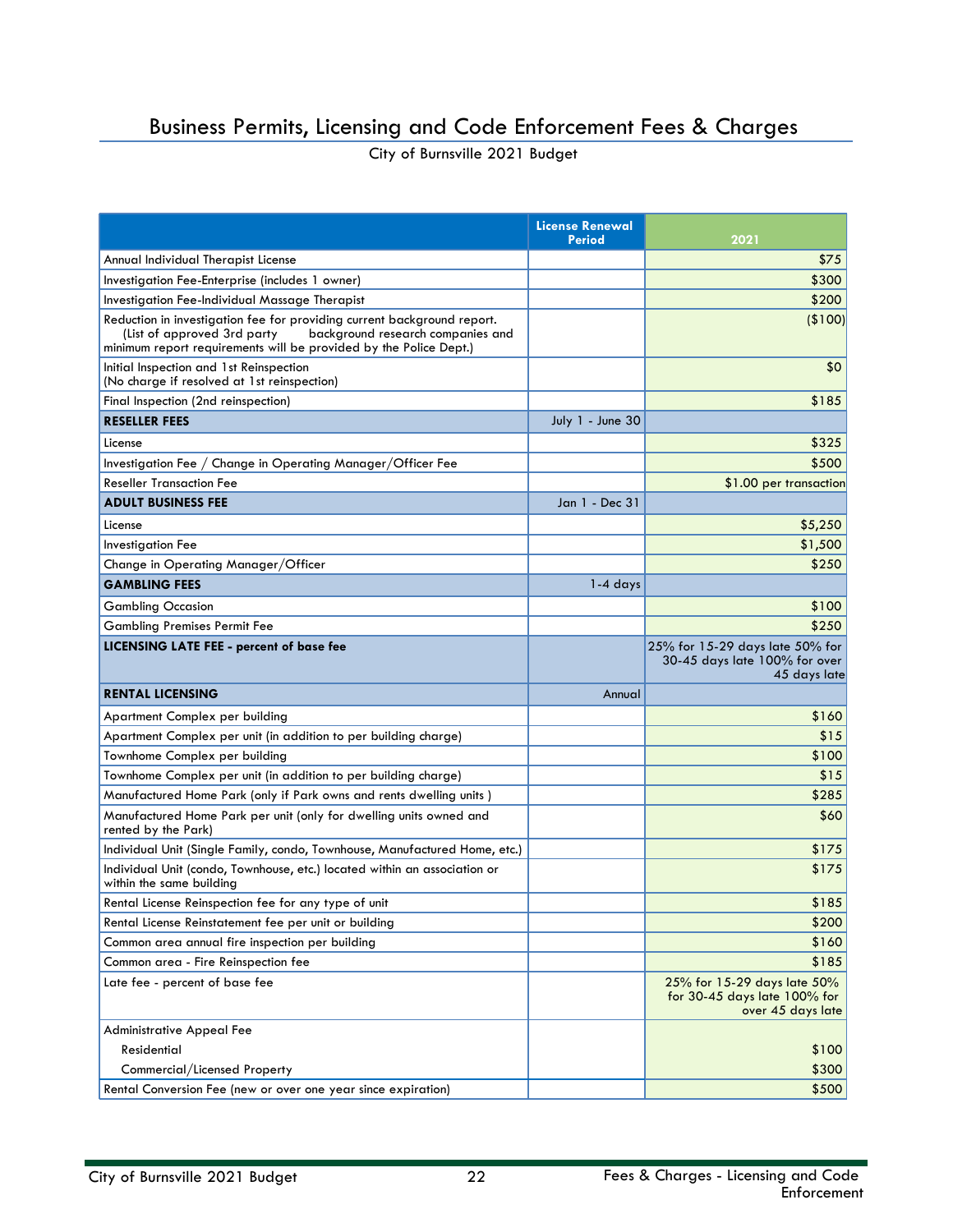### Business Permits, Licensing and Code Enforcement Fees & Charges

|                                                                                        | <b>License Renewal</b><br><b>Period</b> | 2021                                                                                                                                       |
|----------------------------------------------------------------------------------------|-----------------------------------------|--------------------------------------------------------------------------------------------------------------------------------------------|
| Short-term Rental Permit Fee                                                           |                                         | \$55                                                                                                                                       |
| <b>PROPERTY MAINTENANCE</b>                                                            | n/a                                     |                                                                                                                                            |
| Initial Inspection and 1st Reinspection<br>(no charge if resolved at 1st reinspection) |                                         | \$0                                                                                                                                        |
| Final Inspection (2nd reinspection) and Citation                                       |                                         | \$170                                                                                                                                      |
| Final Inspection (2nd reinspection) and Administrative Citation                        |                                         | \$120                                                                                                                                      |
| Any subsequent inspections                                                             |                                         | \$120                                                                                                                                      |
| Weed Control & Other Property Clean Up Administration Fee (per service)                |                                         | \$50                                                                                                                                       |
| <b>PROPERTY REPAIR</b>                                                                 | n/a                                     |                                                                                                                                            |
| <b>Property Repair Expense Assessment Request</b>                                      |                                         | \$420                                                                                                                                      |
| <b>Temporary Construction Noise Permit</b>                                             |                                         | \$175                                                                                                                                      |
| <b>CODE ENFORCEMENT FEES</b>                                                           |                                         |                                                                                                                                            |
| <b>Administrative Citations</b>                                                        |                                         | \$120                                                                                                                                      |
| Check Cashing Permit Public Hearing fee                                                |                                         | \$100                                                                                                                                      |
| Missed Scheduled Inspection Fee "No Show"                                              |                                         | \$50                                                                                                                                       |
| <b>SPECIAL ASSESSMENT FEES</b>                                                         |                                         |                                                                                                                                            |
| Administrative Fee (per code case)                                                     |                                         | \$50                                                                                                                                       |
| Certification interest charge                                                          |                                         | 4% above the most recent<br>interest rates received on the sale<br>of construction improvement<br>bonds, rounded up to the nearest<br>0.5% |
| <b>SIGN PERMITS:</b>                                                                   |                                         |                                                                                                                                            |
| Freestanding temporary sign                                                            |                                         | \$100                                                                                                                                      |
| Temporary banner sign                                                                  |                                         | \$200                                                                                                                                      |
| <b>SPECIAL EVENT PERMITS:</b>                                                          |                                         |                                                                                                                                            |
| Special Sales Event - Home Occupation                                                  |                                         | \$25                                                                                                                                       |
| Special Events - Indoor                                                                |                                         | No Charge                                                                                                                                  |
| Special Events - Outdoor                                                               |                                         | \$150                                                                                                                                      |
| Special Events- Outdoor one day event w/ same day on site advertising<br>only          |                                         | No Charge                                                                                                                                  |
| <b>BUSINESS PERMITS:</b>                                                               |                                         |                                                                                                                                            |
| Special Event Right-of-Way Permit                                                      |                                         | \$114                                                                                                                                      |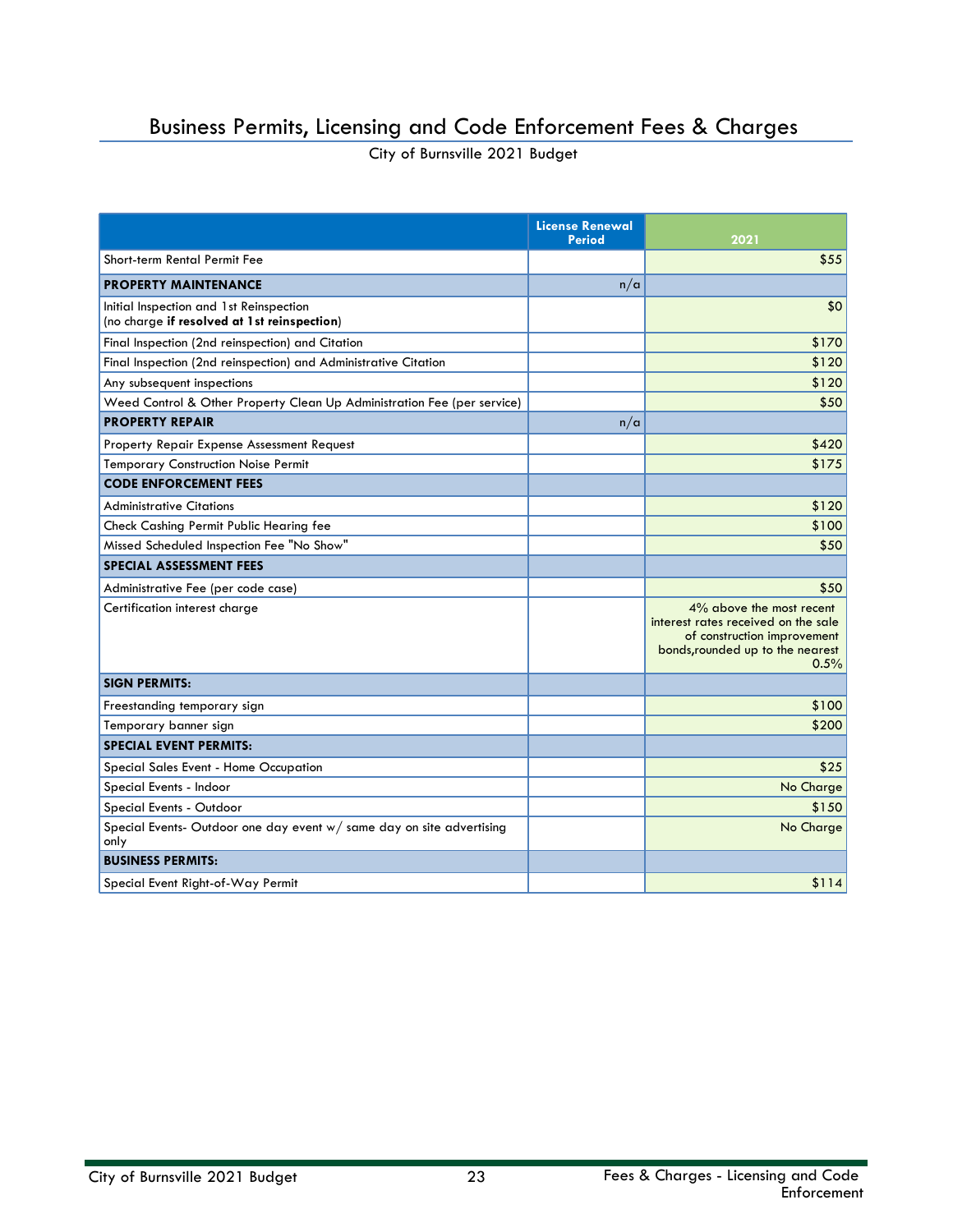# Permits & Inspections Fees & Charges

<span id="page-23-0"></span>

| <b>ITEM - ACTIVITY</b>                                                                                                                     | 2021                                                                                                                                              |
|--------------------------------------------------------------------------------------------------------------------------------------------|---------------------------------------------------------------------------------------------------------------------------------------------------|
| Contractor's License - (Heating, Vent. Refrigeration & A/C)                                                                                | \$140                                                                                                                                             |
| Lead Certification Verification                                                                                                            | \$5                                                                                                                                               |
| Building Permits*<br>(Includes Manufactured Home Setup)                                                                                    | Permit Range (\$25-\$5,957 for<br>project value up to $$1M$ ) + $$4/$<br>\$1,000 of project value >\$1M                                           |
| <b>Building Permit Minimum Fee</b>                                                                                                         | \$74                                                                                                                                              |
| <b>Zoning Permit</b>                                                                                                                       | \$76                                                                                                                                              |
| Plan Review Fee                                                                                                                            | 65% of permit fee                                                                                                                                 |
| Foundation Inspection Fee                                                                                                                  | \$600                                                                                                                                             |
| <b>Final Grade and Stabilization</b>                                                                                                       | \$600                                                                                                                                             |
| Residential Roofing                                                                                                                        | \$99                                                                                                                                              |
| Residential Siding/Soffit/Fascia                                                                                                           | \$99                                                                                                                                              |
| Residential Windows/Doors                                                                                                                  | \$99                                                                                                                                              |
| <b>Building Permits - Residential</b>                                                                                                      |                                                                                                                                                   |
| Investigation Fee (Example: Stop Work, building without permit, visit of site of violation, and<br>other similar according to code)        | Minimum \$99.00 up to the value of<br>the permit fee cost or equal to the<br>fixed permit fee amount (fee must<br>not exceed value of permit fee) |
| Reinspection Fee                                                                                                                           | \$25.                                                                                                                                             |
| Cancellation without reasonable notification                                                                                               | \$25                                                                                                                                              |
| <b>Building Permits - Commercial</b>                                                                                                       |                                                                                                                                                   |
| Investigation Fee (Example: Stop Work, building without permit, visit of site of violation, and<br>other similar according to code)        | Minimum \$99.00 up to the value of<br>the permit fee cost or equal to the<br>fixed permit fee amount (fee must<br>not exceed value of permit fee) |
| <b>Reinspection Fee</b>                                                                                                                    | \$50.00 or not to exceed value of<br>fixed permit fee                                                                                             |
| Cancellation without reasonable notification                                                                                               | \$25                                                                                                                                              |
| <b>MECHANICAL PERMITS: RESIDENTIAL*</b>                                                                                                    |                                                                                                                                                   |
| Plumbing - New Single family residential                                                                                                   | \$224                                                                                                                                             |
| Plumbing Remodel                                                                                                                           | \$99                                                                                                                                              |
| Plumbing Permits - Residential                                                                                                             |                                                                                                                                                   |
| Investigation Fee (Example: Stop Work, building without permit, visit of site for / of violation,<br>and other similar according to code): | Minimum \$99.00 up to the value of<br>the permit fee cost or equal to the<br>fixed permit fee amount (fee must<br>not exceed value of permit fee) |
| Reinspection fee                                                                                                                           | \$25                                                                                                                                              |
| Cancellation without reasonable notification                                                                                               | \$25                                                                                                                                              |
| RPZ Permit -                                                                                                                               |                                                                                                                                                   |
| Testing                                                                                                                                    | \$30                                                                                                                                              |
| New Installation                                                                                                                           | \$65                                                                                                                                              |
| HVAC - New Single Family                                                                                                                   | \$224                                                                                                                                             |
| <b>HVAC Remodel</b>                                                                                                                        | \$99                                                                                                                                              |
|                                                                                                                                            |                                                                                                                                                   |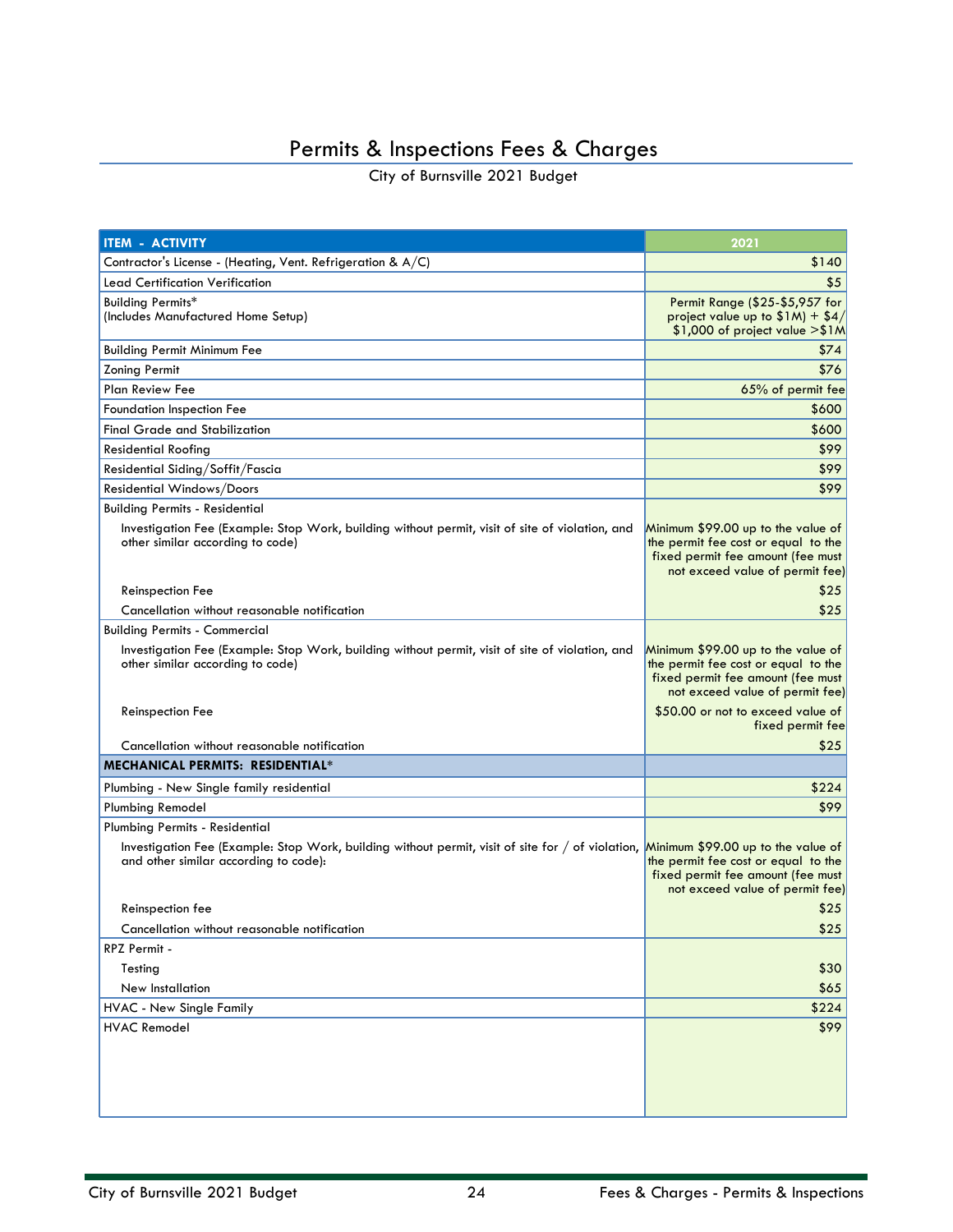# Permits & Inspections Fees & Charges

| <b>ITEM - ACTIVITY</b>                                                                                                                                                | 2021                                                                                                                                              |  |
|-----------------------------------------------------------------------------------------------------------------------------------------------------------------------|---------------------------------------------------------------------------------------------------------------------------------------------------|--|
| <b>Heating Permits - Residential</b>                                                                                                                                  |                                                                                                                                                   |  |
| Investigation Fee (Example: Stop Work, building without permit, visit of site of violation, and<br>other similar according to code)                                   | Minimum \$99.00 up to the value of<br>the permit fee cost or equal to the<br>fixed permit fee amount (fee must<br>not exceed value of permit fee) |  |
| Reinspection Fee                                                                                                                                                      | \$25                                                                                                                                              |  |
| Cancellation without reasonable notification                                                                                                                          | \$25                                                                                                                                              |  |
| Gas Piping - per opening                                                                                                                                              | \$30                                                                                                                                              |  |
| Water and Sewer - residential                                                                                                                                         | \$174                                                                                                                                             |  |
| <b>Private Disposal System</b>                                                                                                                                        | \$600                                                                                                                                             |  |
| Fireplace                                                                                                                                                             | \$74                                                                                                                                              |  |
| Water Softener, Water Heater, A/C, Furnace or Single Fixture Replacement Only                                                                                         | \$74                                                                                                                                              |  |
| <b>MECHANICAL PERMITS: COMMERCIAL</b>                                                                                                                                 |                                                                                                                                                   |  |
| Plumbing - non-residential                                                                                                                                            | .0263 of Contr.                                                                                                                                   |  |
| Heating - non-residential                                                                                                                                             | .0263 of Contr.                                                                                                                                   |  |
| Heating Permits - commercial                                                                                                                                          |                                                                                                                                                   |  |
| Commercial Mechanical Plan Review Fee: For all plans                                                                                                                  | 10% of the cost HVAC Permit Fee                                                                                                                   |  |
| Investigation Fee (Example: Stop Work, building without permit, visit of site of violation, and<br>other similar activity that requires a permits according to code): | Minimum \$99.00 up to the value of<br>the permit fee cost or equal to the<br>fixed permit fee amount (fee must<br>not exceed value of permit fee) |  |
| <b>Reinspection Fee</b>                                                                                                                                               | \$50.00 or not to exceed value of<br>fixed permit fee                                                                                             |  |
| Cancellation without reasonable notification                                                                                                                          | \$25                                                                                                                                              |  |
| Gas Piping - per opening                                                                                                                                              | \$30                                                                                                                                              |  |
| Water and Sewer - Commercial                                                                                                                                          | \$270                                                                                                                                             |  |
| <b>Commercial Fire line</b>                                                                                                                                           | \$270                                                                                                                                             |  |
| Utility                                                                                                                                                               | .0263 of Contr.                                                                                                                                   |  |
| Plumbing Permits - Commercial                                                                                                                                         |                                                                                                                                                   |  |
| Commercial Plumbing Plan Review Fee: Required to have plan review for 5 fixtures or more                                                                              | 10% of the cost Plumbing Permit<br>Feel                                                                                                           |  |
| Investigation Fee (Example: Stop Work, building without permit, visit of site for / of violation,<br>and other similar according to code)                             | Minimum \$99.00 up to the value of<br>the permit fee cost or equal to the<br>fixed permit fee amount (fee must<br>not exceed value of permit fee) |  |
| <b>Reinspection Fee</b>                                                                                                                                               | \$50.00 or not to exceed value of<br>fixed permit fee                                                                                             |  |
| Cancellation without reasonable notification                                                                                                                          | \$25                                                                                                                                              |  |
| <b>ELECTRICAL PERMITS : RESIDENTIAL*</b>                                                                                                                              |                                                                                                                                                   |  |
| Complete wiring of new construction - includes service                                                                                                                | \$224                                                                                                                                             |  |
| Upgraded electrical services and sub panels                                                                                                                           | \$74                                                                                                                                              |  |
| Wiring of additions/remodeling/rewiring                                                                                                                               | \$99                                                                                                                                              |  |
| Minor work only<br>(Installation, replacement, alteration or repair limited to one inspection only.)                                                                  | \$74                                                                                                                                              |  |
| Saver switch; installation verification inspection                                                                                                                    | \$45                                                                                                                                              |  |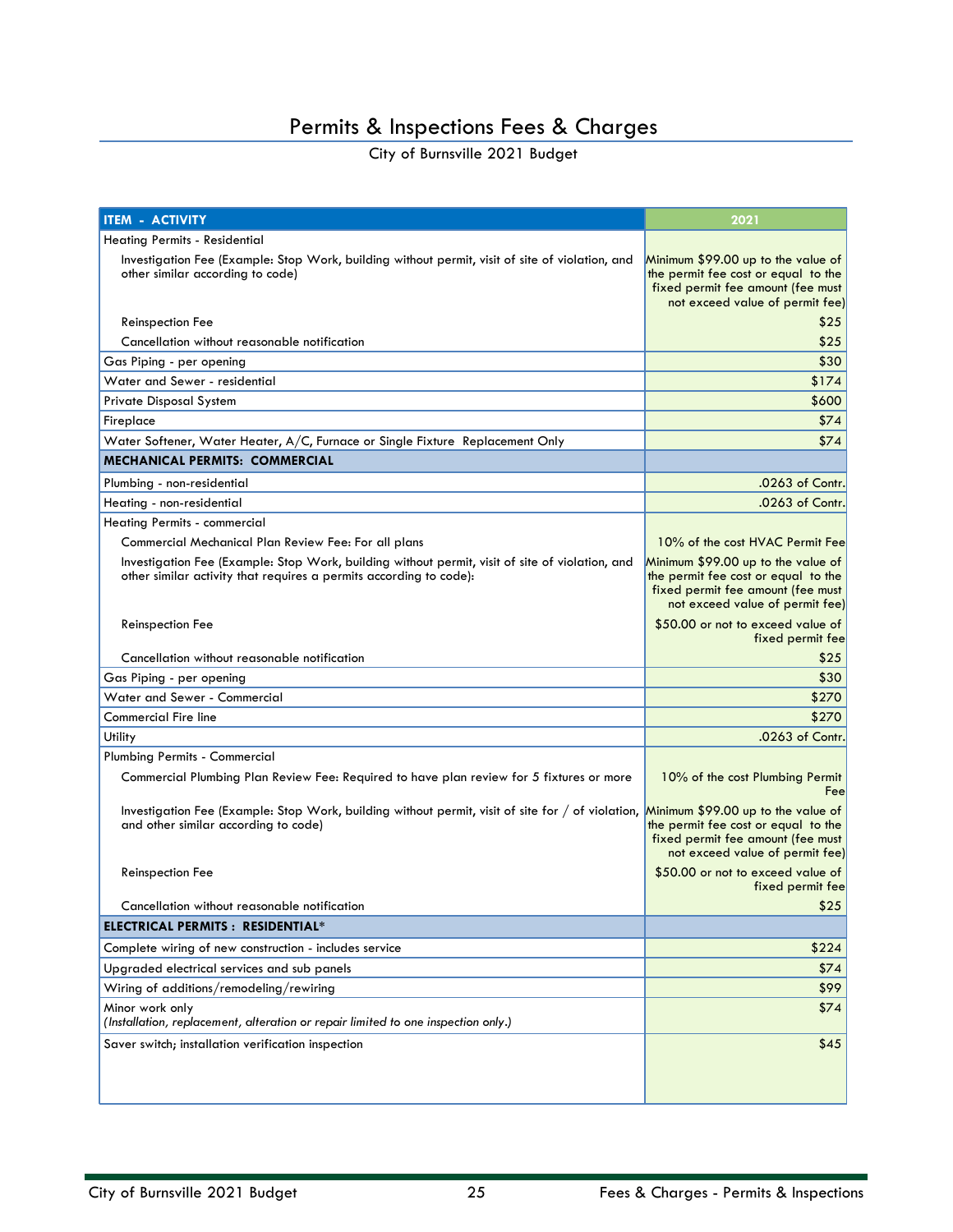### Permits & Inspections Fees & Charges

| <b>ITEM - ACTIVITY</b>                                                                                                                      | 2021                                                                                                                                              |  |  |
|---------------------------------------------------------------------------------------------------------------------------------------------|---------------------------------------------------------------------------------------------------------------------------------------------------|--|--|
| Electrical Permits - Residential                                                                                                            |                                                                                                                                                   |  |  |
| Investigation Fee (Example: Stop Work, building without permit, visit of site of violation, and<br>other similar according to code)         | Minimum \$99.00 up to the value of<br>the permit fee cost or equal to the<br>fixed permit fee amount (fee must<br>not exceed value of permit fee) |  |  |
| <b>Reinspection Fee</b>                                                                                                                     | \$25                                                                                                                                              |  |  |
| Cancellation without reasonable notification                                                                                                | \$25                                                                                                                                              |  |  |
| <b>ELECTRICAL PERMITS: COMMERCIAL</b>                                                                                                       |                                                                                                                                                   |  |  |
| Permit Fee based on JOB COST                                                                                                                |                                                                                                                                                   |  |  |
| \$0 - \$25,000 in valuation                                                                                                                 | .0263 of Contr.                                                                                                                                   |  |  |
| Balance remaining \$25,001 & over                                                                                                           | 1% of Contr.                                                                                                                                      |  |  |
| <b>Electrical Permits - Commercial</b>                                                                                                      |                                                                                                                                                   |  |  |
| Investigation Fee (Example: Stop Work, building without permit, visit of site of violation, and<br>other similar according to code)         | Minimum \$99.00 up to the value of<br>the permit fee cost or equal to the<br>fixed permit fee amount (fee must<br>not exceed value of permit fee) |  |  |
| <b>Reinspection Fee</b>                                                                                                                     | \$50.00 or not to exceed value of<br>fixed permit fee                                                                                             |  |  |
| Cancellation without reasonable notification                                                                                                | \$25                                                                                                                                              |  |  |
| <b>MISCELLANEOUS:</b>                                                                                                                       |                                                                                                                                                   |  |  |
| Quarterly Basis Facility Maintenance                                                                                                        | .0263 of Contr.                                                                                                                                   |  |  |
| 0 - 200 Amps temporary service during construction                                                                                          | \$74                                                                                                                                              |  |  |
| Over 200 Amp temporary service during construction                                                                                          | \$135                                                                                                                                             |  |  |
| Elevators and/or moving stairs                                                                                                              | \$74                                                                                                                                              |  |  |
| Carnival/Amusement Rides                                                                                                                    | \$225                                                                                                                                             |  |  |
| <b>Swimming Pools</b>                                                                                                                       | \$138                                                                                                                                             |  |  |
| Minimum fee for all permits                                                                                                                 | \$74                                                                                                                                              |  |  |
| STATE SURCHARGE ON COMMERCIAL BUILDING, & MECH. PERMITS                                                                                     |                                                                                                                                                   |  |  |
| Surcharge<br>Minimum fee                                                                                                                    | \$.0005 of value<br>Minimum \$1                                                                                                                   |  |  |
| <b>SIGN PERMITS:</b> Temporary and Special Event Sign Permits relocated to Business Permits,<br>Licensing and Code Enforcement Fee Schedule |                                                                                                                                                   |  |  |
| Pylon sign permit                                                                                                                           | \$260                                                                                                                                             |  |  |
| Monument sign permit                                                                                                                        | \$260                                                                                                                                             |  |  |
| Freestanding sign permit                                                                                                                    | \$260                                                                                                                                             |  |  |
| Wall sign permit                                                                                                                            | \$180                                                                                                                                             |  |  |
| Sign face change permit                                                                                                                     | \$180                                                                                                                                             |  |  |
| Awning Signs - per building (signs must all be the same)                                                                                    | \$180                                                                                                                                             |  |  |
| Other Signs                                                                                                                                 | \$76                                                                                                                                              |  |  |
| <b>GRADING PERMIT FEES</b>                                                                                                                  |                                                                                                                                                   |  |  |
| 90 cu. yds. or less                                                                                                                         | No charge                                                                                                                                         |  |  |
| 91 - 100 cu. yds.                                                                                                                           | \$45                                                                                                                                              |  |  |
| 101-1,000 cu. yds.                                                                                                                          | $$45/1st 100 yds. + $20.50/per$<br>additional 100 yds. or fraction                                                                                |  |  |
| 1,001-10,000 cu. yds.                                                                                                                       | $$236.50/1st1,000 yds. + $17/$<br>additional 1,000 yds. or fraction                                                                               |  |  |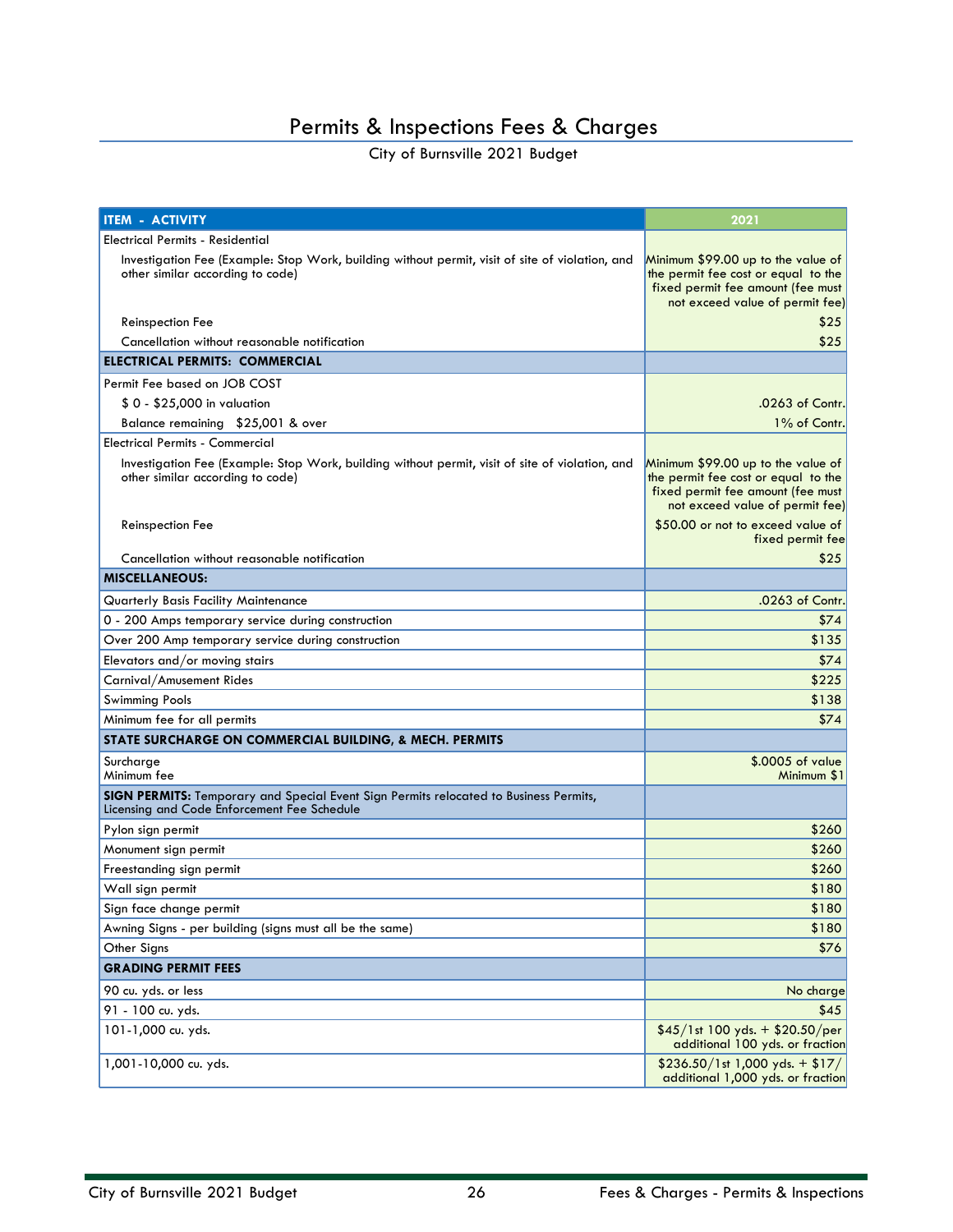City of Burnsville 2021 Budget

| <b>ITEM - ACTIVITY</b>                                                  | 2021                                                                             |
|-------------------------------------------------------------------------|----------------------------------------------------------------------------------|
| 10,001-100,000 cu. yds.                                                 | $$396.50/1st 10,000 yds. +$<br>\$73.75/additional 10,000 yds. or<br>fraction     |
| 100,001 cu. yds. or more                                                | $$1094.25/1st 100,000 yds. +$<br>$$40.25/a$ dditional 10,000 yds. or<br>fraction |
| <b>GRADING PLAN REVIEW FEES</b>                                         |                                                                                  |
| 90 cu. yds. or less                                                     | No charge                                                                        |
| 91 - 1,000 cu. yds.                                                     | \$45                                                                             |
| 1001-10,000 cu. yds.                                                    | \$58                                                                             |
| 10,001-100,000 cu. yds.                                                 | $$58/1st 10,000 yds. + $29/$<br>additional 10,000 yds. or fraction               |
| 100,001-200,000 cu. yds.                                                | $$330/1st 100,000 yds. + $17/$<br>additional 10,000 yds. or fraction             |
| 200,001 cu. yds. or more                                                | $$491/1st 200,000 yds. + $8/$<br>additional 10,000 yds. or fraction              |
| <b>BUILDING COMPLIANCE REQUESTS</b>                                     |                                                                                  |
| Sign-Off on Form Provided by Outside Entity                             | \$36                                                                             |
| Per Site Inspection - (Based on each trip required) / Compliance Letter | \$150 per inspection                                                             |
| Site Plan Review - (Code Analysis)                                      | \$386                                                                            |

\*A Fee for any residential building permit may be reduced by a credit with a receipt from a related Community Education Class.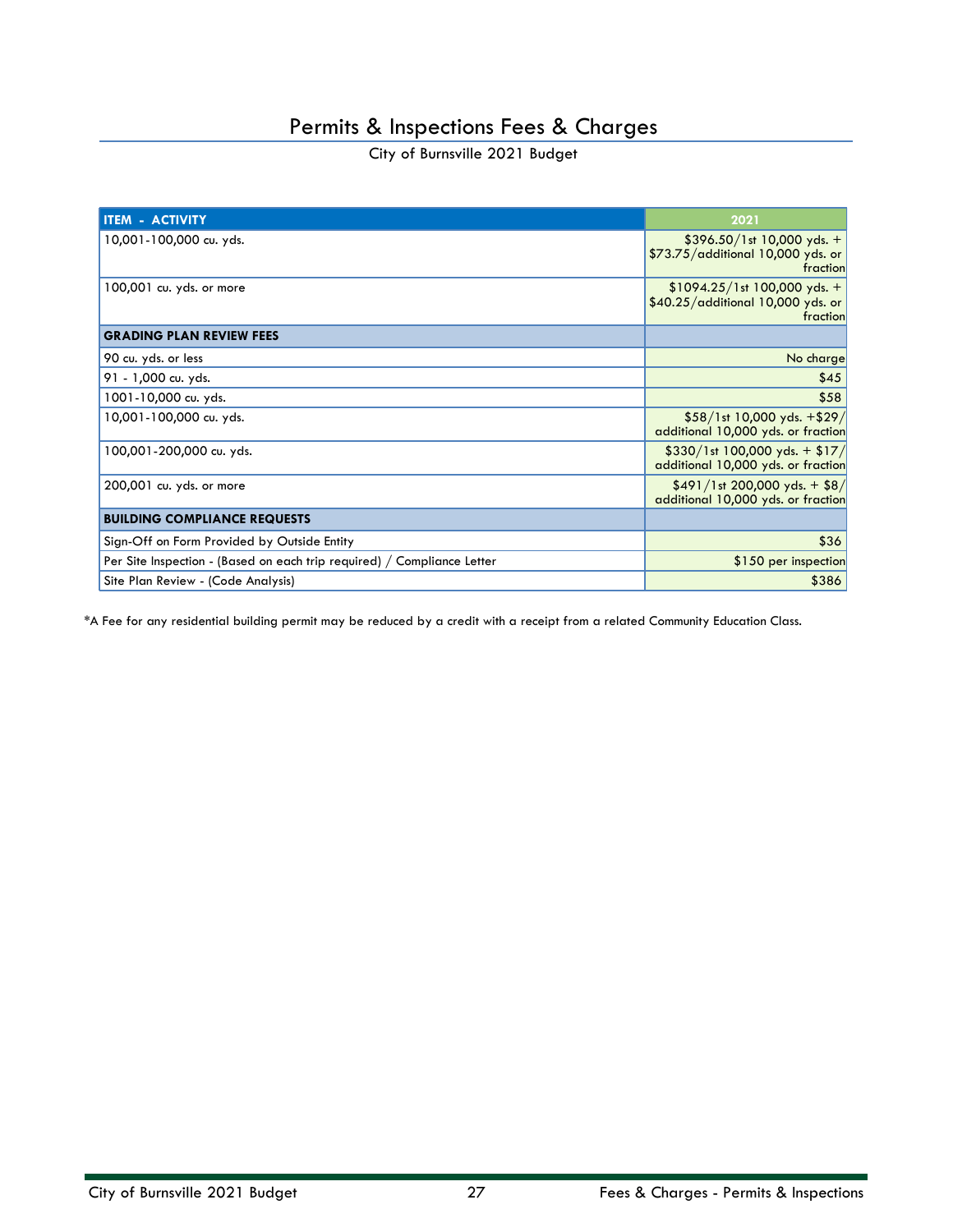# Planning Fees & Charges

<span id="page-27-0"></span>

| <b>ITEM - ACTIVITY</b>                                                                                                                   | 2021                                                                      |  |
|------------------------------------------------------------------------------------------------------------------------------------------|---------------------------------------------------------------------------|--|
| <b>PUBLIC HEARING/PLANNING APPLICATIONS</b><br>Escrows are set to recover costs of staff time, consultant costs, other expenses incurred |                                                                           |  |
| Conditional Use Permit-New & Amendments (Residential & Non-Residential)                                                                  | $$750$ Fee + \$5,000 Escrow                                               |  |
| <b>Planned Unit Development-</b><br>Concept and/or<br>Development Stage<br>Amendments                                                    | \$750 Fee + \$5,000 Escrow                                                |  |
| Interim Use Permit-New & Amendments                                                                                                      | $$750$ Fee + \$5,000 Escrow                                               |  |
| <b>Rezoning Request</b>                                                                                                                  | $$750$ Fee + \$5,000 Escrow                                               |  |
| <b>Comprehensive Plan Amendments</b>                                                                                                     | \$750 Fee + \$5,000 Escrow                                                |  |
| Preliminary Plat and Final Plat                                                                                                          | \$750 Fee + \$5,000 Escrow                                                |  |
| <b>Zoning Ordinance Amendment</b>                                                                                                        | \$750 Fee + \$5,000 Escrow                                                |  |
| Appeals                                                                                                                                  | \$5,000 Escrow                                                            |  |
| Review - cell tower/antenna on city property                                                                                             | $$750$ Fee + \$5,000 Escrow                                               |  |
| Environmental Review (EAW, EIS)<br>(If the City is the Regulatory Government Unit (RGU)                                                  | $$750 + $25,000$ Escrow or<br>Consultant Estimate whichever is<br>greater |  |
| Environmental Review (EAW, EIS)<br>If the City is Not the Regulatory Government Unit (RGU)                                               | \$750 Fee + \$5,000 Escrow                                                |  |
| Variance                                                                                                                                 | $$750$ Fee + \$1,000 Escrow                                               |  |
| Variance Single Family Home                                                                                                              | $$375$ Fee + 1,000 Escrow                                                 |  |
| Purchase of City/EDA Land                                                                                                                | Appraisal cost (if requested) +<br>\$5,000 escrow                         |  |
| TIF/Tax Abatement Application & Amendment Fee                                                                                            | \$7,500                                                                   |  |
| TIF/Tax Abatement Minor Amendment Fee                                                                                                    | \$2,500                                                                   |  |
| TIF/Tax Abatement Minor Amendment - Commencement/Completion date change                                                                  | \$1,000                                                                   |  |
| <b>TIF District Creation-Economic Development District</b>                                                                               | \$13,000                                                                  |  |
| <b>TIF District Creation-Housing District</b>                                                                                            | \$13,000                                                                  |  |
| <b>TIF District Creation-Redevelopment District</b>                                                                                      | \$18,000                                                                  |  |
| TIF District Creation-Renovation and Renewal District                                                                                    | \$18,000                                                                  |  |
| <b>HIA Application Fee/Escrow</b>                                                                                                        | \$750 fee + \$5,000 escrow                                                |  |
| <b>SERVICE FEES</b>                                                                                                                      |                                                                           |  |
| Waiver Of Subdivision                                                                                                                    | \$490                                                                     |  |
| Site Plan Review-new construction permits without escrow (not single family)                                                             | \$600                                                                     |  |
| Site Plan Review-remodel/tenant permits without escrow (single family)                                                                   | \$375                                                                     |  |
| <b>Tree Removal Application</b>                                                                                                          | \$260                                                                     |  |
| Temp/Seasonal Outdoor Sales Permit - New                                                                                                 | \$315                                                                     |  |
| Temp/Seasonal Outdoor Sales Permit - Renewal                                                                                             | \$260                                                                     |  |
| New Vehicle Temporary Storage                                                                                                            | \$5,000                                                                   |  |
| <b>Zoning Compliance Requests</b>                                                                                                        |                                                                           |  |
| Full Site Review & Compliance Letter                                                                                                     | \$350                                                                     |  |
| <b>Flood Letters</b>                                                                                                                     | \$67                                                                      |  |
| <b>Zoning Letters</b>                                                                                                                    | \$67                                                                      |  |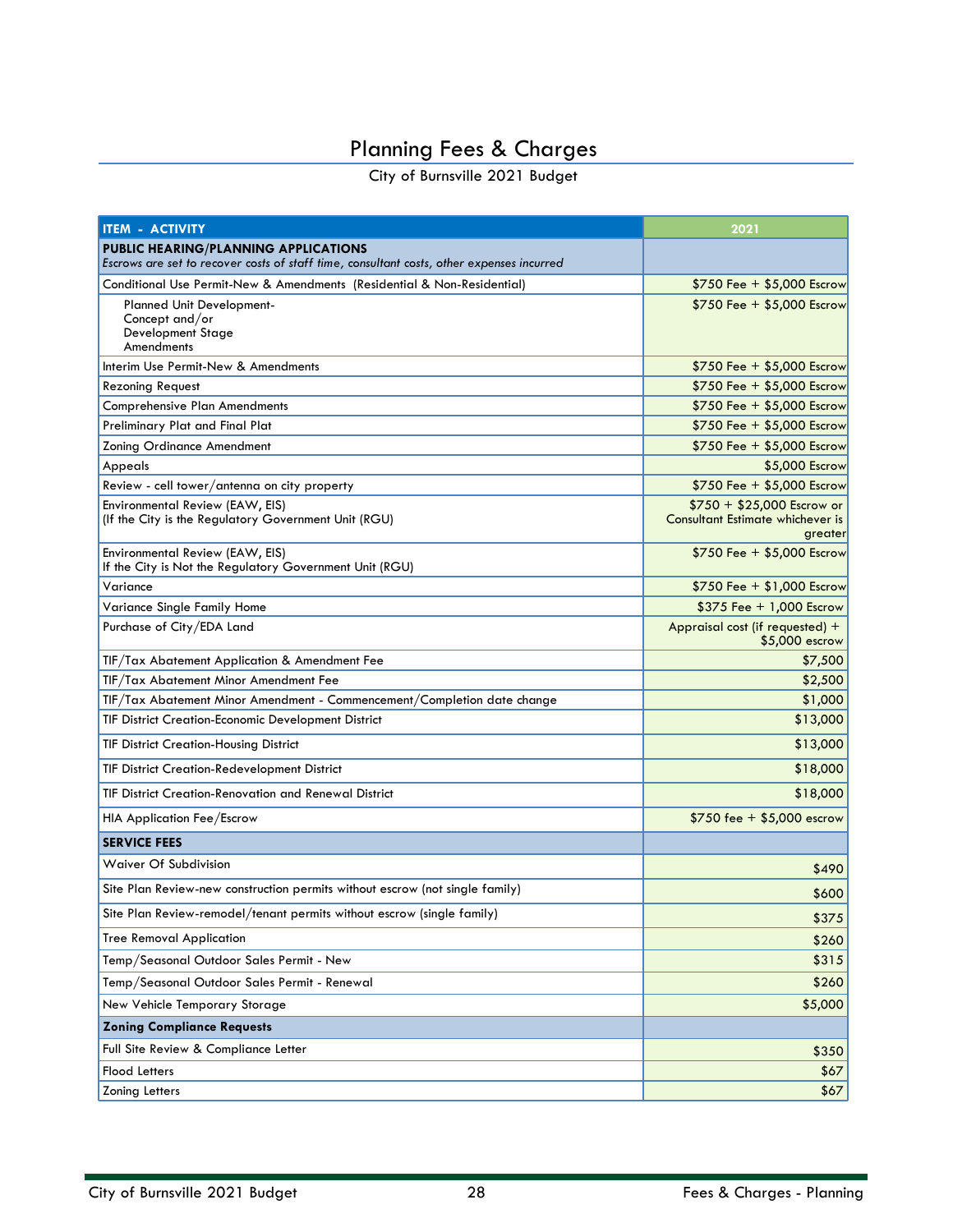### Planning Fees & Charges

| <b>I ITEM - ACTIVITY</b>                    | 2021      |
|---------------------------------------------|-----------|
| Sign-Off on Form Provided by Outside Entity | \$36      |
| City Written Compliance Letter              | \$67      |
| Additional Public Hearing Sign              | \$25      |
| <b>PUBLICATIONS</b>                         |           |
| <b>Comprehensive Plan-</b>                  |           |
| <b>Book</b>                                 | \$100     |
| CD                                          | \$30      |
| Individual Section(s)                       | \$20      |
| Zoning Ordinance And Map                    | \$65/\$70 |
| Zoning Map - Large/Small                    | \$40/\$15 |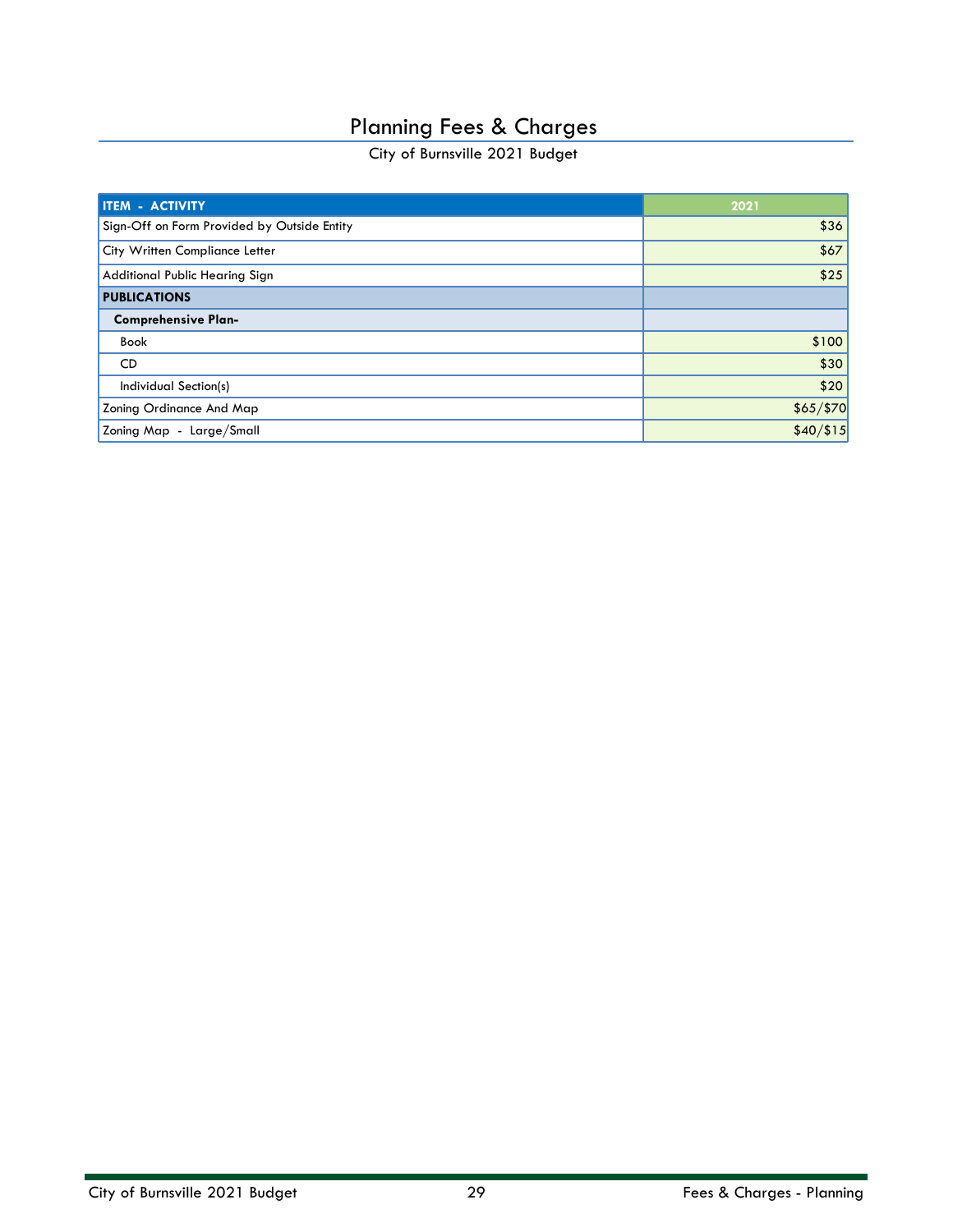# Police Fees & Charges

City of Burnsville 2021 Budget

<span id="page-29-0"></span>

| <b>ITEM - ACTIVITY</b>                                                     | 2021                                                                                          |
|----------------------------------------------------------------------------|-----------------------------------------------------------------------------------------------|
| <b>SERVICE FEES</b>                                                        |                                                                                               |
| Notary Public                                                              | \$1 per stamp                                                                                 |
| <b>Recover Rate for Staff Time-</b><br>Officer Interviews                  | Minimum 2.5 hours at Overtime<br>Rate $+20\%$ admin fee (unless<br>specified in another area) |
| Clearance letter                                                           | \$32                                                                                          |
| Fingerprinting                                                             | \$37                                                                                          |
| Report copy - accident/other:                                              |                                                                                               |
| B&W                                                                        | \$.25 per page                                                                                |
| Color - letter or legal                                                    | \$1 per page                                                                                  |
| Oversized (11x17)                                                          | \$2 per page                                                                                  |
| Records requested by subpoena                                              | \$.25 per page                                                                                |
| Computerized record search                                                 | \$.25 per page - or actual costs of<br>searching/retrieving data based on<br>clerical salary  |
| 911 & Audio Statement Transcripts                                          | \$29 per hour (\$29 deposit)                                                                  |
| Registration fee peddlers, solicitors, transient merchants, mobile vending | \$110                                                                                         |
| Dangerous dog registration                                                 | \$200                                                                                         |
| Temporary animal event permit                                              | \$125                                                                                         |
| <b>NEWS RELEASES</b>                                                       |                                                                                               |
| Arrest & citation reports for commercial purposes                          | $$.25$ per page                                                                               |
| Accident reports for commercial purposes                                   | \$.50 per accident                                                                            |
| Audio/Video/Photo - CDs/DVDs/Blu-Rays                                      | \$35                                                                                          |
| <b>CONTRACTED OVERTIME</b>                                                 |                                                                                               |
| Contracted Overtime for Police security                                    | \$95/hour                                                                                     |
| <b>CRIME SCENE CLASS</b>                                                   |                                                                                               |
| <b>Crime Scene Class</b>                                                   | \$700 - \$800                                                                                 |
| <b>FALSE POLICE ALARMS</b>                                                 |                                                                                               |
| <b>First 3 Alarms</b>                                                      | \$0/No Charge                                                                                 |
| 4th & Successive Alarm(s)                                                  | \$150 per alarm                                                                               |

\*Fees collected and retained by animal control contractor.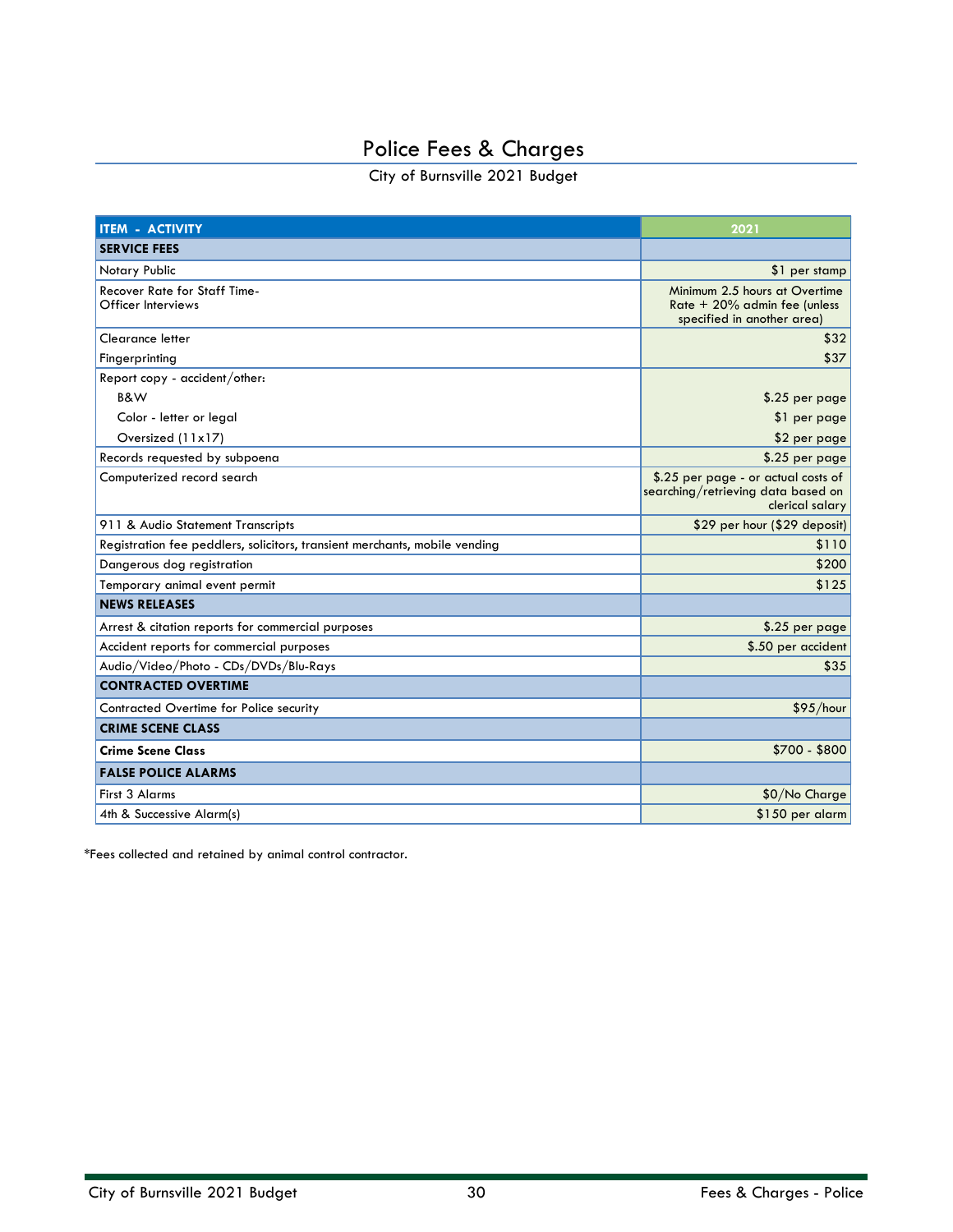<span id="page-30-0"></span>

| <b>ITEM - ACTIVITY</b>                                                                                                                                            | 2021                                         |  |
|-------------------------------------------------------------------------------------------------------------------------------------------------------------------|----------------------------------------------|--|
| Street Reconstruction, Reclamation & Rehabilitation Assessment Policy<br>40% of the 3-year average of recon/reclamation/rehab construction costs                  |                                              |  |
| <b>LAND USE:</b>                                                                                                                                                  |                                              |  |
| Single Family, Parks/Rec. & Open Space Land Uses<br>*Single family (detached and attached) are assessed a per-unit assessment based on these<br>established rates | \$35.52/\$21.80/\$14.31 Per ft               |  |
| Multi-Family Residential and Manufactured Housing Land Uses                                                                                                       | \$49.17/\$34.55/\$20.22 Per ft               |  |
| All Other Land Uses                                                                                                                                               | \$69.09/\$51.77/\$24.72 Per ft               |  |
| <b>STORM SEWER AREA CHARGES</b>                                                                                                                                   |                                              |  |
| Single Family & Two Family (All R-1 & R-2 Zoning)                                                                                                                 | $$.23/Sq$ Ft                                 |  |
| Multiple (All R-3 Zoning)(Mixed Use)                                                                                                                              | $$.32/Sq$ Ft                                 |  |
| Commercial-Industrial (All B & I Zoning)                                                                                                                          | $$.35/Sq$ Ft                                 |  |
| <b>HOC 1 &amp; 2</b>                                                                                                                                              | $$.34/Sq$ Ft                                 |  |
| <b>City Sanitary Sewer Connection Charges (SAC)</b>                                                                                                               |                                              |  |
| Single Family, Duplex, Townhouse, Manufactured Home                                                                                                               | \$567/SAC unit                               |  |
| Multiple (80% of Single Family) includes assisted living                                                                                                          | \$567/SAC unit                               |  |
| Commercial                                                                                                                                                        | \$567/SAC unit                               |  |
| Industrial                                                                                                                                                        | \$567/SAC unit                               |  |
| Institutional: Churches, Schools, Hospitals, Nursing Homes                                                                                                        | \$567/SAC unit                               |  |
| Mixed Use                                                                                                                                                         | Total of the applicable mixed use<br>fee     |  |
| <b>City Water Connection Charges (WAC)</b>                                                                                                                        |                                              |  |
| Single Family, Duplex, Townhouse, Mobile Home                                                                                                                     | $$1,755/SAC$ unit                            |  |
| Multiple (80% of Single Family) includes assisted living                                                                                                          | \$1,403/SAC unit                             |  |
| Commercial                                                                                                                                                        | \$1,755/SAC unit                             |  |
| Industrial                                                                                                                                                        | \$1,755/SAC unit                             |  |
| Institutional: Churches, Schools, Hospitals, Nursing Homes                                                                                                        | $$1,755/SAC$ unit                            |  |
| Mixed Use                                                                                                                                                         | Total of the applicable mixed use<br>fees    |  |
| <b>CONSTRUCTION IN PUBLIC RIGHT-OF-WAY</b>                                                                                                                        |                                              |  |
| Curb Cuts                                                                                                                                                         | \$108                                        |  |
| <b>Excavation Permit</b>                                                                                                                                          | \$292 First 300 feet, \$.20/each<br>add'l ft |  |
| <b>Obstruction Permit</b>                                                                                                                                         | \$114                                        |  |
| <b>BUS BENCHES</b>                                                                                                                                                |                                              |  |
| <b>Bus Benches</b>                                                                                                                                                | \$40                                         |  |
| <b>Bus Benches License Renewal</b>                                                                                                                                | \$175                                        |  |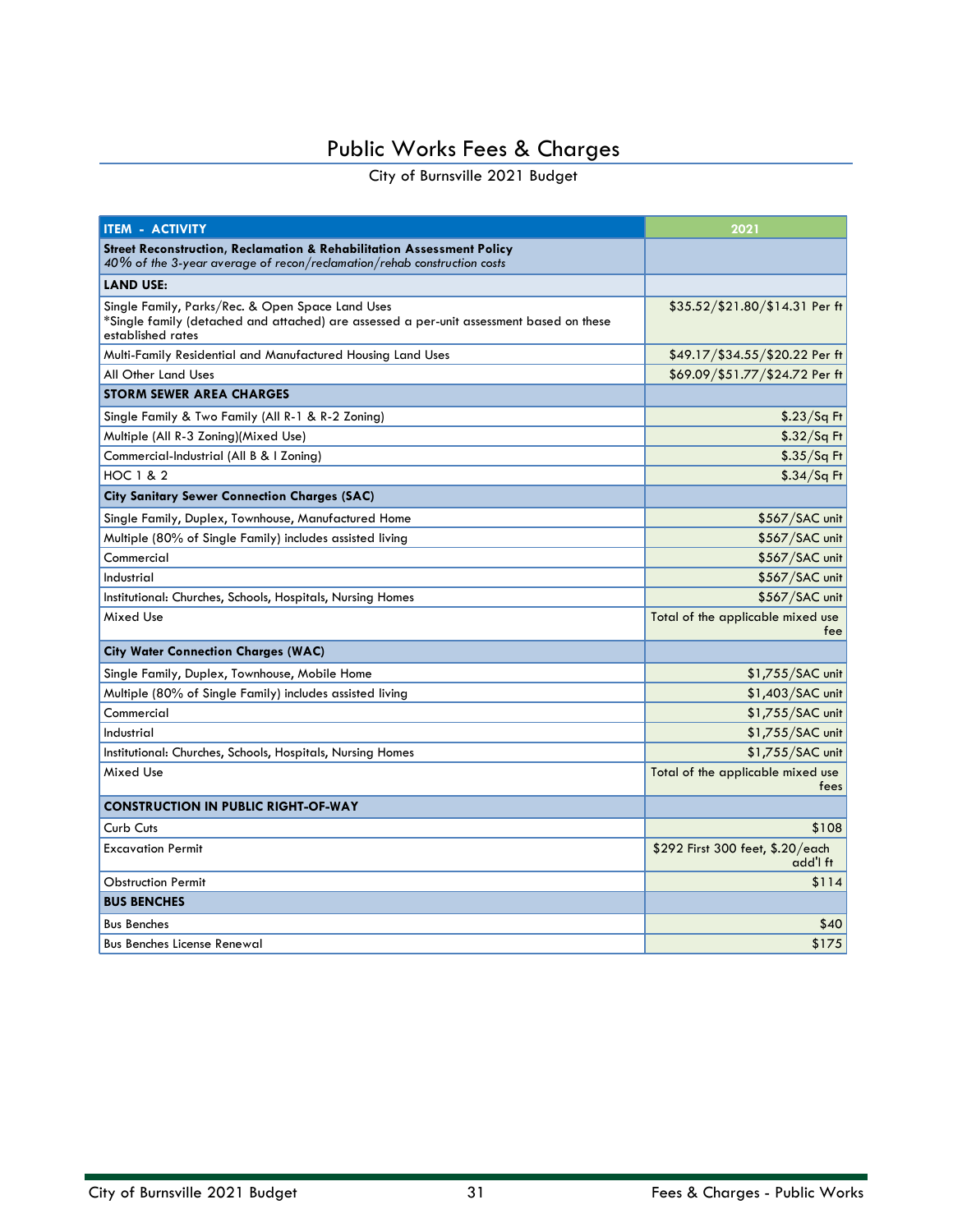| <b>ITEM - ACTIVITY</b>                                                                                                                                                                                                                                                                                                            | 2021                             |  |
|-----------------------------------------------------------------------------------------------------------------------------------------------------------------------------------------------------------------------------------------------------------------------------------------------------------------------------------|----------------------------------|--|
| <b>MISC. DEVELOPMENT COSTS</b>                                                                                                                                                                                                                                                                                                    |                                  |  |
| <b>Street Signs</b>                                                                                                                                                                                                                                                                                                               | \$385                            |  |
| Combined Street & Stop Sign                                                                                                                                                                                                                                                                                                       | \$490                            |  |
| Regulatory/Warning Signs                                                                                                                                                                                                                                                                                                          | \$300                            |  |
| <b>Topo Mapping (Final Plat)</b>                                                                                                                                                                                                                                                                                                  | $$50/$ acre                      |  |
| <b>Blue Prints</b>                                                                                                                                                                                                                                                                                                                | \$16 per sheet                   |  |
| <b>LICENSES &amp; PERMITS</b>                                                                                                                                                                                                                                                                                                     |                                  |  |
| Solid Waste License Fee                                                                                                                                                                                                                                                                                                           | \$325                            |  |
| <b>Tree Contractor License Fee</b>                                                                                                                                                                                                                                                                                                | \$45                             |  |
| <b>Wetland Permit Fee</b>                                                                                                                                                                                                                                                                                                         | \$340                            |  |
| <b>GIS Mapping</b>                                                                                                                                                                                                                                                                                                                | \$160/hour                       |  |
| <b>PARK DEDICATION FEES</b><br>The Park Dedication formula is contained in the Subdivision Section of the City Code (Section<br>11-4-8). These fees establish the average cost per acre by zoning district and are utilized for<br>purposes of calculating park dedication when City Council elects to take cash in lieu of land. |                                  |  |
| Based on a limited market value analysis conducted by a Real Estate Appraiser on an as-<br>needed basis.                                                                                                                                                                                                                          |                                  |  |
| $R1-A$                                                                                                                                                                                                                                                                                                                            | \$60,000                         |  |
| R-1                                                                                                                                                                                                                                                                                                                               | \$100,000                        |  |
| R-2                                                                                                                                                                                                                                                                                                                               | \$125,000                        |  |
| $R3-A$                                                                                                                                                                                                                                                                                                                            | \$175,000                        |  |
| $R3-B$                                                                                                                                                                                                                                                                                                                            | \$240,000                        |  |
| Mixed                                                                                                                                                                                                                                                                                                                             | Pro-rated based on actual use    |  |
| Commercial                                                                                                                                                                                                                                                                                                                        | \$375,000                        |  |
| Industrial                                                                                                                                                                                                                                                                                                                        | \$185,000                        |  |
| <b>Commercial Recreation District</b>                                                                                                                                                                                                                                                                                             | Determined by the Co. Assessor   |  |
| <b>OTHER</b>                                                                                                                                                                                                                                                                                                                      |                                  |  |
| <b>Encroachment Agreements - Processing Fee</b>                                                                                                                                                                                                                                                                                   | \$520                            |  |
| <b>Vacation of Easements</b>                                                                                                                                                                                                                                                                                                      | \$520                            |  |
| Online Bidding Downloads (Quest Fee - subject to change)                                                                                                                                                                                                                                                                          | \$15/per download                |  |
| Quest Online Bidding Fee Selection (Quest Fee - subject to change)                                                                                                                                                                                                                                                                | \$15/per download                |  |
| Residential Hardship Boulevard Mowing Program (RHBMP)                                                                                                                                                                                                                                                                             | $$125/$ lot                      |  |
| <b>ELECTRIC VEHICLE CHARGING STATIONS</b>                                                                                                                                                                                                                                                                                         |                                  |  |
| Charge Vehicles - per kilowatt hour                                                                                                                                                                                                                                                                                               | \$0.10 per kilowatt hour         |  |
| Non-charging use of station                                                                                                                                                                                                                                                                                                       | \$2/hr after 1 hour grace period |  |
| <b>EROSION CONTROL</b>                                                                                                                                                                                                                                                                                                            |                                  |  |
| Single Family (per lot)                                                                                                                                                                                                                                                                                                           | \$73                             |  |
| Multi-Family (per acre)                                                                                                                                                                                                                                                                                                           | \$96                             |  |
| Commercial (per acre)                                                                                                                                                                                                                                                                                                             | \$107                            |  |
| MAILBOX DAMAGED DUE TO WINTER STREET MAINTENANCE                                                                                                                                                                                                                                                                                  |                                  |  |
| Mail Box Only                                                                                                                                                                                                                                                                                                                     | \$50                             |  |
| Post Only                                                                                                                                                                                                                                                                                                                         | \$53                             |  |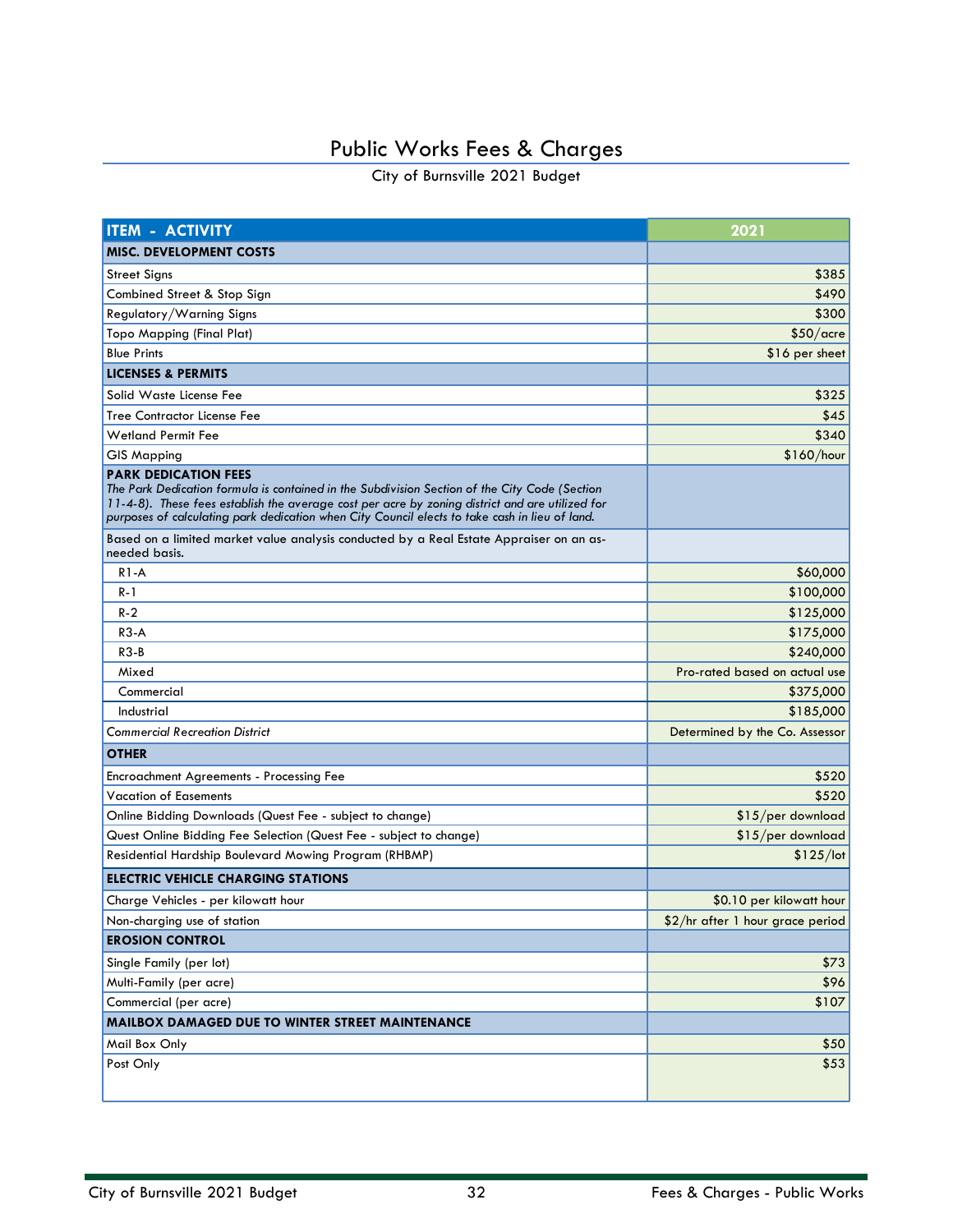| <b>ITEM - ACTIVITY</b>                                                                                                                                                                                                                                                                                                     | 2021                                                                         |  |
|----------------------------------------------------------------------------------------------------------------------------------------------------------------------------------------------------------------------------------------------------------------------------------------------------------------------------|------------------------------------------------------------------------------|--|
| <b>SPECIAL ASSESSMENTS</b>                                                                                                                                                                                                                                                                                                 |                                                                              |  |
| Special Assessment Interest<br>(Average Interest on Debt Issued = average interest costs on most recent G.O.<br>Improvement Bonds issued- the cost of borrowing to fund special assessments)                                                                                                                               | Average Interest on Debt Issued,<br>plus 2% (Rounded up to<br>nearest $.5\%$ |  |
| New Water Connection Meter or Replacement<br>(With Encoder & Electronic Radio Transmitter)<br>Fees are set by current pricing from vendor plus 10%. Price changes vary by meter due to using current actual pricing from the<br>vendor. The fee includes the meter, electronic radio transmitter, and connection hardware. |                                                                              |  |
| <b>Sensus Meters</b>                                                                                                                                                                                                                                                                                                       |                                                                              |  |
| $3/4$ inch                                                                                                                                                                                                                                                                                                                 | \$384                                                                        |  |
| 1 inch                                                                                                                                                                                                                                                                                                                     | \$400                                                                        |  |
| $1\frac{1}{2}$ inch R2                                                                                                                                                                                                                                                                                                     | \$854                                                                        |  |
| $1\frac{1}{2}$ Inch T2                                                                                                                                                                                                                                                                                                     | \$1,289                                                                      |  |
| 2 inch R2                                                                                                                                                                                                                                                                                                                  | \$1,132                                                                      |  |
| 2 inch T2                                                                                                                                                                                                                                                                                                                  | \$1,470                                                                      |  |
| 2 inch C <sub>2</sub>                                                                                                                                                                                                                                                                                                      | \$2,015                                                                      |  |
| 3 inch T2                                                                                                                                                                                                                                                                                                                  | \$1,867                                                                      |  |
| 3 inch C2                                                                                                                                                                                                                                                                                                                  | \$2,015                                                                      |  |
| 4 inch T <sub>2</sub>                                                                                                                                                                                                                                                                                                      | \$3,451                                                                      |  |
| 4 inch C2                                                                                                                                                                                                                                                                                                                  | \$4,292                                                                      |  |
| 6 inch T2                                                                                                                                                                                                                                                                                                                  | \$5,283                                                                      |  |
| $6$ inch $C2$                                                                                                                                                                                                                                                                                                              | \$6,445                                                                      |  |
| Other & Specialty Meters                                                                                                                                                                                                                                                                                                   | Actual $+10%$                                                                |  |
| Tampered/Damaged/Frozen Meter Replacement                                                                                                                                                                                                                                                                                  | Meter cost plus \$70 service call<br>fee                                     |  |
| Meter Horns<br>$\frac{3}{4}$ Inch                                                                                                                                                                                                                                                                                          | \$75                                                                         |  |
| Pressure Reducing Valve<br>3/4 Inch Wilkins                                                                                                                                                                                                                                                                                | \$150                                                                        |  |
| <b>HYDRANTS</b>                                                                                                                                                                                                                                                                                                            |                                                                              |  |
| Hydrant Meter Rental<br>Usage Charge - per 1000 gallons                                                                                                                                                                                                                                                                    | \$4.33 per 1000 gallons - Minimum<br>of \$100                                |  |
| <b>Refundable Deposit</b>                                                                                                                                                                                                                                                                                                  | \$1,675 Deposit                                                              |  |
| Private Hydrant Inspection (Fee relates to the year of inspection/costs incurred by the city. The<br>property is billed in arrears spread over the following year's utility bills.)                                                                                                                                        | \$59 per hydrant                                                             |  |
| Private Hydrant Electronic Reporting Fee                                                                                                                                                                                                                                                                                   | \$12                                                                         |  |
| <b>Hydrant Replacement -</b><br>Materials, Equipment, and Labor Rate                                                                                                                                                                                                                                                       | Cost plus 20% Overhead                                                       |  |
| PUBLIC WORKS/UTILITIES LABOR/EQUIPMENT FEE                                                                                                                                                                                                                                                                                 |                                                                              |  |
| Labor - Operator Regular Time - Hourly                                                                                                                                                                                                                                                                                     | Labor Rate Including 20%<br>Overhead Fee                                     |  |
| Labor - Operator Overtime (1 1/2 Regular rate) - Hourly                                                                                                                                                                                                                                                                    | Labor Rate Including 20%<br>Overhead Fee                                     |  |
| Heavy Equipment - Per Hour                                                                                                                                                                                                                                                                                                 | \$156                                                                        |  |
| Pickup - Per Hour                                                                                                                                                                                                                                                                                                          | \$69                                                                         |  |
| Weed Wrench-Buckthorn Removal                                                                                                                                                                                                                                                                                              | \$150 refundable deposit                                                     |  |
|                                                                                                                                                                                                                                                                                                                            |                                                                              |  |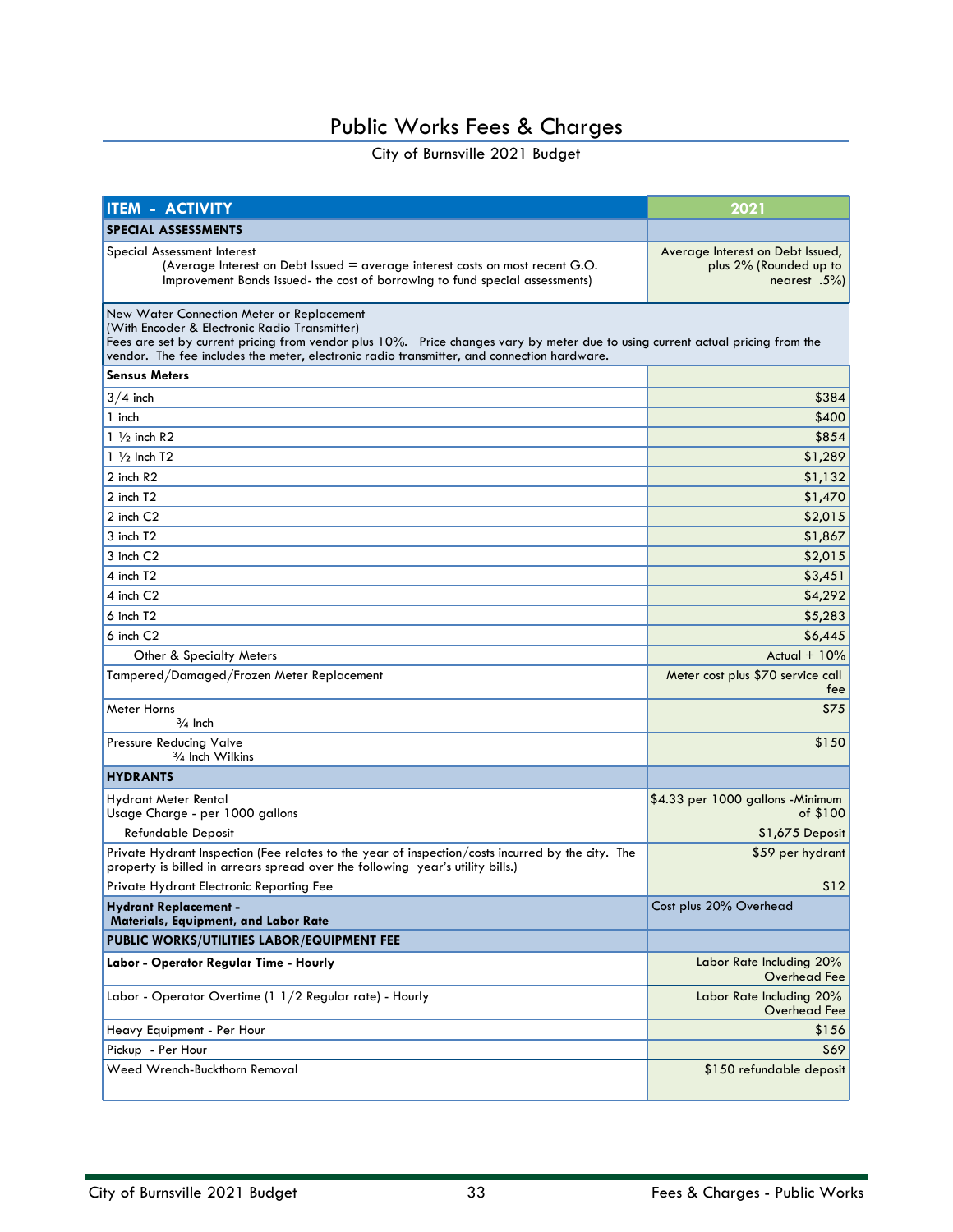| <b>ITEM - ACTIVITY</b>               | 2021                |
|--------------------------------------|---------------------|
| <b>WATER USE RESTRICTION FEES</b>    |                     |
| 1st Violation within a calendar year | <b>Warning Only</b> |
| 2nd Violation within a calendar year | \$25                |
| 3rd Violation within a calendar year | \$50                |
| 4th Violation within a calendar year | \$100               |
| 5th Violation within a calendar year | \$250               |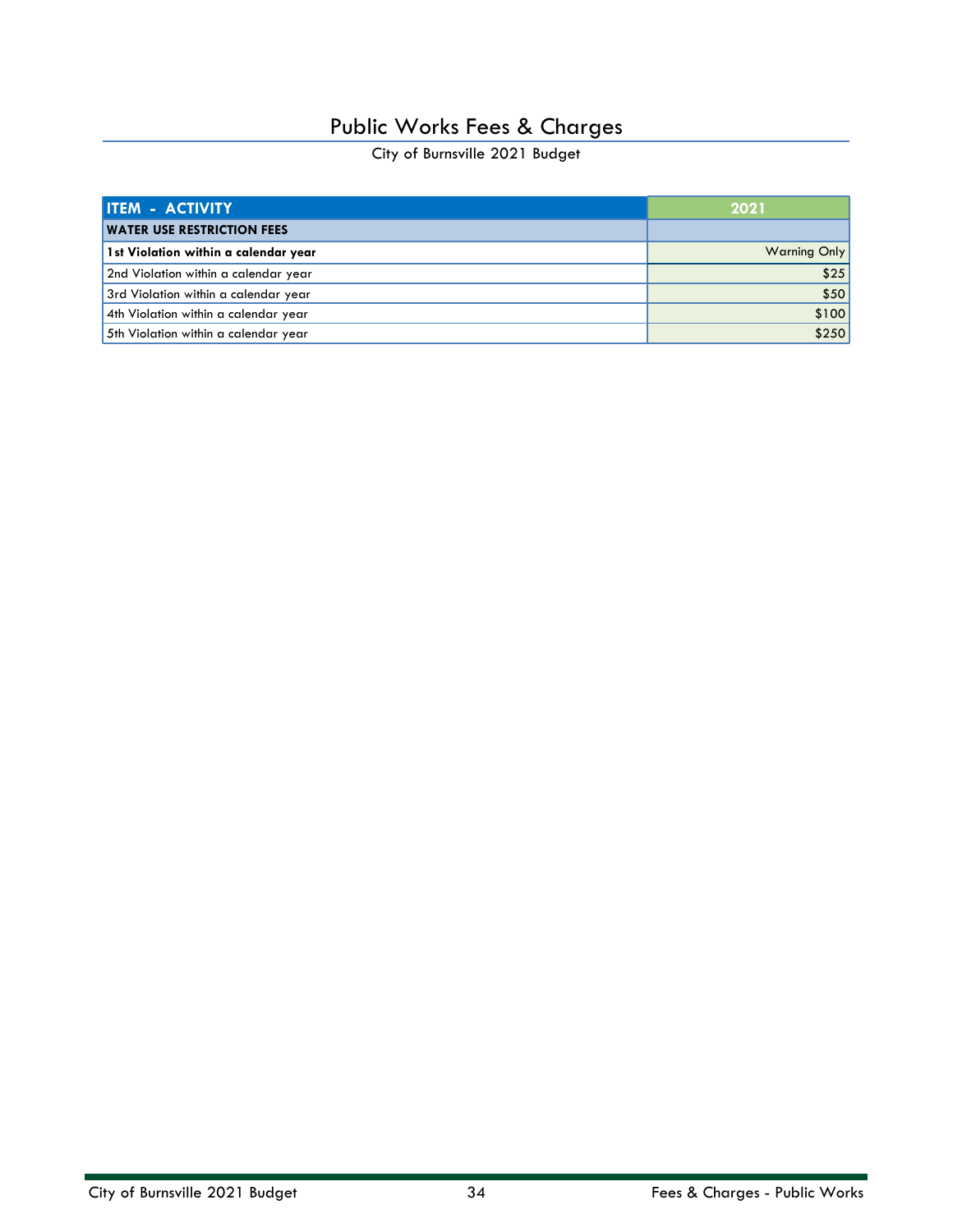# Recreation Fees & Charges

<span id="page-34-0"></span>

| <b>ITEM - ACTIVITY</b>                                                   | 2021 Resident                                  | 2021 Non-<br><b>Resident</b> |
|--------------------------------------------------------------------------|------------------------------------------------|------------------------------|
| <b>Recreation Buildings</b>                                              |                                                |                              |
| Recreation Building Rental Damage Deposit for four park building rentals |                                                |                              |
| Neill, Terrace Oaks West, Vista View                                     | \$300                                          | \$300                        |
| Nicollet Commons Park                                                    | \$250                                          | \$250                        |
| Terrace Oaks / Neill / Vista View                                        |                                                |                              |
| 5 Hours Mon - Thurs                                                      | \$80                                           | \$100                        |
| Per Day - Fri, Sat, Sun and Holidays                                     | \$145                                          | \$165                        |
| Red Oak / NRH                                                            |                                                |                              |
| 5 Hours Mon - Thurs                                                      | \$60                                           | \$80                         |
| Per Day - Fri, Sat, Sun and Holidays                                     | \$100                                          | \$125                        |
| Timberland/Knob Hill/Highland Forest/Terrace Oaks East/South River Hills |                                                |                              |
| 5 Hours Mon - Thurs                                                      | \$40                                           | \$50                         |
| Per Day - Fri, Sat, Sun and Holidays                                     | \$70                                           | \$81                         |
| <b>Picnic Shelters</b>                                                   |                                                |                              |
| Large - Per Day - Fri, Sat, Sun and Holidays                             | \$130                                          | \$160                        |
| Large - 5 hours Mon-Thurs only                                           | \$75                                           | \$100                        |
| Large - hourly rate, minimum 2 hours, Mon-Thurs only                     | \$27                                           | \$29                         |
| Small - Per Day - Fri, Sat, Sun and Holidays                             | \$80                                           | \$100                        |
| Small - hourly rate, minimum 2 hours, Mon-Thurs only                     | \$27                                           | \$29                         |
| Park Rental (without Shelter) per day                                    |                                                |                              |
| Tyacke Park / Lake Park                                                  | \$130                                          | \$135                        |
| Amphitheater per day                                                     | \$85                                           | \$100                        |
| Bicentennial Garden - per hour                                           | \$25                                           | \$30                         |
| Nicollet Commons Park - per 4 hours                                      | \$210                                          | \$250                        |
| Lac Lavon Concession                                                     |                                                |                              |
| <b>Concession Stand Rent</b>                                             | \$150                                          | \$150                        |
| <b>Field Rental (Non Leagues)</b>                                        |                                                |                              |
| Camp/Non-Local Youth Tournament/per Day                                  | \$52                                           | \$55                         |
| SB/BB/FB/Soccer - per Hour                                               | \$20                                           | \$22                         |
| <b>Youth Tournament Fees</b>                                             | \$40 per day per<br>field \$240 per<br>day max | N/A                          |
| Tournaments *                                                            |                                                |                              |
| Lac Lavon                                                                |                                                |                              |
| Saturday                                                                 | \$385                                          | \$425                        |
| Sunday                                                                   | \$290                                          | \$320                        |
| Other Sites - Sue Fischer, Neill, Alimagnet SB                           |                                                |                              |
| Friday - per Field after 4pm                                             | \$24                                           | \$27                         |
| Saturday - per Field                                                     | \$50                                           | \$63                         |
| Sunday - per Field (off at 4pm)                                          | \$38                                           | \$46                         |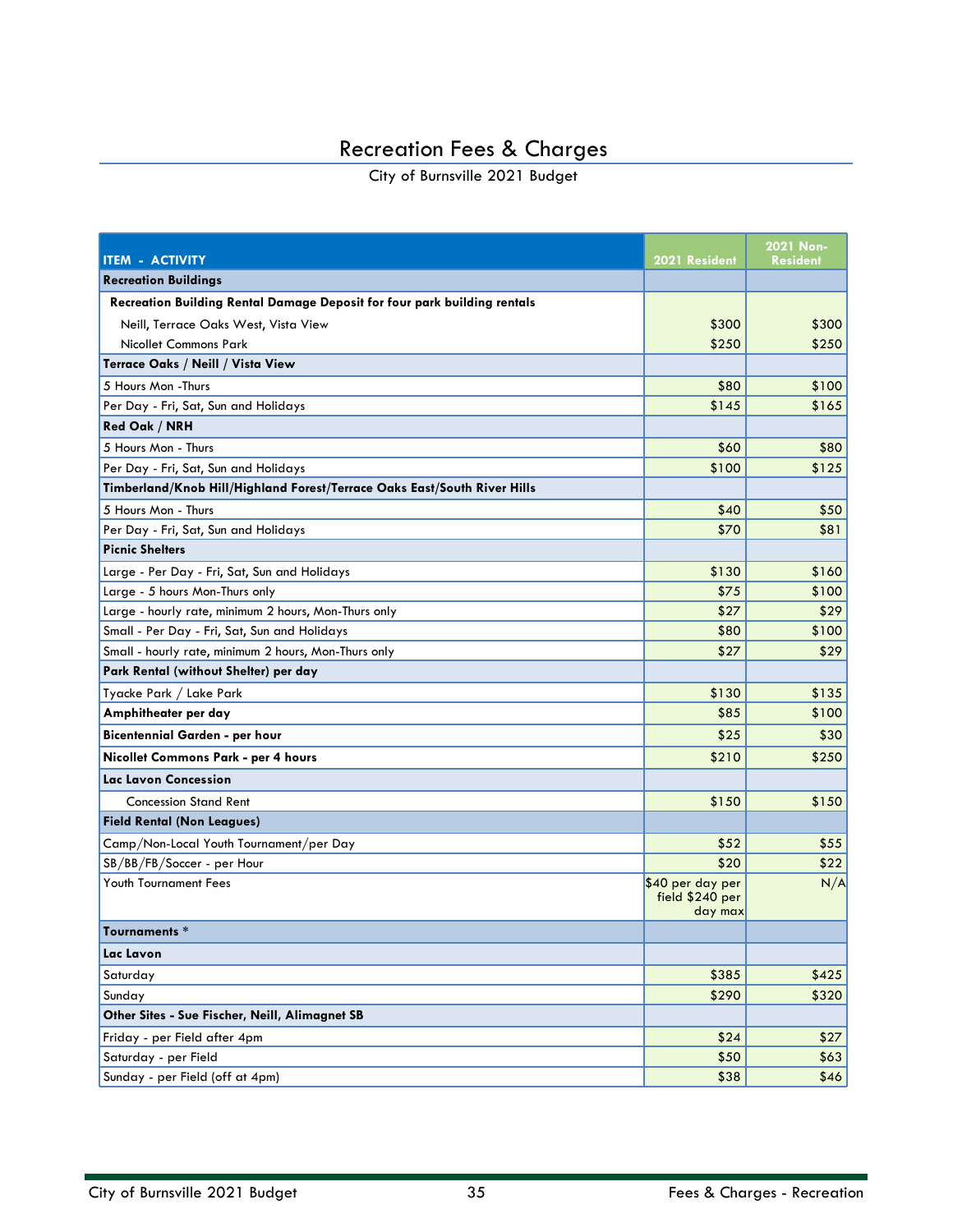### Recreation Fees & Charges

| <b>ITEM - ACTIVITY</b>                                                           | 2021 Resident | 2021 Non-<br><b>Resident</b> |
|----------------------------------------------------------------------------------|---------------|------------------------------|
| <b>Tournament Staff Reimbursement</b><br>Seasonal employee per hour              | \$15          | N/A                          |
| Tournament Cancellation Fee (inside 30 days)                                     | \$100         | \$100                        |
| <b>Enhanced Service Fee - Ball Fields</b>                                        |               |                              |
| <b>Burnsville Athletic Club</b>                                                  | \$11,238      | N/A                          |
| Valley Athletic Association                                                      | \$487         | N/A                          |
| League Play *                                                                    |               |                              |
| Adult Softball                                                                   |               |                              |
| (Public) - per Game                                                              | \$13          | N/A                          |
| (Private) - per Game                                                             | \$15          | N/A                          |
| (Public) - per field playoffs                                                    | \$49          | N/A                          |
| Adult BB/High School - per Game                                                  | \$54          | N/A                          |
| Adult Soccer - per Game                                                          | \$54          | N/A                          |
| Volleyball - per Game                                                            | \$10          | N/A                          |
| Adult Ice Sports - per Game                                                      | \$15          | N/A                          |
| BA 191 - per Game                                                                | \$10          | N/A                          |
| <b>Red Oak Disc Golf Course</b>                                                  |               |                              |
| Tournament Rate- 6 Hr block of time                                              | \$157         | \$167                        |
| League Rate - Per 12 week league                                                 | \$52          | \$63                         |
| <b>Hockey Rinks</b>                                                              |               |                              |
| Per Hour During Open Hours                                                       | \$15          | \$17                         |
| Per hour during non-staffed hours[staff provided]                                | \$25          | \$30                         |
| Per day/per rink                                                                 | \$82          | \$99                         |
| <b>Park Rentals &amp; Permits</b>                                                |               |                              |
| <b>Tennis Courts</b>                                                             |               |                              |
| per hour                                                                         | \$8           | \$9                          |
| per day\per court                                                                | \$21          | \$26                         |
| per complex\per day                                                              | \$84          | \$94                         |
| <b>Pickleball Courts</b>                                                         |               |                              |
| per hour                                                                         | \$8           | \$9                          |
| per day\per court                                                                | \$21          | \$26                         |
| per complex\per day                                                              | \$84          | \$94                         |
| Volleyball Courts (No Ball)                                                      |               |                              |
| per hour                                                                         | \$10          | \$12                         |
| Canoe Rack Rental - per year                                                     | \$60          | \$75                         |
| Canoe Rental - per hour<br>(Crystal Beach Concession)                            | \$15          | \$18                         |
| Canoe Rental - add'l hour<br>(Crystal Beach Concession)                          | \$10          | \$10                         |
| Canoe Rental Deposit - (refundable upon return of canoe in acceptable condition) | \$25          | \$25                         |
| Paddleboard Rental - first hour<br>(Crystal Beach Concession)                    | \$15          | \$18                         |
| Paddleboard Rental - add'l hour<br>(Crystal Beach Concession)                    | \$10          | \$10                         |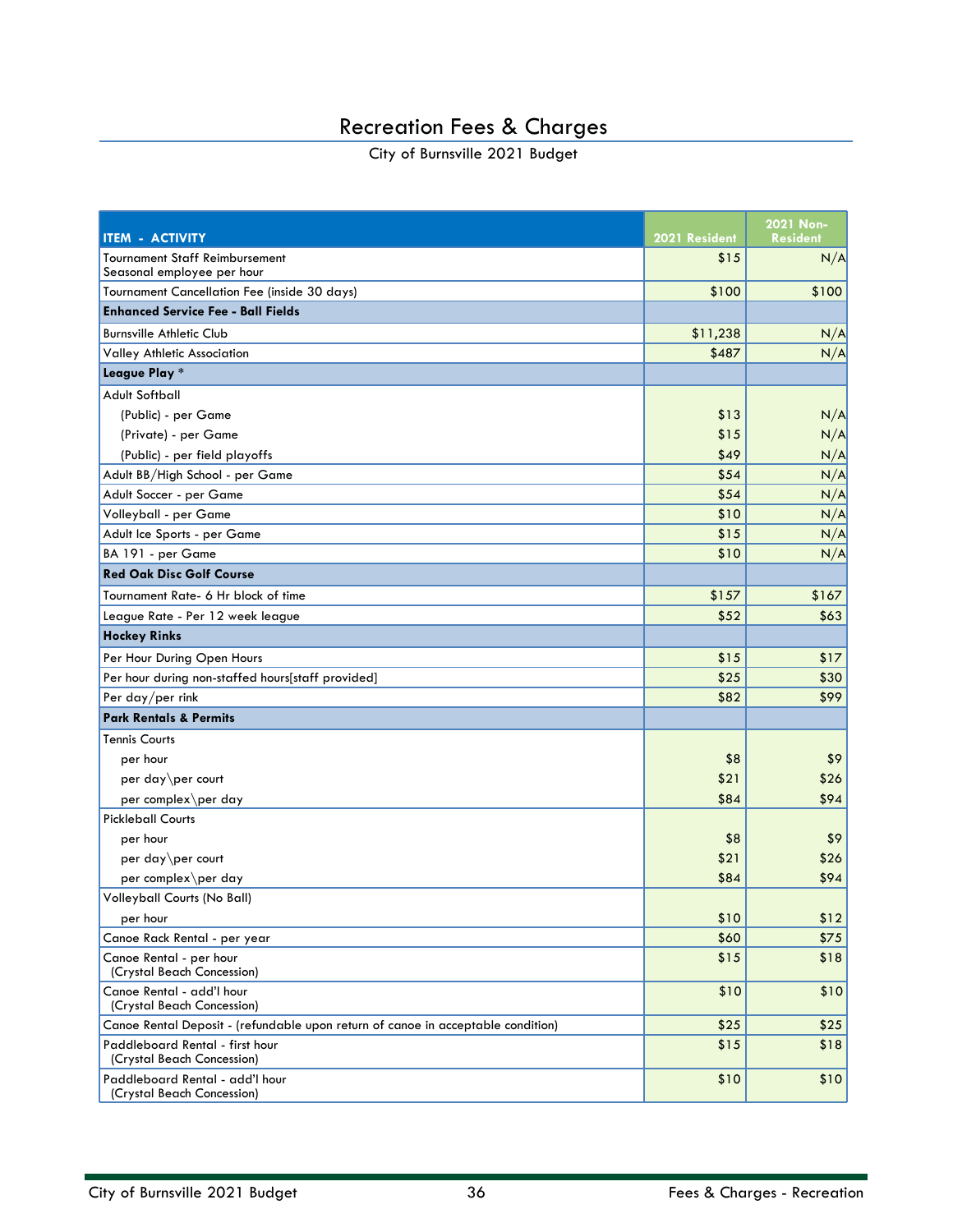#### Recreation Fees & Charges

#### City of Burnsville 2021 Budget

| <b>ITEM - ACTIVITY</b>                                                                 | 2021 Resident           | 2021 Non-<br><b>Resident</b> |
|----------------------------------------------------------------------------------------|-------------------------|------------------------------|
| Paddleboard Rental Deposit - (refundable upon return of canoe in acceptable condition) | \$25                    | \$25                         |
| Garden Plot - per year                                                                 | \$45                    | N/A                          |
| Vending Permits - Food Trucks, vendors in parks, etc.                                  |                         |                              |
| per day                                                                                | \$55                    | N/A                          |
| per year                                                                               | \$500                   | N/A                          |
| per City Sponsored Event - flat fee                                                    | \$50 - \$250            | N/A                          |
| per City Sponsored Event - revenue share                                               | Varies per<br>agreement |                              |
| Dog Park Permit                                                                        |                         |                              |
| per year                                                                               | \$25                    | \$25                         |
| Lac Lavon Boat Launch                                                                  | \$10                    | \$10                         |
| Event Bag - COUPON DISTRIBUTION                                                        | \$25                    | N/A                          |
| Memorial Bench Fee-<br>Partnership with Burnsville Community<br>Foundation             | \$1,800                 | \$1,800                      |
| Civic Center Parking Lot - per day<br>(Lots B & C Only)                                | \$150                   | \$210                        |
| Youth Kids of Summer (KOS) Program Fees                                                |                         |                              |
| <b>Individual Session</b>                                                              | \$75-\$100              | N/A                          |
| <b>KOS Field Trips</b>                                                                 | \$12-\$100              | N/A                          |
| Summer Day Camps                                                                       | \$18-\$155              | N/A                          |
| <b>Field Trips</b>                                                                     | \$18-\$125              | N/A                          |
| Non-School Day Activities                                                              | \$18-\$125              | N/A                          |
| Family programs and Special Events                                                     | $$5 - $20$              | N/A                          |
| Preschool programs                                                                     | $$40-$65$               | N/A                          |
| Adult Team Program Fees (All rates are per team)                                       |                         |                              |
| Softball                                                                               |                         |                              |
| Summer                                                                                 | \$500-\$910             | N/A                          |
| Fall                                                                                   | \$340-\$760             | N/A                          |
| <b>Broomball</b>                                                                       | \$240-\$380             | N/A                          |
| Sand Volleyball                                                                        | \$100-\$160             | N/A                          |
| Bean Bag League                                                                        | \$40-\$100              | N/A                          |
| Indoor Volleyball League                                                               | \$120-\$200             | N/A                          |
| <b>Cross Country Ski</b>                                                               |                         |                              |
| Cross Country Ski Trails - per day                                                     | \$110                   | \$113                        |
| Cross Country Ski Practice<br>(High School Teams)                                      | \$110/\$22              | \$120/\$28                   |

\* Any extra-curricular activity (such as baseball, softball, football, tennis, soccer, chess, cheerleading, dance, etc) that has comparable facilities available within the School District 191 will be assessed 75% of the normal recreation fee.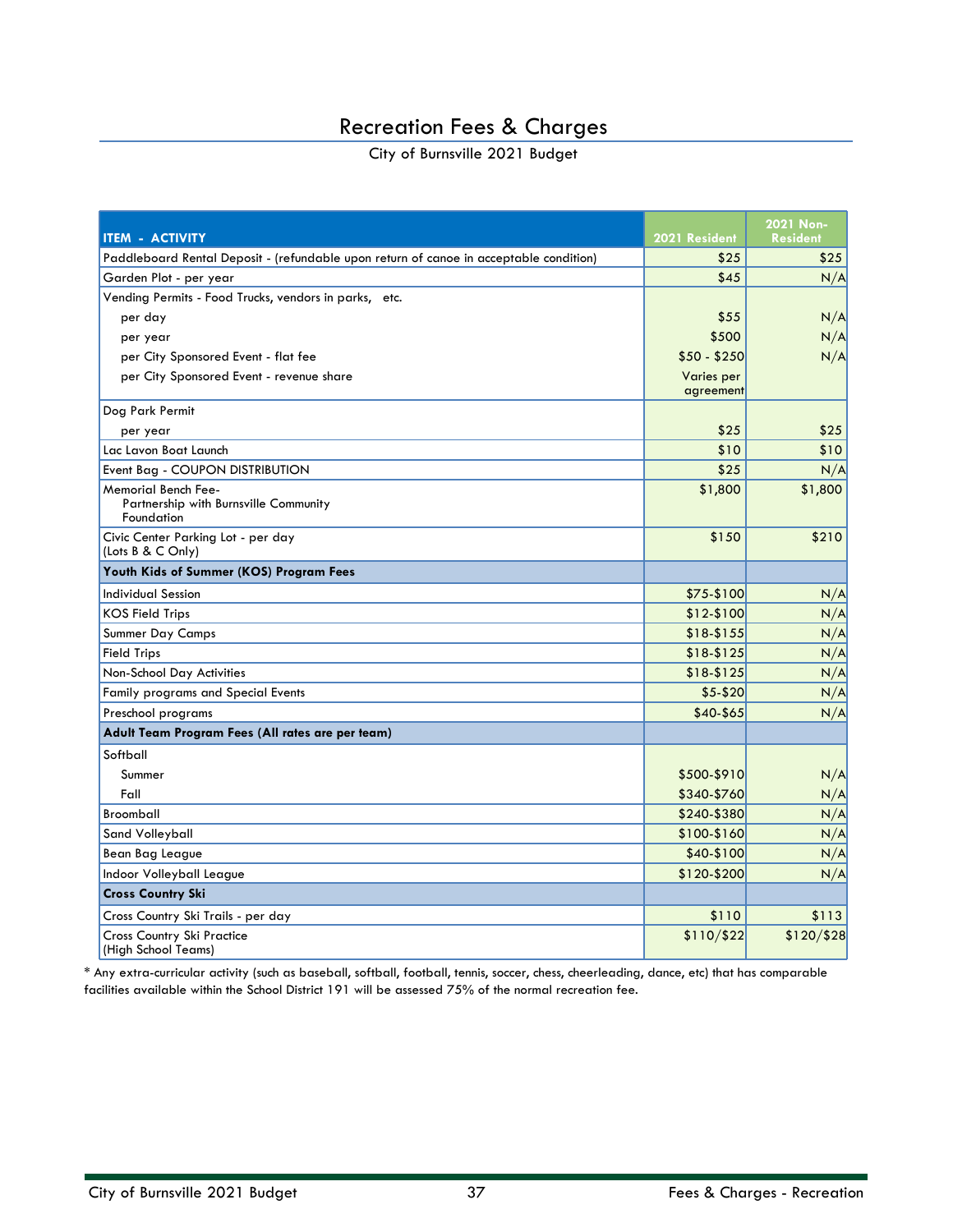# Utility Fees & Charges

City of Burnsville 2021 Budget

<span id="page-37-0"></span>**(Utility rates billed on monthly utility bills go in effect for all billings processed after January 31, 2021)**

| <b>ITEM - ACTIVITY</b>                                                                                                                                              | 2021              |
|---------------------------------------------------------------------------------------------------------------------------------------------------------------------|-------------------|
| <b>WATER USAGE RATES-Monthly Charges</b>                                                                                                                            |                   |
| <b>Residential, Apartments, &amp; Manufactured Homes</b><br>(Apartment & Manufactured Homes Base charge and consumption limits are multiplied by the # of<br>units) |                   |
| Tier 1 - up to 5,000 gallons per month                                                                                                                              | \$2.25/1,000 Gal  |
| Tier 2 - Over 5,000 gallons per month up to 15,000 gallons per month                                                                                                | $$2.81/1,000$ Gal |
| Tier 3 - Over 15,000 gallons per month                                                                                                                              | $$3.51/1,000$ Gal |
| Commercial                                                                                                                                                          |                   |
| Tier 1 - up to 15,000 gallons per month                                                                                                                             | $$2.25/1,000$ Gal |
| Tier 2 - over 15,000 gallons per month up to 105,000 gallons per month                                                                                              | $$2.81/1,000$ Gal |
| Tier 3 - Over 105,000 gallons per month                                                                                                                             | $$3.51/1,000$ Gal |
| <b>Irrigation</b><br>(Includes Commercial, Apartment, Manufactured Home,& Association Sprinkler/Irrigation Meters)                                                  |                   |
| All usage                                                                                                                                                           | $$3.51/1,000$ Gal |
| <b>Off-Peak Seasonal Snow Making</b>                                                                                                                                |                   |
| All usage                                                                                                                                                           | $$2.50/1,000$ Gal |
| <b>SEWER USAGE RATES-Monthly Charges</b>                                                                                                                            |                   |
| <b>Residential, Apartments, &amp; Manufactured Homes</b><br>(Apartments & Manufactured Homes Base charges are per unit)                                             |                   |
| Base Charge - Sewer - per meter                                                                                                                                     | \$5.95            |
| Base Charge - Sewer Only - not metered                                                                                                                              | \$25.25           |
| Usage - Sewer<br>Based on 100% Metered Water for Winter Months                                                                                                      | \$3.86/1,000 Gal  |
| <b>Commercial/Industrial</b>                                                                                                                                        |                   |
| Base Charge - Sewer - per meter                                                                                                                                     | \$5.95            |
| Base Charge - Sewer Only - not metered                                                                                                                              | \$25.25           |
| Usage - Sewer<br>Based on 100% Metered Water for Winter Months                                                                                                      | \$3.86/1,000 Gal  |
| <b>OTHER WATER UTILITY CHARGES</b>                                                                                                                                  |                   |
| Water Meter Base Charges - Residential, Apartments, Manufactured Homes & Commercial                                                                                 |                   |
| Base Charge based on Meter Size - per meter each month:                                                                                                             |                   |
| $5/8$ inch $\times$ 3/4 inch                                                                                                                                        | \$8.82            |
| 1 inch                                                                                                                                                              | \$22.05           |
| $1\frac{1}{2}$ inch R2                                                                                                                                              | \$44.10           |
| $1\frac{1}{2}$ inch T2                                                                                                                                              | \$52.92           |
| $1\frac{1}{2}$ inch C2                                                                                                                                              | \$52.92           |
| 2 inch R2                                                                                                                                                           | \$70.56           |
| 2 inch T2                                                                                                                                                           | \$83.79           |
| 2 inch C2                                                                                                                                                           | \$70.56           |
| 3 inch T2                                                                                                                                                           | \$192.28          |
| 3 inch C2                                                                                                                                                           | \$154.35          |
| 4 inch T2                                                                                                                                                           | \$330.75          |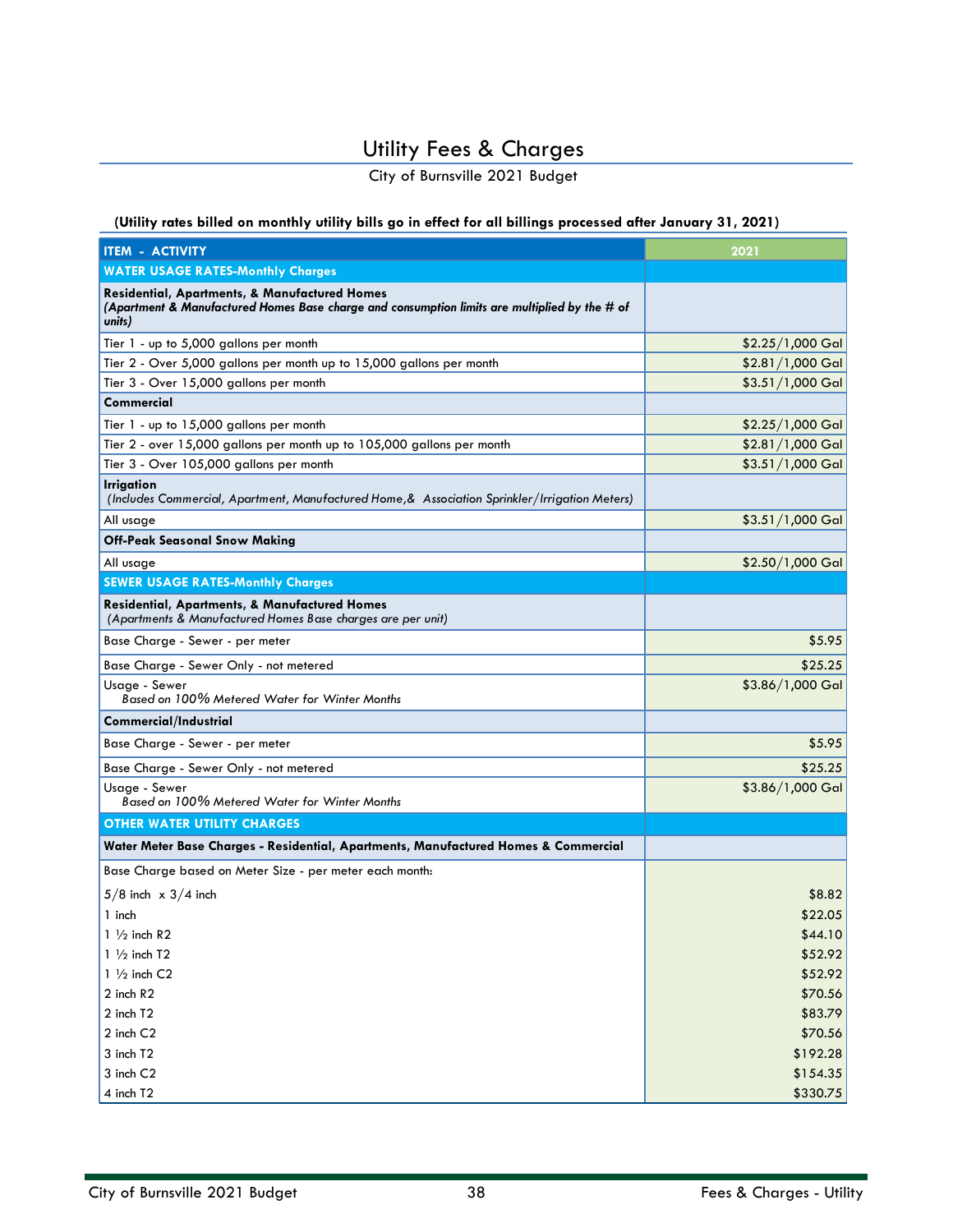### Utility Fees & Charges

City of Burnsville 2021 Budget

#### **(Utility rates billed on monthly utility bills go in effect for all billings processed after January 31, 2021)**

| <b>ITEM - ACTIVITY</b>                                                                                                             | 2021                                                                                                                   |  |
|------------------------------------------------------------------------------------------------------------------------------------|------------------------------------------------------------------------------------------------------------------------|--|
| 4 inch C2                                                                                                                          | \$264.60                                                                                                               |  |
| $6$ inch T2                                                                                                                        | \$705.60                                                                                                               |  |
| 6 inch C2                                                                                                                          | \$595.35                                                                                                               |  |
| 8 inch Buck Hill                                                                                                                   | \$1,234.80                                                                                                             |  |
| Other & Specialty Meters                                                                                                           | Match formula for other base fees                                                                                      |  |
| <b>Water Fill Station Charges</b>                                                                                                  |                                                                                                                        |  |
| Water Usage Charge per 1000 gallons                                                                                                | \$4.33 per 1000 gallons                                                                                                |  |
| Other                                                                                                                              |                                                                                                                        |  |
| Water turn On / Off / Service Call                                                                                                 | \$70.00                                                                                                                |  |
| After Hours Call Out for Water Turn Off/On/Service Call                                                                            | Overtime Rate $+20\%$                                                                                                  |  |
| <b>WATER &amp; SEWER FEES</b>                                                                                                      |                                                                                                                        |  |
| Annual certification administrative charge                                                                                         | \$50.00                                                                                                                |  |
| Certification administrative charge for accounts requiring certification more frequently than<br>annually                          | 10% of unpaid balance                                                                                                  |  |
| Certification interest charge                                                                                                      | Approximately 4% above the<br>most recent interest rates received<br>on the sales of construction<br>improvement bonds |  |
| Late payment penalty charge - per month                                                                                            | 1.5%                                                                                                                   |  |
| Duplicate utility bill fee                                                                                                         | \$1.00                                                                                                                 |  |
| Fee for Returned Check or ACH                                                                                                      | Amount of returned check or ACH<br>added back on utility account<br>balance.                                           |  |
| <b>External Manual Meter Reading</b>                                                                                               | \$70 per monthly read                                                                                                  |  |
| <b>STORM DRAINAGE UTILITY CHARGES</b>                                                                                              |                                                                                                                        |  |
| Per Residential Equivalent Unit (R.E.U.) - Monthly Charge                                                                          | \$7.20 R.E.U                                                                                                           |  |
| <b>SIDEWALK SNOWPLOWING</b>                                                                                                        |                                                                                                                        |  |
| Charged only to benefiting properties                                                                                              |                                                                                                                        |  |
| Residential (R1 and R2 Zoning) Monthly Charge (per unit)                                                                           | \$1.77                                                                                                                 |  |
| All Other Zoning Districts - Monthly Charge (per foot)                                                                             | \$0.02                                                                                                                 |  |
| <b>Public Property Sidewalks and Trails</b><br>(Charged to all utility accounts within City)                                       |                                                                                                                        |  |
| Residential - Monthly Charge                                                                                                       | \$0.18                                                                                                                 |  |
| High Density - Monthly Charge per Unit<br>1400/110                                                                                 | \$0.10                                                                                                                 |  |
| Commercial/Industrial - Monthly Charge                                                                                             | \$1.72                                                                                                                 |  |
| <b>STREET LIGHT UTILITY</b>                                                                                                        |                                                                                                                        |  |
| <b>Continuous Street Lighting</b><br>(Charged only to benefiting properties)                                                       |                                                                                                                        |  |
| Residential - Monthly Charge<br>High density is based on 60% of residential rate<br>(Only applies to Itokah Valley & Coppertop II) | \$2.86                                                                                                                 |  |
| Commercial/Industrial - Monthly Charge<br>- Per front foot                                                                         | \$0.136                                                                                                                |  |